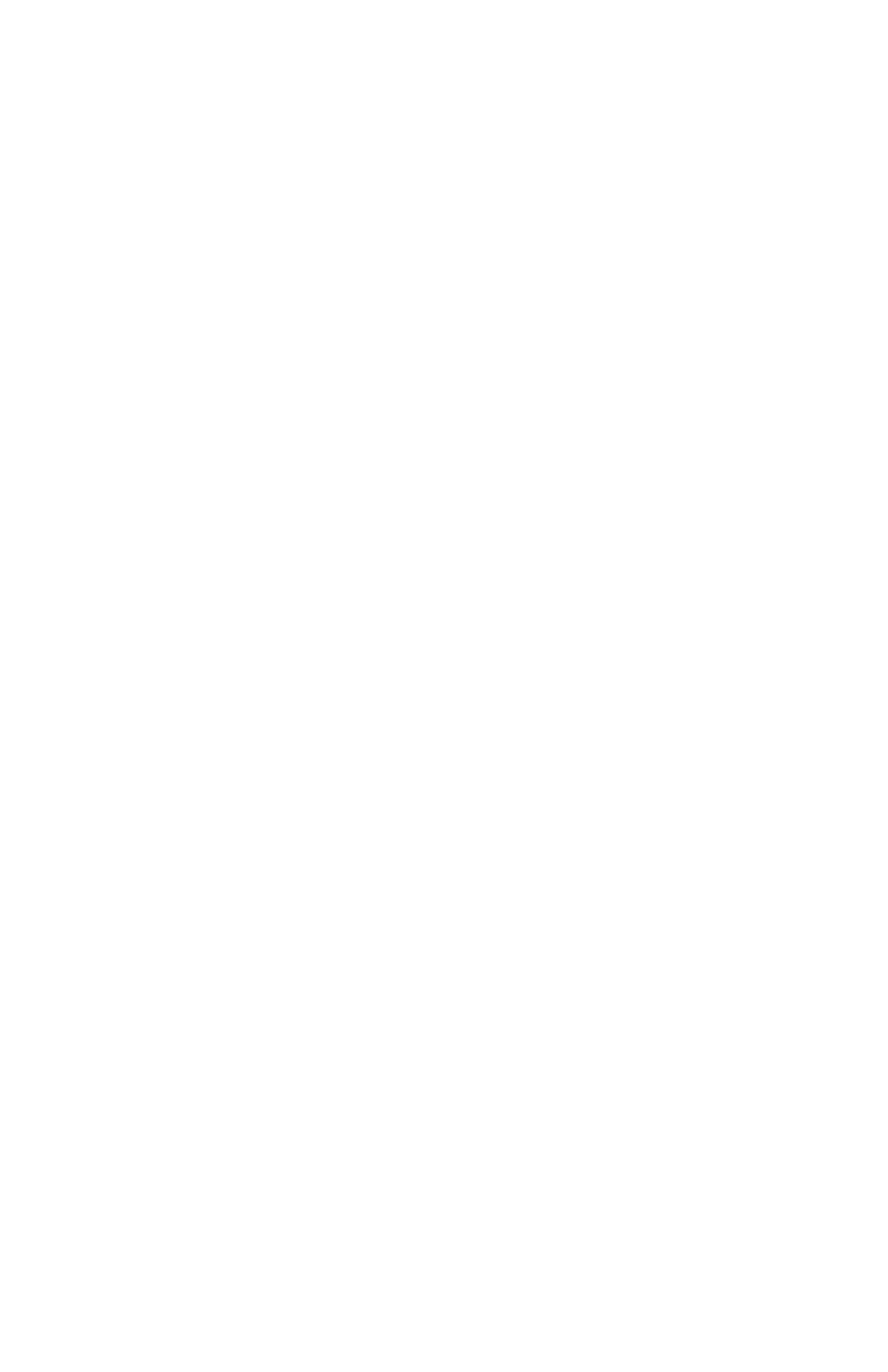© 2010 by Hill-Rom Services, Inc. ALL RIGHTS RESERVED.

**Manufactured by** Hill-Rom, Inc. Batesville, IN 47006 USA

No part of this text shall be reproduced or transmitted in any form or by any means, electronic or mechanical, including photocopying, recording, or by any information or retrieval system without written permission from Hill-Rom Services, Inc. (Hill-Rom).

The information in this manual is confidential and may not be disclosed to third parties without the prior written consent of Hill-Rom.

Third Edition December 2010

First Printing 2010

CSA® is a registered trademark of Canadian Standards Association.

Go Bed®, InTouch®, and Secure® are registered trademarks of Stryker Corp.

SmartSilver® is a registered trademark of NanoHorizons, Inc.

Advanced Microclimate™, Advanta™, and RemindMe™ are trademarks of Hill-Rom Services, Inc.

Advance®, CareAssist®, Hill-Rom®, nano Ag+®, and Resident® are registered trademarks of Hill-Rom Services, Inc.

The information contained in this manual is subject to change without notice. Hill-Rom makes no commitment to update or keep current, the information contained in this manual.

Hill-Rom reserves the right to make changes without notice in design, specifications, and models. The only warranty Hill-Rom makes is the express written warranty extended on the sale or rental of its products.

To order additional copies of this manual (158251), refer to the back cover for contact information. For countries not listed on the back cover, contact your distributor.

#### **NOTE:**

The back cover is a comprehensive list of Technical Support contact information for Hill-Rom. The product discussed in this manual may not be available in all of the countries listed.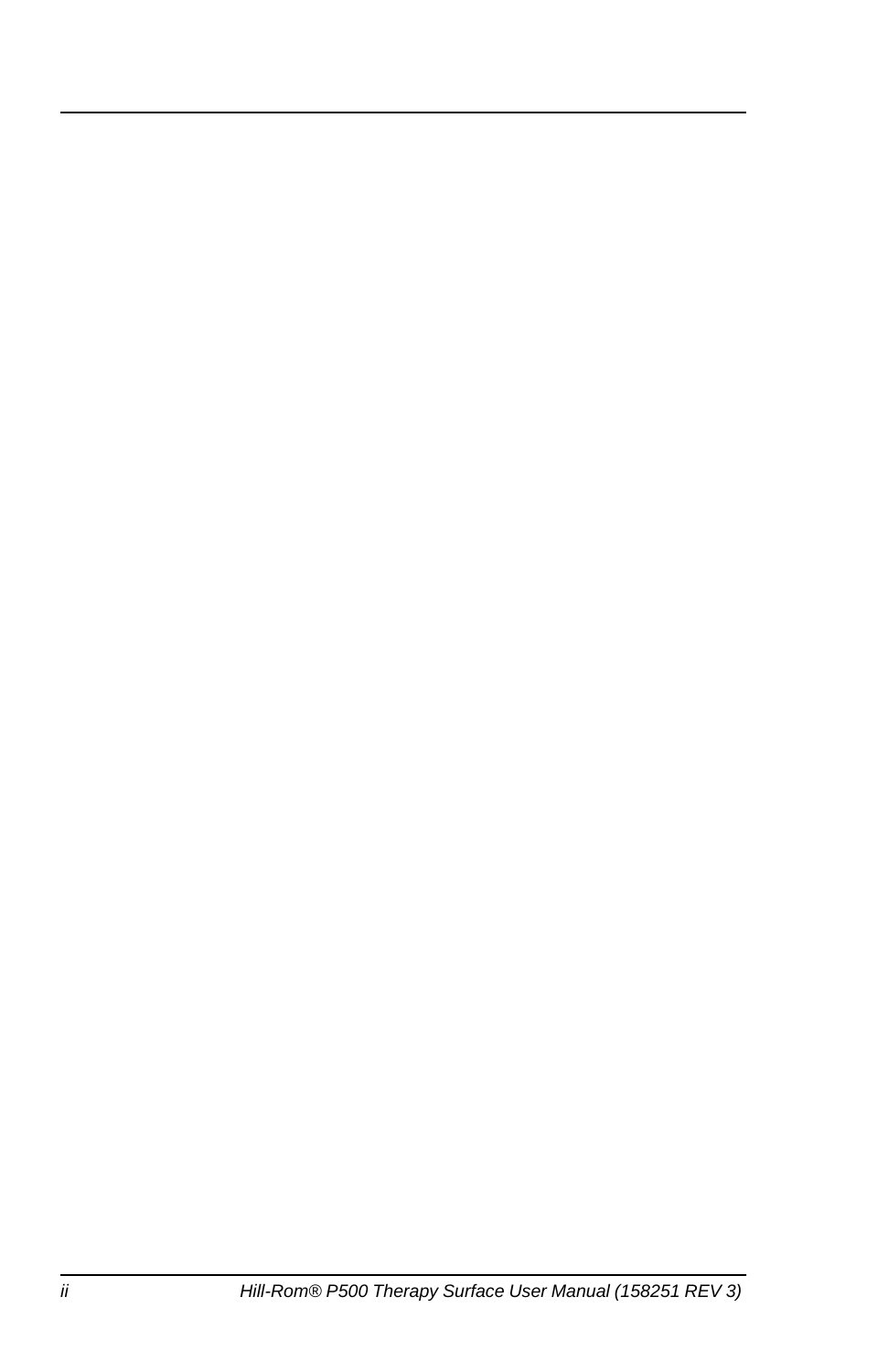## *Table of Contents*

| Clean and Disinfect the P500 and Advanced      |
|------------------------------------------------|
|                                                |
|                                                |
| 10                                             |
| Unit Removal and Storage<br>10                 |
| 10                                             |
| Grounding Instructions for Household Use<br>11 |
| 13                                             |
| 13                                             |
| Control Unit Features and Use<br>14            |
| 14                                             |
| 14                                             |
|                                                |
| 16                                             |
| 16                                             |
| 16                                             |
| 17                                             |
| 17                                             |
| 17                                             |
| 20                                             |
| 20                                             |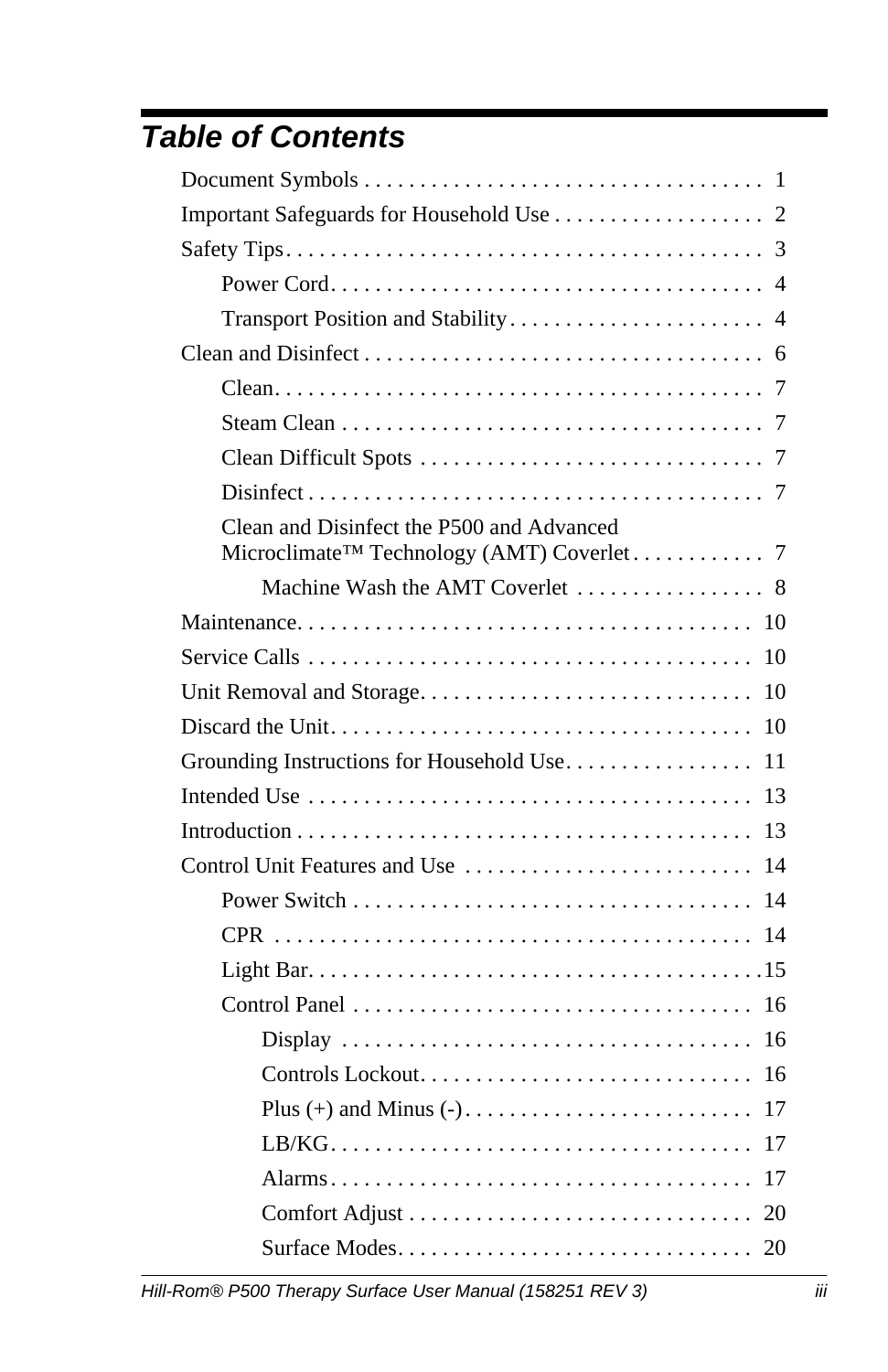| Nano Ag+® Technology with SmartSilver® Ions 24 |
|------------------------------------------------|
|                                                |
|                                                |
|                                                |
|                                                |
|                                                |
|                                                |
|                                                |
|                                                |
|                                                |
|                                                |
|                                                |
|                                                |
|                                                |
| An Error Shows on the Display; the Light Bar   |
| The Unit Does Not Go into Turn Assist Mode 33  |
|                                                |
|                                                |
|                                                |
|                                                |
|                                                |
|                                                |
|                                                |
|                                                |
|                                                |
|                                                |
|                                                |
|                                                |
|                                                |
| Electromagnetic Immunity Guidance  41          |
|                                                |
|                                                |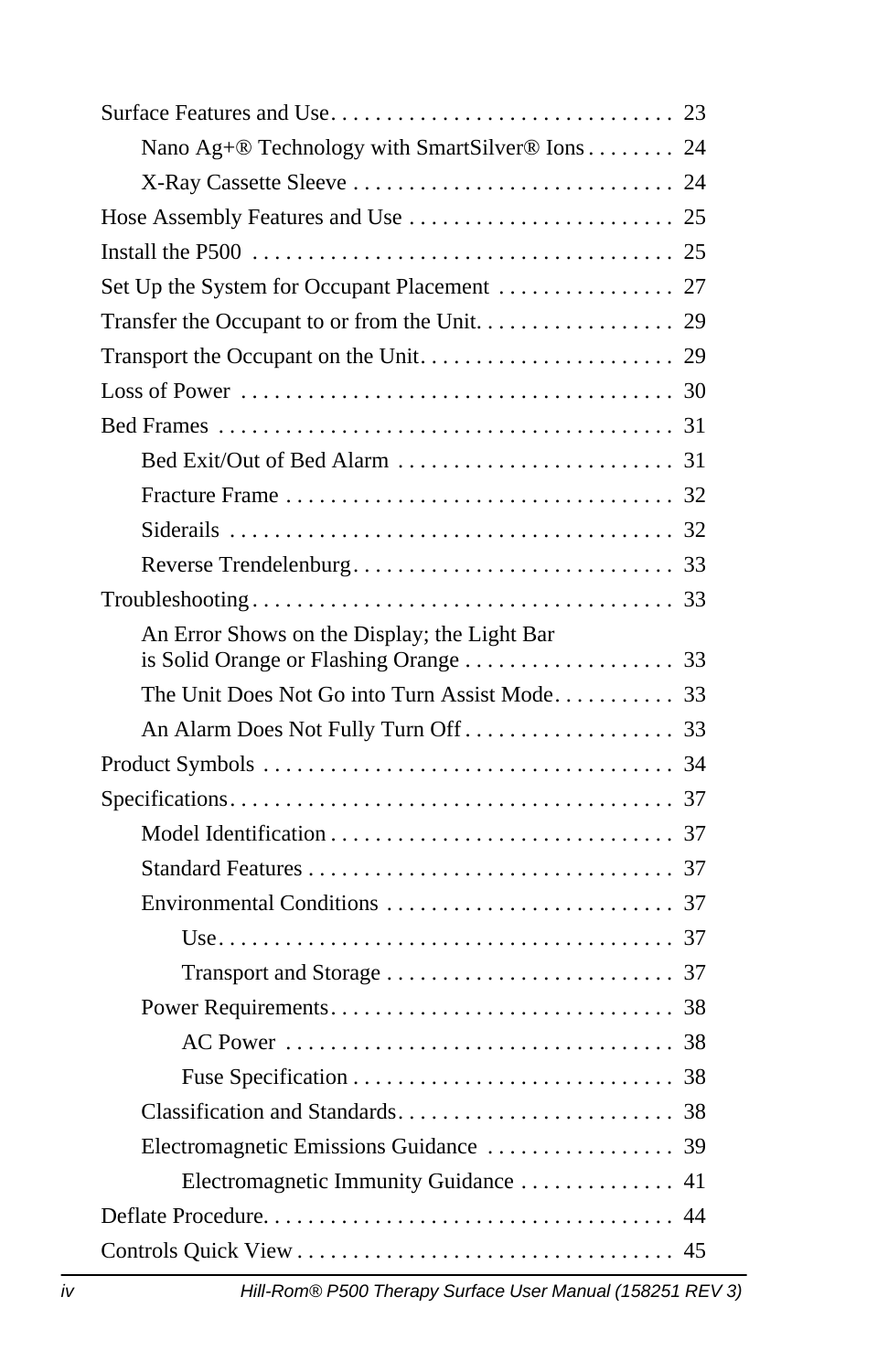### <span id="page-6-0"></span>**Document Symbols**

This manual contains different typefaces and symbols to make the content easier to read and understand:

- Standard text—used for regular data.
- **Boldface text**—emphasizes a word or phrase.
- **NOTE:**—sets apart special data or important instruction clarification.
- WARNING, RELATIVE CONTRAINDICATION, or CAUTION



- A WARNING identifies situations or actions that may have an effect on user safety. To ignore a warning could cause injury.
- A RELATIVE CONTRAINDICATION identifies situations or actions that may have an effect on the occupant's safety.
- A CAUTION identifies special procedures or precautions that persons must obey to help prevent equipment damage.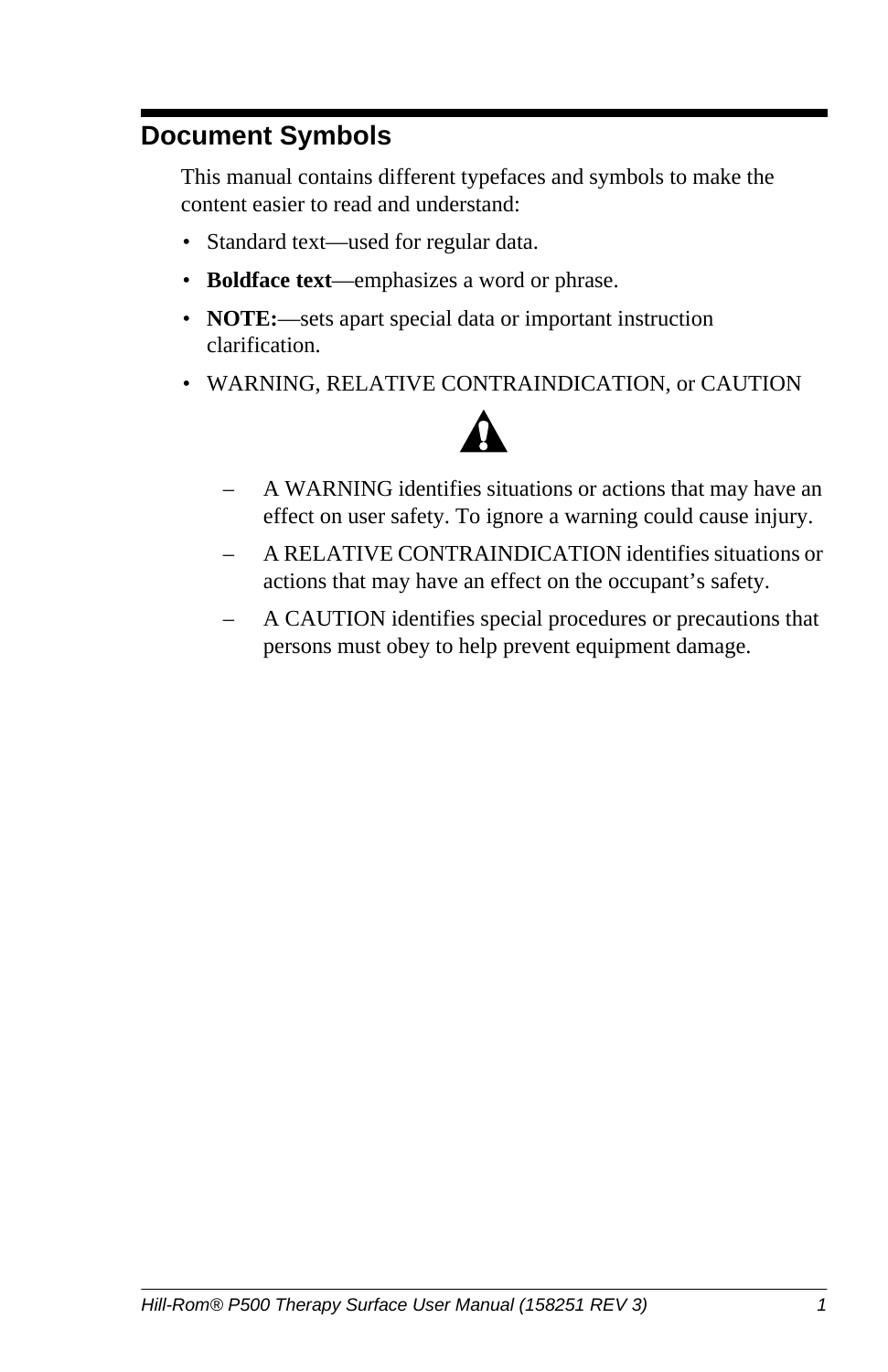### <span id="page-7-0"></span>**Important Safeguards for Household Use**

When using electrical products, especially when children are present, basic safety precautions should always be followed, including the following important safeguards.

### **READ ALL INSTRUCTIONS BEFORE USING**

## A DANGER:

To reduce the risk of electrocution, follow these instructions:

- 1. Always unplug this product immediately after using.
- 2. Do not place or store the product where it can fall or be pulled into a tub or sink.
- 3. Do not place in or drop into water or other liquid.
- 4. Do not reach for a product that has fallen into water. Unplug the product immediately.

## **WARNING:**

To reduce the risk of burns, electrocution, fire, or injury, follow these instructions:

- 1. Close supervision is necessary when this product is used by or near children or invalids.
- 2. Use this product only for its intended use as described in this manual. Do not use attachments not recommended by the manufacturer.
- 3. Never operate this product if it has a damaged power cord or plug, if it is not working properly, if it has been dropped or damaged, or dropped into water. Contact your Hill-Rom service representative for examination and repair.
- 4. Keep the power cord away from heated surfaces.
- 5. Never block the air openings of the product's control unit or place it on a soft surface, such as a bed or couch, where the air openings may be blocked. Keep the air openings free of lint, hair, and the like.
- 6. Never drop or insert any object into any opening or hose.
- 7. Do not use outdoors or operate where aerosol (spray) products are being used.
- 8. Connect this product to a properly grounded outlet only. Refer to ["Grounding Instructions for Household Use" on page 11](#page-16-0).

### **SAVE THESE INSTRUCTIONS**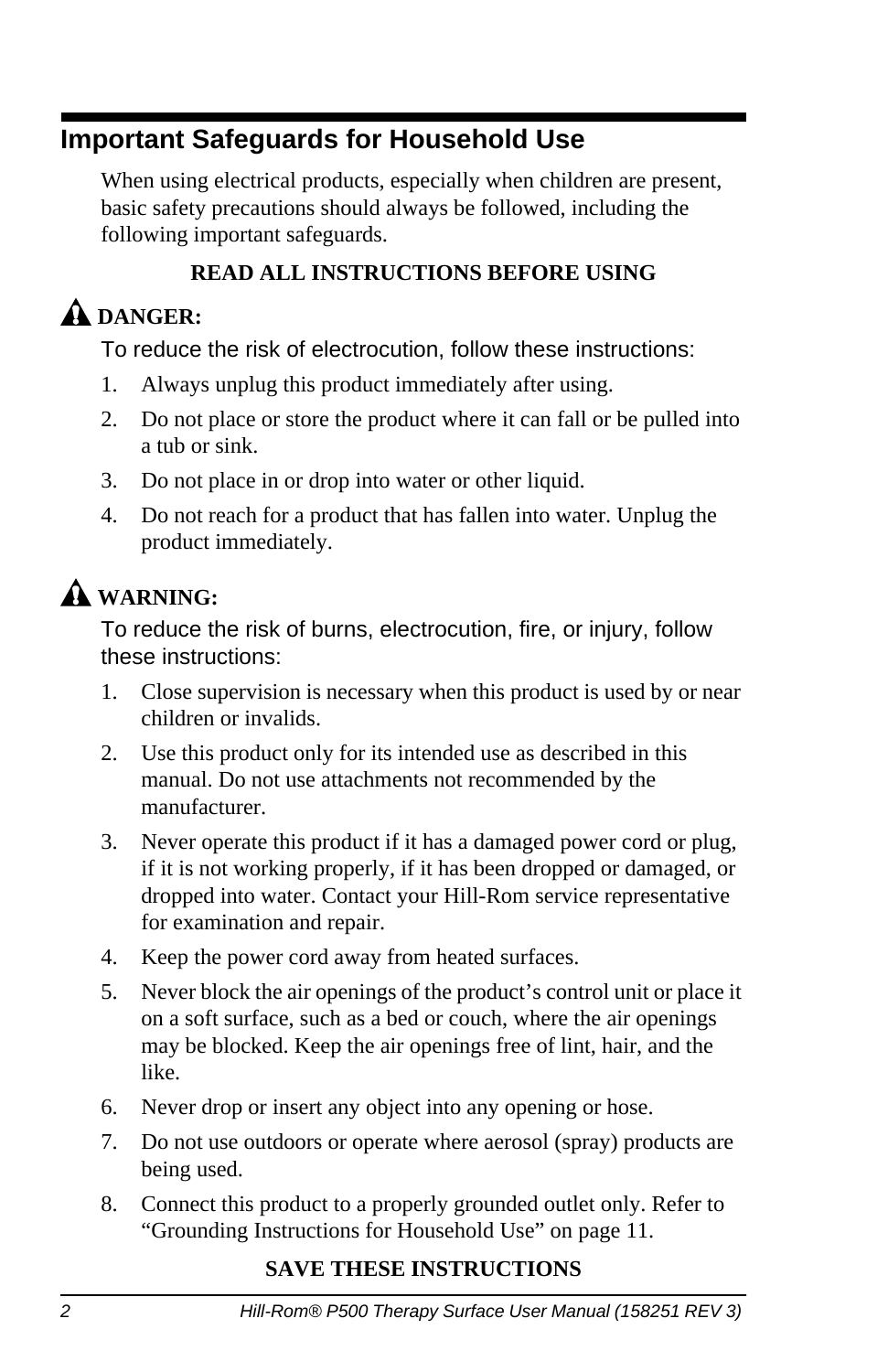### <span id="page-8-0"></span>**Safety Tips**

Healthcare facility use—to help prevent the risk of hospital bed fires, make sure facility persons follow the safety tips in the *FDA Public Health Notification: Safety Tips for Preventing Hospital Bed Fires.* (US only)

### **WARNING:**

The potential for electrical shock exists with electrical equipment. Failure to follow electrical safety practices could cause death or serious injury.

### A RELATIVE CONTRAINDICATION:

Use of active therapy surfaces with occupants with unstabilized spinal cord injury could cause serious injury to the occupant.

### **WARNING:**

Use oxygen administering equipment of the nasal, mask, or ventilator type only. Do not use this product with oxygen tents. To do so could cause injury or equipment damage.

Refer to the bed product warning label and user manual for the use of oxygen administering equipment.

## **WARNING:**

If an error shows on the display and the light bar is **flashing orange**, remove the occupant from the surface. Call Hill-Rom Technical Support for assistance as soon as possible. Failure to do so could cause injury or equipment damage.

## **WARNING:**

If an error shows on the display and the light bar is **solid orange**, call Hill-Rom Technical Support for assistance as soon as possible. Failure to do so could cause injury or equipment damage.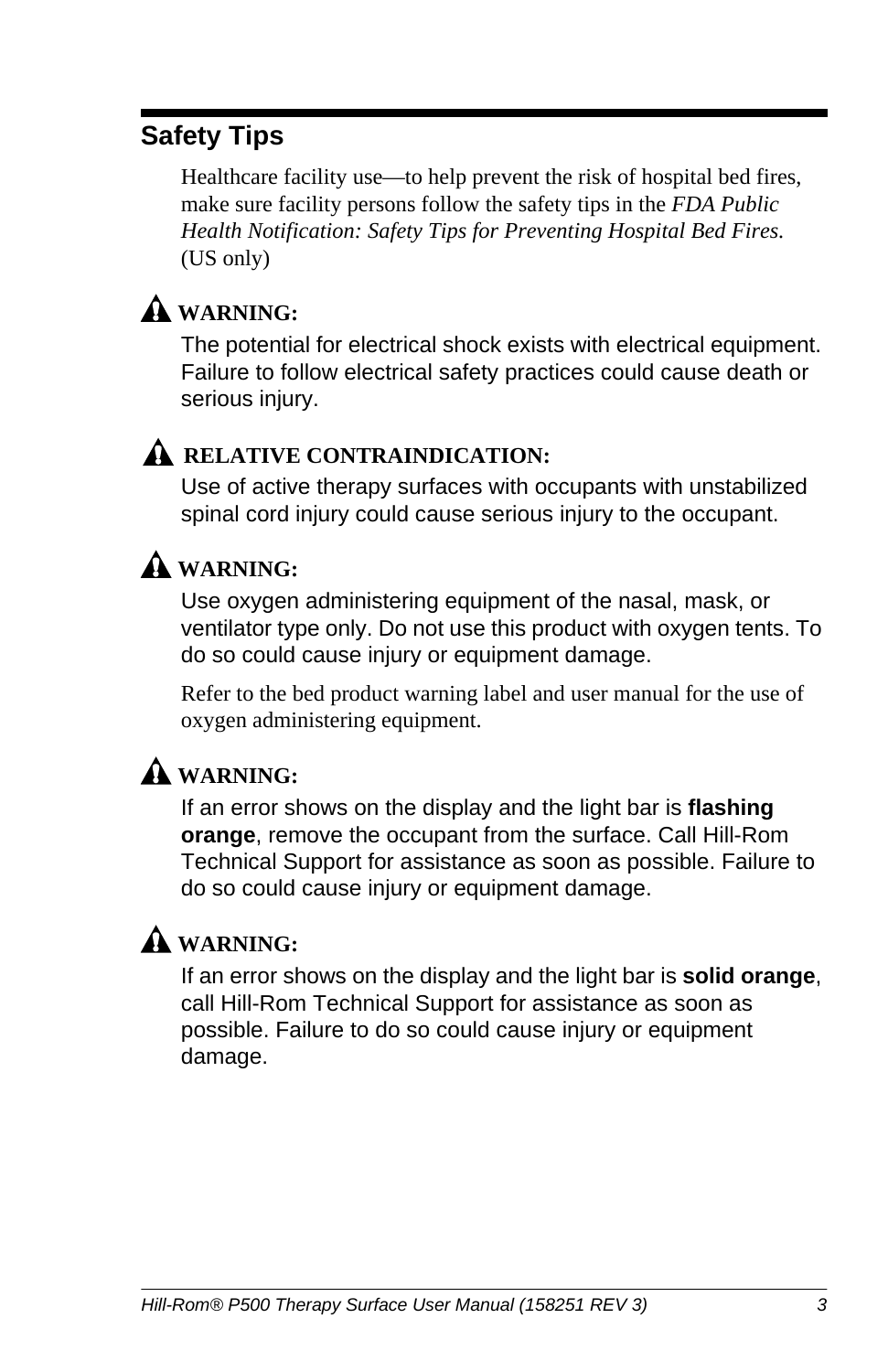#### <span id="page-9-0"></span>**Power Cord**



#### **WARNING:**

When not in use, disconnect the power cord and put it around the control unit.



### **WARNING:**

During use, make sure the power cord is in a position where persons will not trip over it and it is away from bed mechanisms. Failure to do so could cause injury or equipment damage.

#### <span id="page-9-1"></span>**Transport Position and Stability**

### **WARNING:**

When the control unit is installed on the bed footboard (during transport or normal use), use caution so the unit does not disengage or fall off the footboard. Failure to do so may cause injury or equipment damage.

Follow the bed manufacturer's transport position and stability requirements when the control unit is installed on the bed's footboard.

- Use and position of bed accessories and other devices on the bed such as the control unit may affect stability. Do not exceed the bed's safe working load. For the weight of the control unit and surface, refer to ["Specifications" on page 37](#page-42-0). Generally, as the bed load increases, the risk of instability goes up.
- Typically, lower the bed height to increase stability.

During transport, keep the bed's foot section and deck as flat as possible. And, keep the control unit installed as high up as possible from the floor to avoid contact with floor, inclines, and objects on the floor.

During transport, make sure the control unit does not hit walls, elevators, etc.

During normal use and when bed articulations move the foot section downward (high-low and/or Reverse Trendelenburg), make sure the control unit does not hit the floor or objects that are under the foot section. Otherwise, the control unit could disengage or fall off the footboard.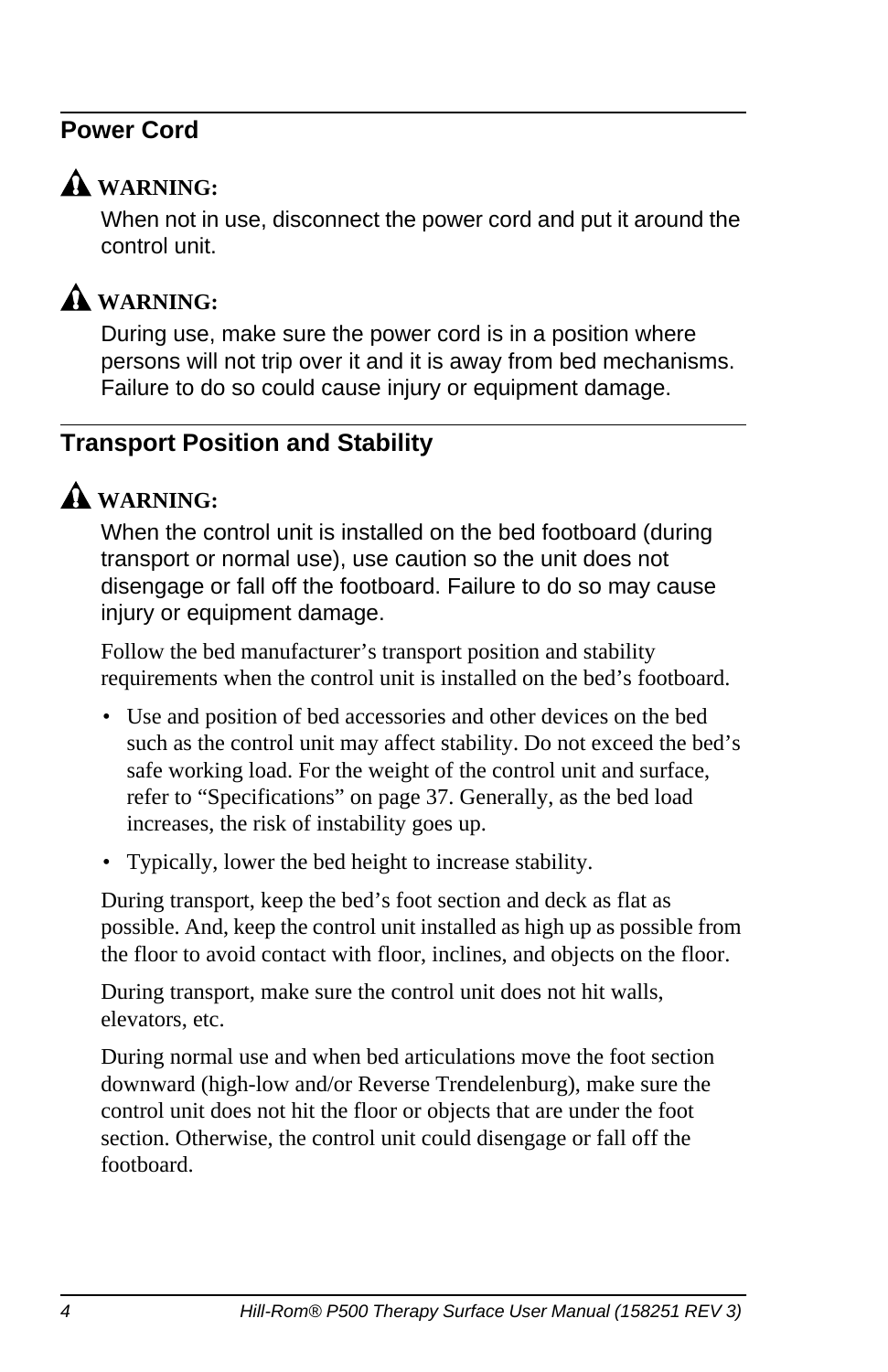

When the control unit is being transported on a cart or other surface, use caution so the control unit does not fall off the cart or surface. Failure to do so may cause injury or equipment damage.

The control unit is most stable when it is lying with its backside down. The control unit may tip if it sits upright, especially when the transport device goes up or down inclines, travels fast, stops suddenly, or turns corners.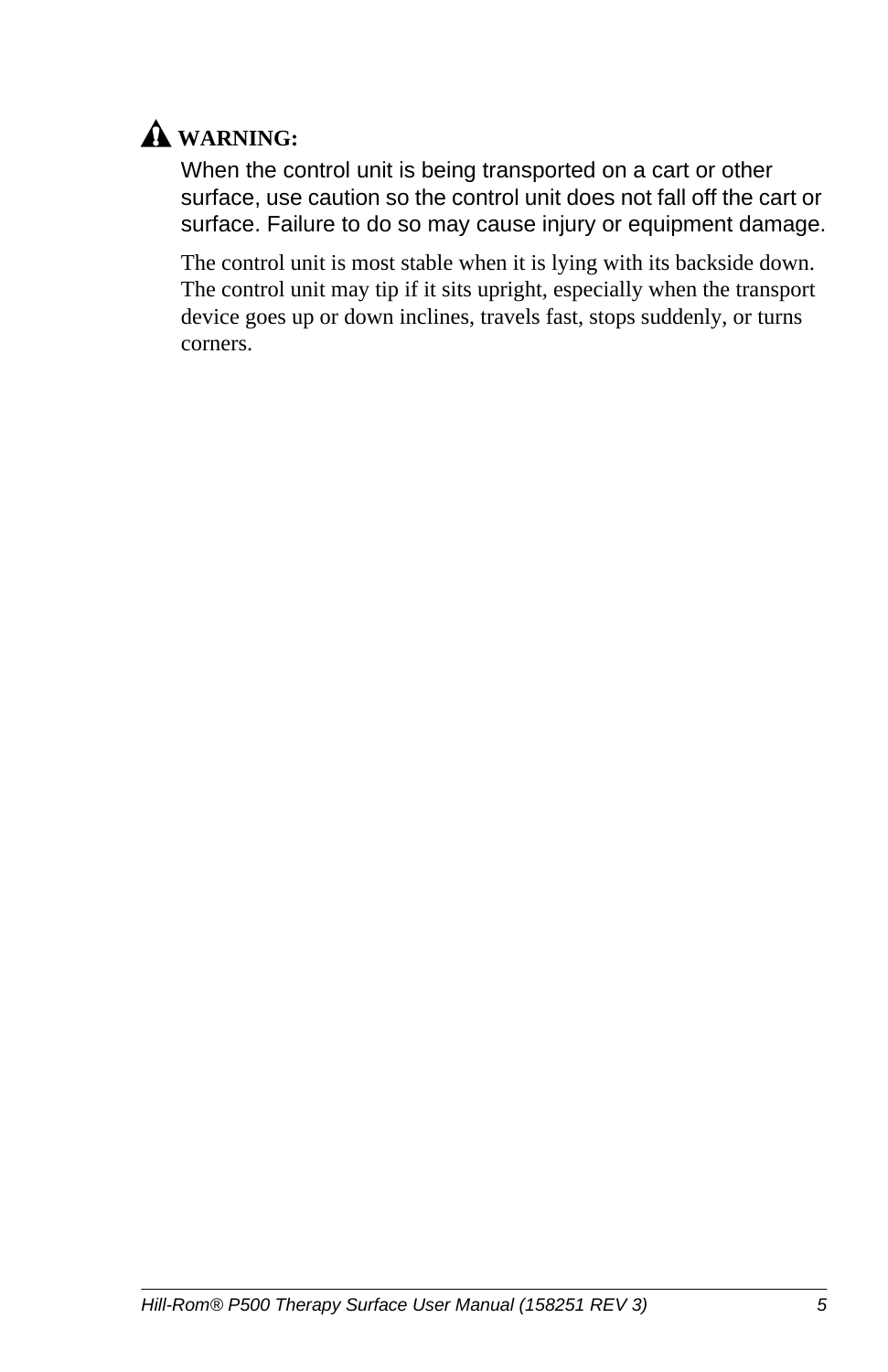### <span id="page-11-0"></span>**Clean and Disinfect**

We recommend that you clean and disinfect the P500 Therapy Surface (P500) between occupant use and regularly during extended stays. Refer to your facility's cleaning and disinfection policies (if applicable), and follow the guidelines below.

## **WARNING:**

Follow the product manufacturer's instructions. Failure to do so could cause injury or equipment damage.

### **WARNING:**

The potential for electrical shock exists with electrical equipment. Failure to follow electrical safety practices could cause death or serious injury.

### **WARNING:**

Failure to unplug the bed and control unit from their power sources before you clean or disinfect the bed frame and surface could cause injury or equipment damage.

## **WARNING:**

Do not expose the surface to excessive moisture. Injury or equipment damage could occur.

## A CAUTION:

Do not steam clean or power wash the surface. Pressure and excessive moisture can damage the surface.

## **A** CAUTION:

Do not use harsh or abrasive cleansers, solvents, or scouring pads. Equipment damage could occur.

## A CAUTION:

Do not use CSI disinfectant cleaner. To do so could cause equipment damage.

## A CAUTION:

Make sure the bed frame and surface are dry before you put the surface on the bed. Failure to do so could cause equipment damage.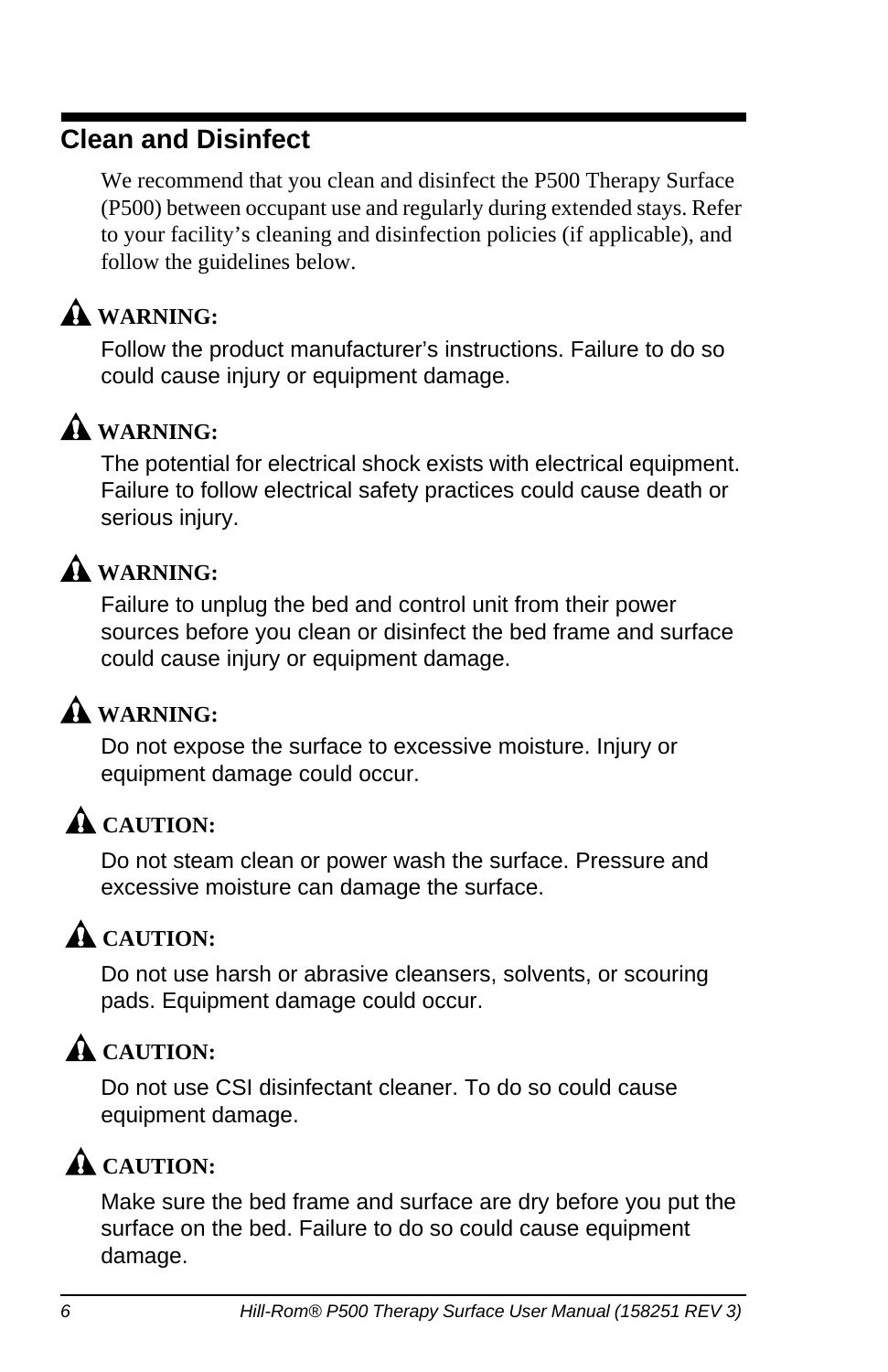#### **NOTE:**

Clean and disinfect surfaces with nano Ag+® Technology as you would other surfaces. This product is not intended to protect users or others against bacteria, viruses, germs, or other disease organisms. Always disinfect Hill-Rom surfaces thoroughly after each use according to facility/healthcare protocol. Refer to ["Clean and Disinfect the P500 and](#page-12-4)  [Advanced Microclimate™ Technology \(AMT\) Coverlet" on page 7.](#page-12-4)

#### <span id="page-12-0"></span>**Clean**

We recommend that you clean the unit with detergent and warm water. Do not use excessive liquid or harsh cleansers.

### <span id="page-12-1"></span>**Steam Clean**

Do not use any steam cleaning device on the unit. Excessive moisture can damage mechanisms in this unit.

### <span id="page-12-2"></span>**Clean Difficult Spots**

To remove difficult spots or stains, we recommend that you use standard household cleansers and a soft bristle brush. To loosen heavy, dried-on soil, you may first need to saturate the spot.

### <span id="page-12-3"></span>**Disinfect**

When there is visible soil and also between occupant use, we recommend that you disinfect the unit with an EPA registered (US only), tuberculocidal, disinfectant.

#### <span id="page-12-4"></span>**Clean and Disinfect the P500 and Advanced Microclimate™ Technology (AMT) Coverlet**

We recommend that you wipe down the P500 to clean it. In cases of heavy soil, you can machine wash the coverlet. We also recommend that you clean the surface every 60 days for occupants who are on the surface longer than 60 days.

- 1. Make sure the bed and control unit are unplugged.
- 2. Remove all linens.
- 3. If applicable, remove the surface from the bed.
- 4. Examine the condition of the surface. If there are holes, tears, or other signs of damage or deterioration of the ticking, replace the surface.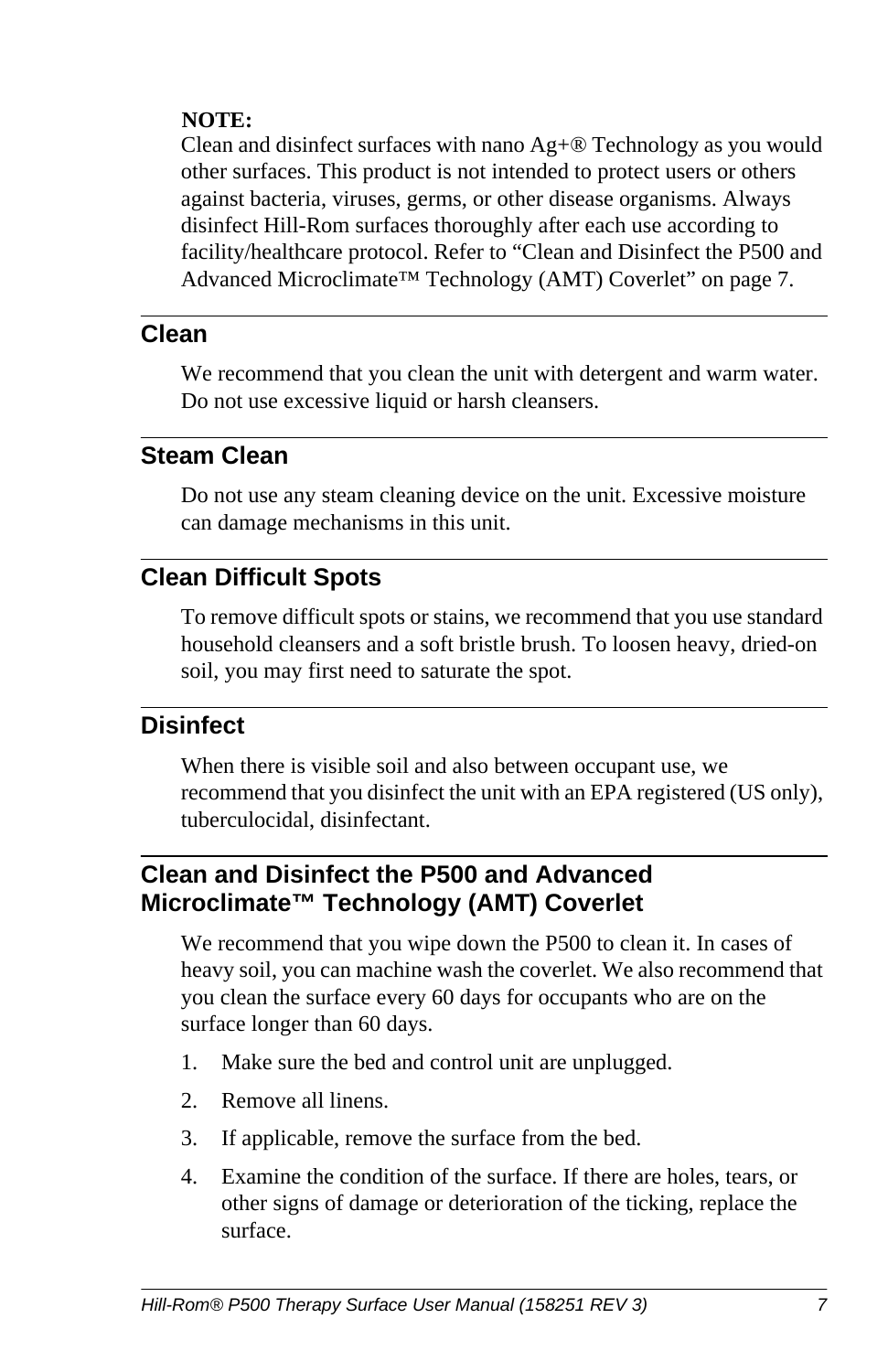5. Wipe down the surface with chlorine bleach (50 ppm to 150 ppm) or mild detergent and warm water followed by an approved intermediate level disinfectant.

#### **NOTE:**

2.5 oz of bleach per 10 gal of water is approximately 100 ppm of available chlorine.

#### **NOTE:**

If you turn the surface to clean it, make sure the cleaning solution does not pool or flow on to the other side or edges of the surface. This may permit fluid to get into the surface air outlets and zipper closures that ordinarily are protected by the ticking flaps.

- 6. Let the bleach or disinfectant remain in contact with the surface as instructed in the manufacturer's instructions.
- 7. Remove the bleach or disinfectant, and rinse with warm water.
- 8. Let the surface and/or coverlet completely air dry.
- 9. If the surface was removed, install it on the bed. [Go to "Install the](#page-30-1)  [P500" on page 25.](#page-30-1)

#### <span id="page-13-0"></span>**Machine Wash the AMT Coverlet**

- 1. Remove the coverlet.
- 2. Machine-wash the coverlet with chlorine bleach (50 ppm to 150 ppm) or detergent and an effective intermediate level disinfectant. (For customers in the US, the disinfectant should be registered with the Environmental Protection Agency.)

#### **NOTE:**

2.5 oz of bleach per 10 gal of water is approximately 100 ppm of available chlorine.

- Use the bleach or disinfectant as instructed in the manufacturer's instructions.
- To determine the amount of bleach or disinfectant to use, determine the amount of water in the washer, and follow the manufacturer's dilution instructions.
- During the wash cycle, soak the coverlet in the disinfectant or bleach.
- Let the coverlet rinse thoroughly in clean water.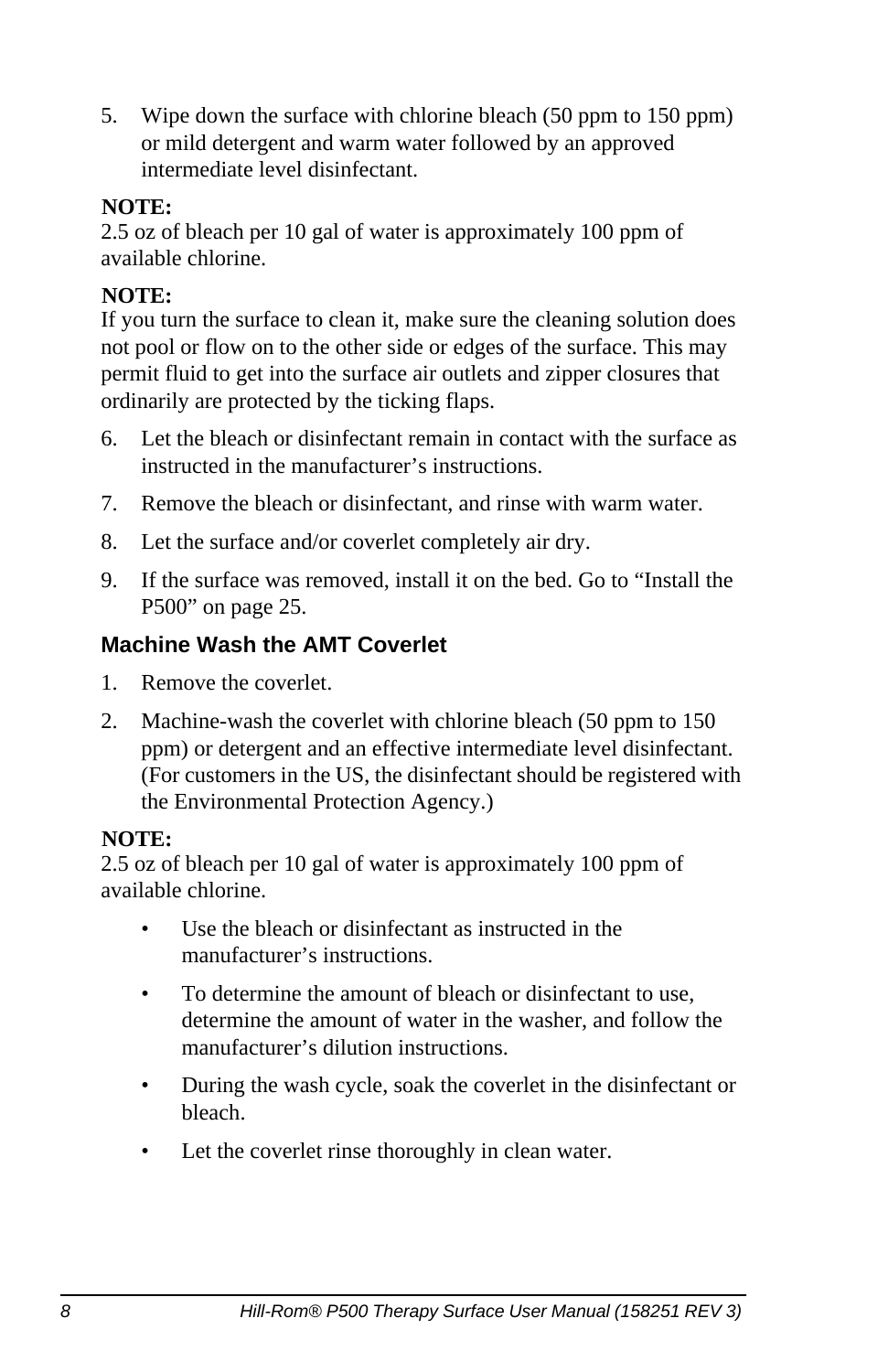

Do **not** use high temperatures to dry the coverlet. Air dry or select a low or non-heat dry cycle such as air fluff. High temperatures could destroy the coating that makes the coverlet waterproof yet breathable.

- 3. Use the **lowest** temperature setting of the dryer to dry the coverlet. Do **not** use high temperatures.
- 4. Put the coverlet on the surface.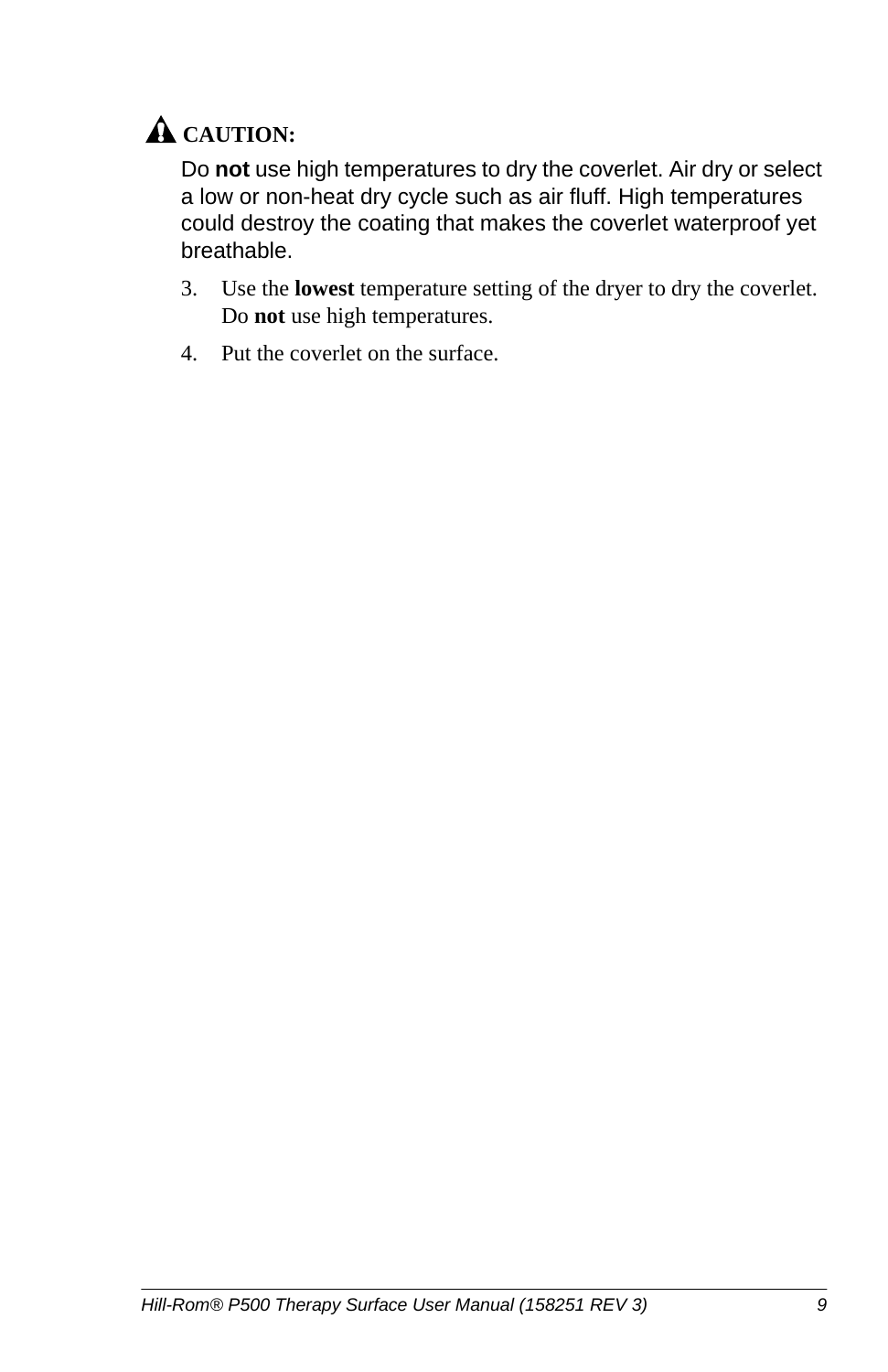### <span id="page-15-0"></span>**Maintenance**



**WARNING:**

Only authorized persons should service the P500. Service by unauthorized persons could cause injury or equipment damage.

Refer to the *Hill-Rom® P500 Therapy Surface Service Manual* (158824) for preventive maintenance requirements and service procedures.

### <span id="page-15-1"></span>**Service Calls**

If you call Hill-Rom about your unit, be prepared to give the serial number from the product identification label. The location of the serial number label is on the control unit, next to the hose connector.

When you give the serial number, the Hill-Rom representative can identify your unit and give you the information you need more quickly.



### <span id="page-15-2"></span>**Unit Removal and Storage**

To store the P500, do as follows:

- Refer to the detailed instructions for "Unit Removal and Storage" in the *Hill-Rom® P500 Therapy Surface Service Manual* (158824).
- Store the P500 in a safe place that is within the recommended environmental conditions shown on [page 37.](#page-42-3)

### <span id="page-15-3"></span>**Discard the Unit**

When the P500 has reached the end of its useful life, discard it in accordance with local and federal standards. Recycle as much as possible.

This product does not contain lead acid batteries.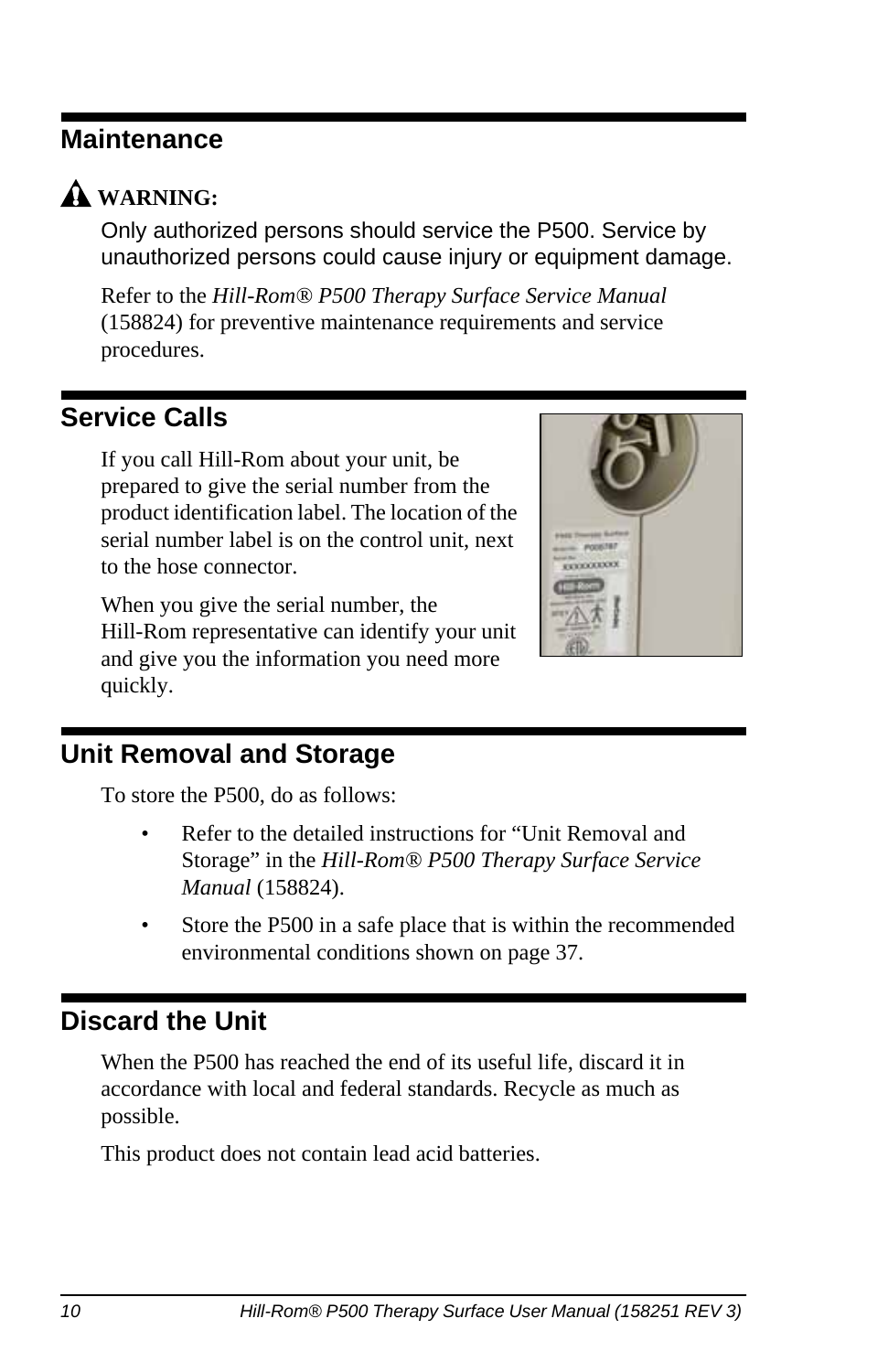### <span id="page-16-0"></span>**Grounding Instructions for Household Use**

This product should be grounded. In the event of an electrical short circuit, grounding reduces the risk of electric shock by providing an escape wire for the electric current. This product is equipped with a power cord having a grounding wire with a grounding plug (A). The plug must be plugged into an outlet (B) that is properly installed and grounded.



## **DANGER:**

Improper use of the grounding plug can cause a risk of electric shock.

If repair or replacement of the power cord or plug is necessary, do not connect the grounding wire to either flat blade terminal. The wire with insulation having an outer surface that is green with or without yellow stripes is the grounding wire.

Check with a qualified electrician or serviceman if the grounding instructions are not completely understood, or if in doubt as to whether the product is properly grounded.

This product is for use on a nominal 120 V circuit, and has a grounding plug that looks like the plug (A) shown. A temporary adapter, which looks like the adapter (C) shown, may be used to connect this plug to a two-pole receptacle (D), as shown, if a properly grounded outlet is not available.

The temporary adapter should be used only until a properly grounded outlet can be installed by a qualified electrician. The green-colored rigid ear, lug, and the like (E) extending from the adapter must be connected to a permanent ground, such as a properly grounded outlet box cover. Whenever the adapter is used, it must be held in place by the screw (F).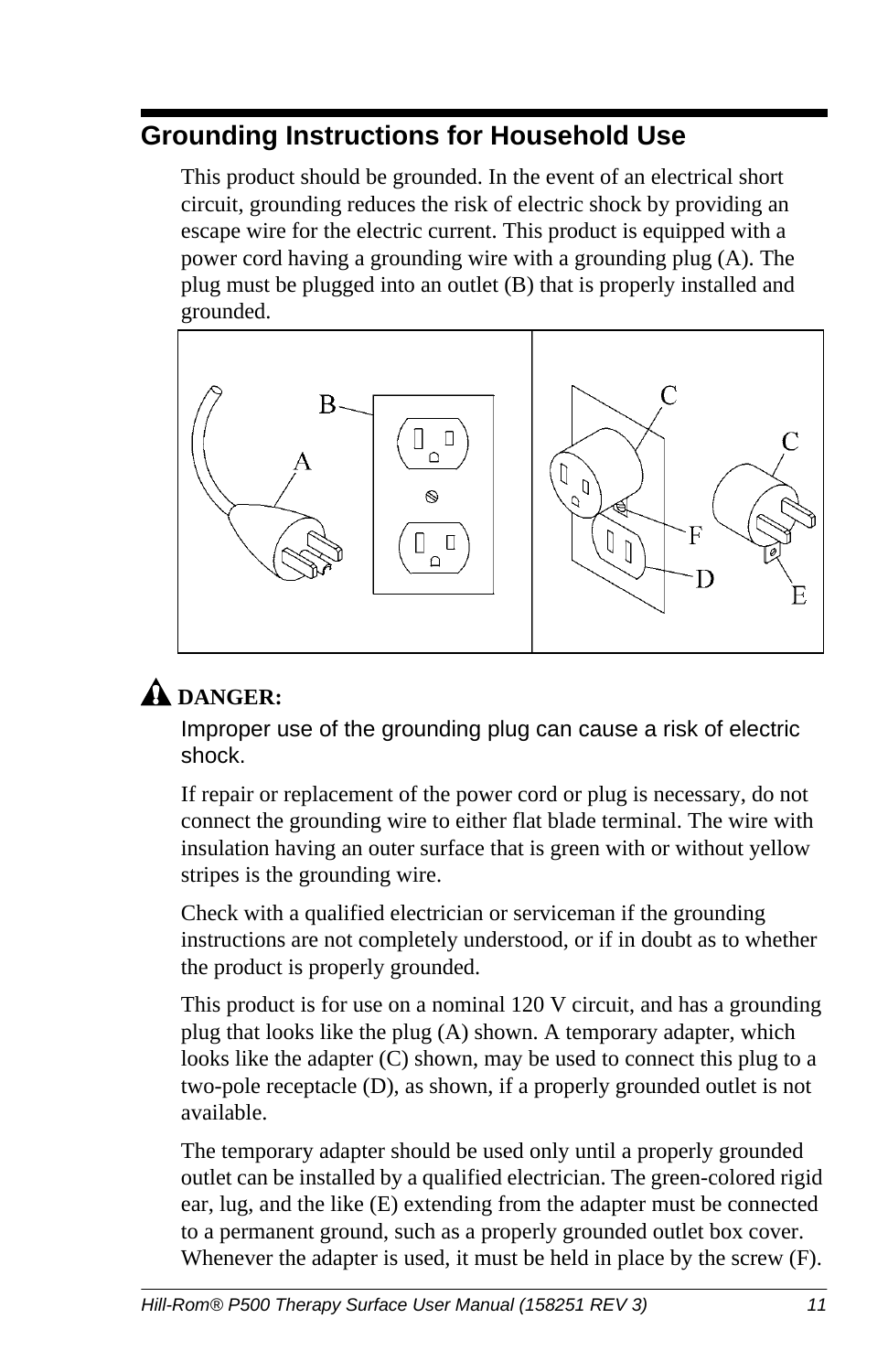If it is necessary to use an extension cord, use only a three-wire extension cord that has a three-blade grounded plug and a three-slot receptacle that accepts the plug on the product. Repair or replace a damaged cord.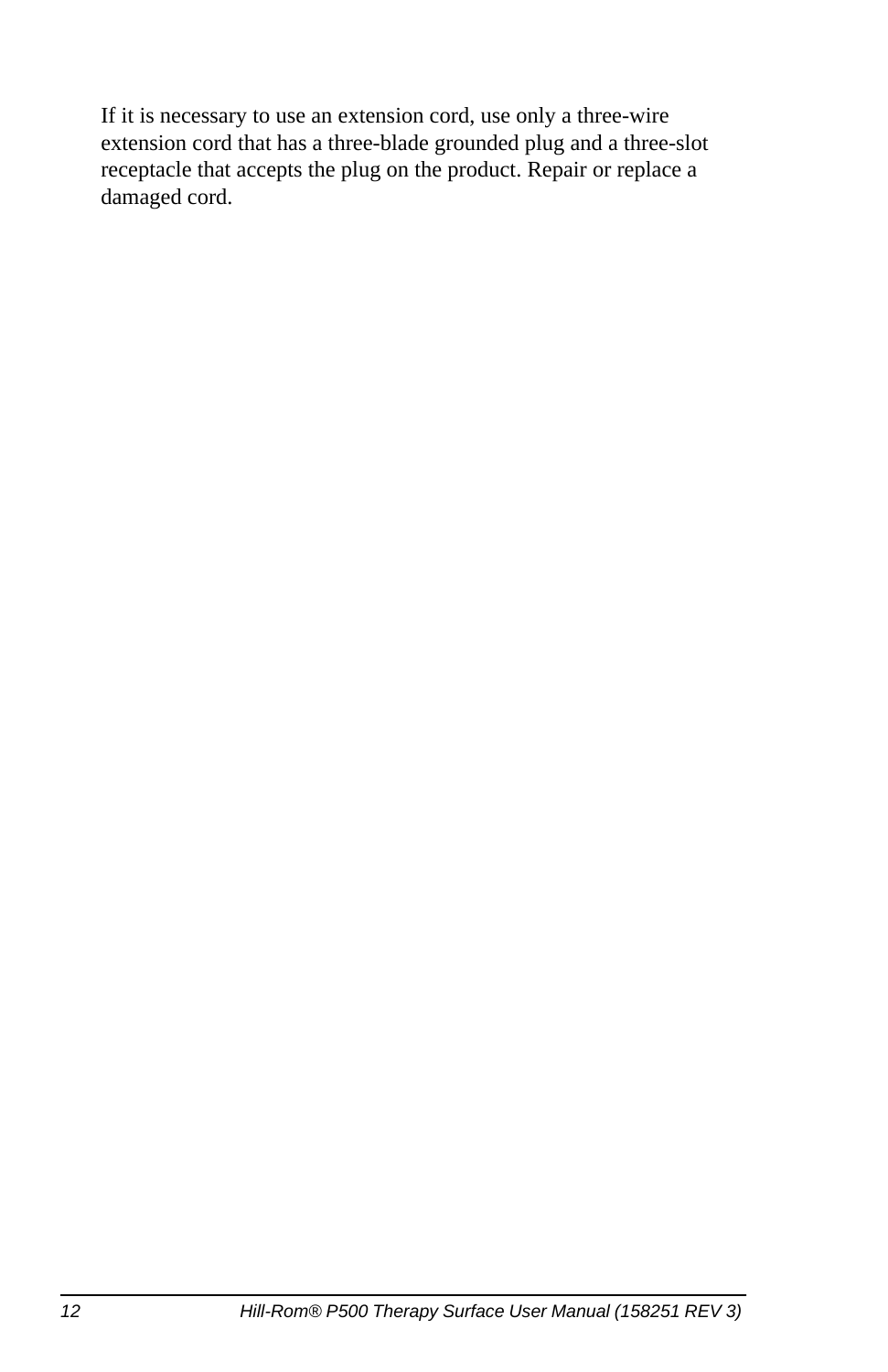### <span id="page-18-0"></span>**Intended Use**

The P500 is for household and healthcare facility use.

### A RELATIVE CONTRAINDICATION:

Use of active therapy surfaces with occupants with unstabilized spinal cord injury could cause serious injury to the occupant.

## **WARNING:**

Do **not** use the P500 with an occupant who weighs less than 70 lb (32 kg) or more than 500 lb (227 kg). Injury or equipment damage could occur.

The P500 helps prevent and treat Stage I through IV pressure ulcers in occupants who weigh between 70 lb and 500 lb (32 kg and 227 kg) and are between 59" and 74" (150 cm to 188 cm) in height. The safe working load of the surface is 500 lb (227 kg).

## **WARNING:**

Failure to correctly assess the fit of the surface relative to the frame and siderails could cause an entrapment risk that could cause death or serious injury.

The P500 surface is a finished size of 35.5" (90 cm) wide by 84" (213 cm) long, with a thickness of 8" (20 cm). The surface is designed for use on pan-deck frames that accommodate this surface size; it is not intended for use on spring-deck frames. For a list of approved bed frames, refer to ["Bed Frames" on page 31.](#page-36-0)

The intended users of this product are healthcare employees, nonclinical caregivers, and occupants who have the physical strength and cognitive skills to operate and control the product. Follow safety protocols if an intended user does not have the physical strength or cognitive skills to operate and control the product safely.

### <span id="page-18-1"></span>**Introduction**

This manual contains information necessary for normal operation of the P500. Before you operate the unit, make sure you read and understand in detail the contents of this manual. It is important that you read and obey the aspects of safety that are in this manual. Any reference to a side of the P500 is from the occupant's view lying on the surface on his or her back.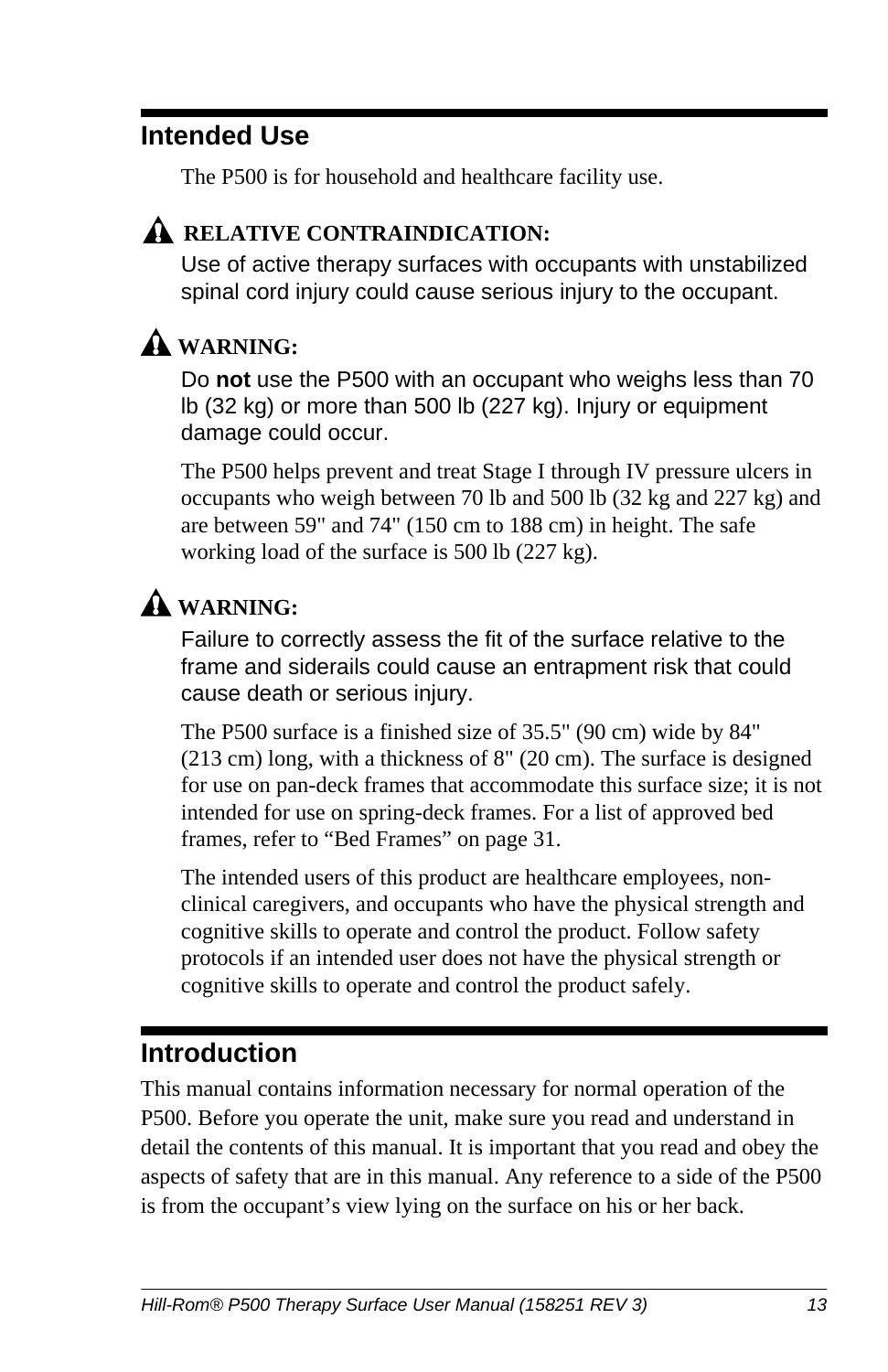### <span id="page-19-0"></span>**Control Unit Features and Use**

The control unit is installed on the footboard of the bed. The unit automatically supplies pressure redistribution and Advanced Microclimate™ Technology (AMT) (next-generation Low Air Loss) to the surface. (For more information about AMT, [go to "Surface Features and Use"](#page-28-0)  [on page 23.](#page-28-0)) Through the unit's control panel, the caregiver does these:

- Sets alarms [\(see "Alarms" on page 17\).](#page-22-2)
- Change the air pressure levels for the surface [\(see "Comfort Adjust"](#page-25-0)  [on page 20\).](#page-25-0)
- Sets the surface modes [\(see "Surface Modes" on page 20\).](#page-25-1)
- Enters the occupant's weight (see ["Set Up the System for Occupant](#page-32-0)  [Placement" on page 27](#page-32-0)).

### <span id="page-19-1"></span>**Power Switch**

The power switch turns the control unit on and off. The switch is next to power cord connector on the left side of the control unit.

#### **NOTE:**

When you turn on the unit, you must set the system up for occupant placement [\(see "Set Up the System for Occupant Placement" on page](#page-32-0)  [27\)](#page-32-0), or the unit will go into an alarm state.

### <span id="page-19-2"></span>**CPR**

## **WARNING:**

The P500 CPR control does not control the bed frame. You must use the bed CPR controls to put the bed frame into the CPR position. Failure to do so could cause occupant injury.

The **CPR** control is on the front of the control unit at the upper left-hand corner. When you press the **CPR**

control, the system hyperinflates the surface for 60 minutes to supply a firm surface for CPR.





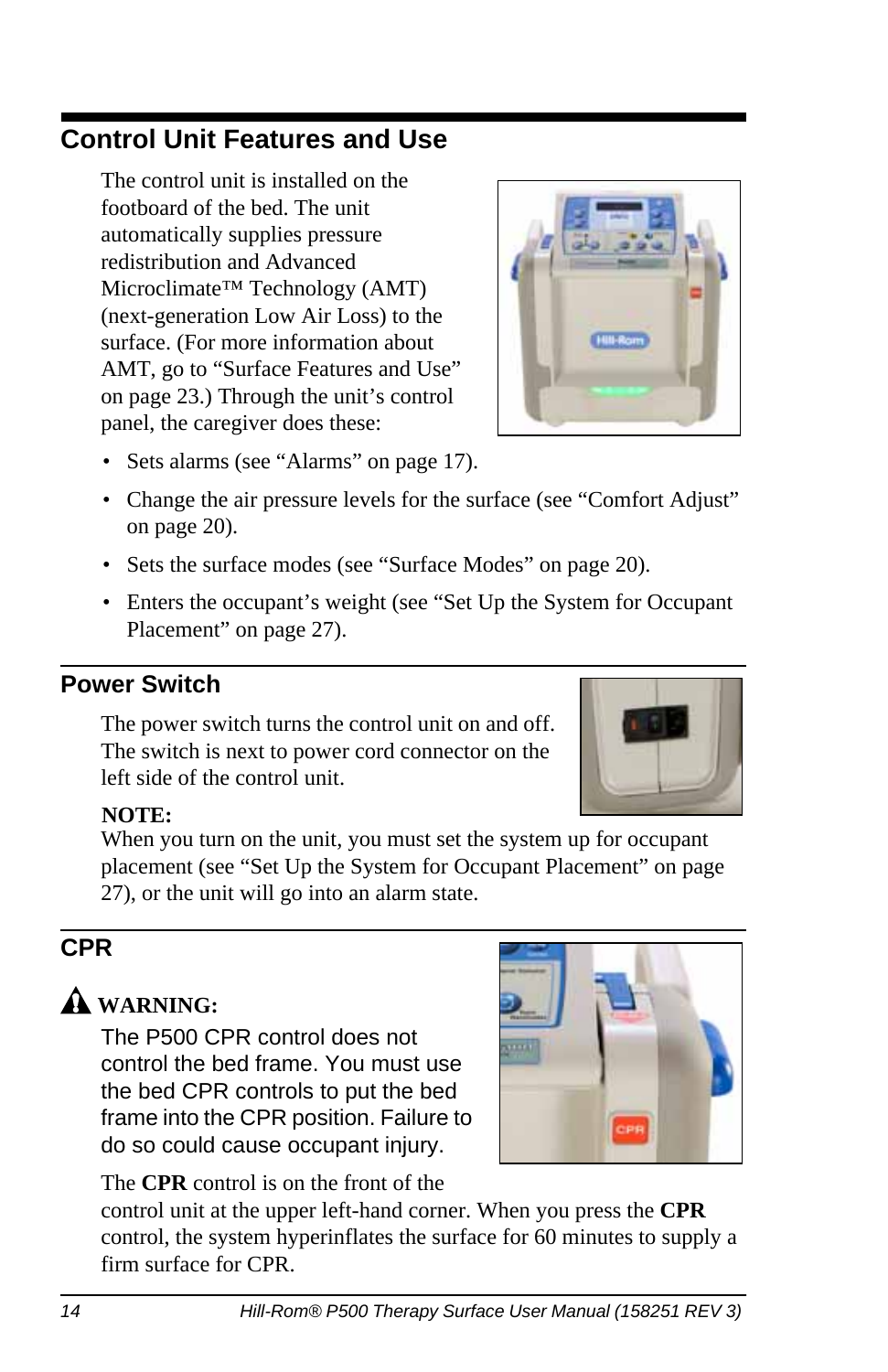#### **NOTE:**

The CPR mode has a two-minute warning—an alarm comes on and the light bar flashes—to let you know the CPR mode time is almost over and the surface will soon go into the Normal mode.

**On—**press the control until the light bar is red. The display will show these:



#### **Add 60 minutes to the time remaining**—press the **CPR** control.

**Off**—if you want to stop the CPR mode before the 60 minutes have passed, press a surface mode control until its indicator comes on and the light bar is green.

### <span id="page-20-0"></span>**Light Bar**

**WARNING:**

The occupant should not be on the surface if the light bar is **flashing orange** because of a system error. Injury could occur.

When the control unit is connected to AC power, the light bar on the front of the unit shows the system's status:



- **Green**—the system is operating correctly, and the system is not in CPR mode.
- **Red**—the system is in CPR mode.
- **Orange**—the system is not in CPR mode, and an error has been detected; the surface pressures **can** adjust.
- **Flashing orange**—the system is not in CPR mode, and the system is in an alarm condition or an error has been detected. If an error has been detected, the surface pressures **can not** adjust.

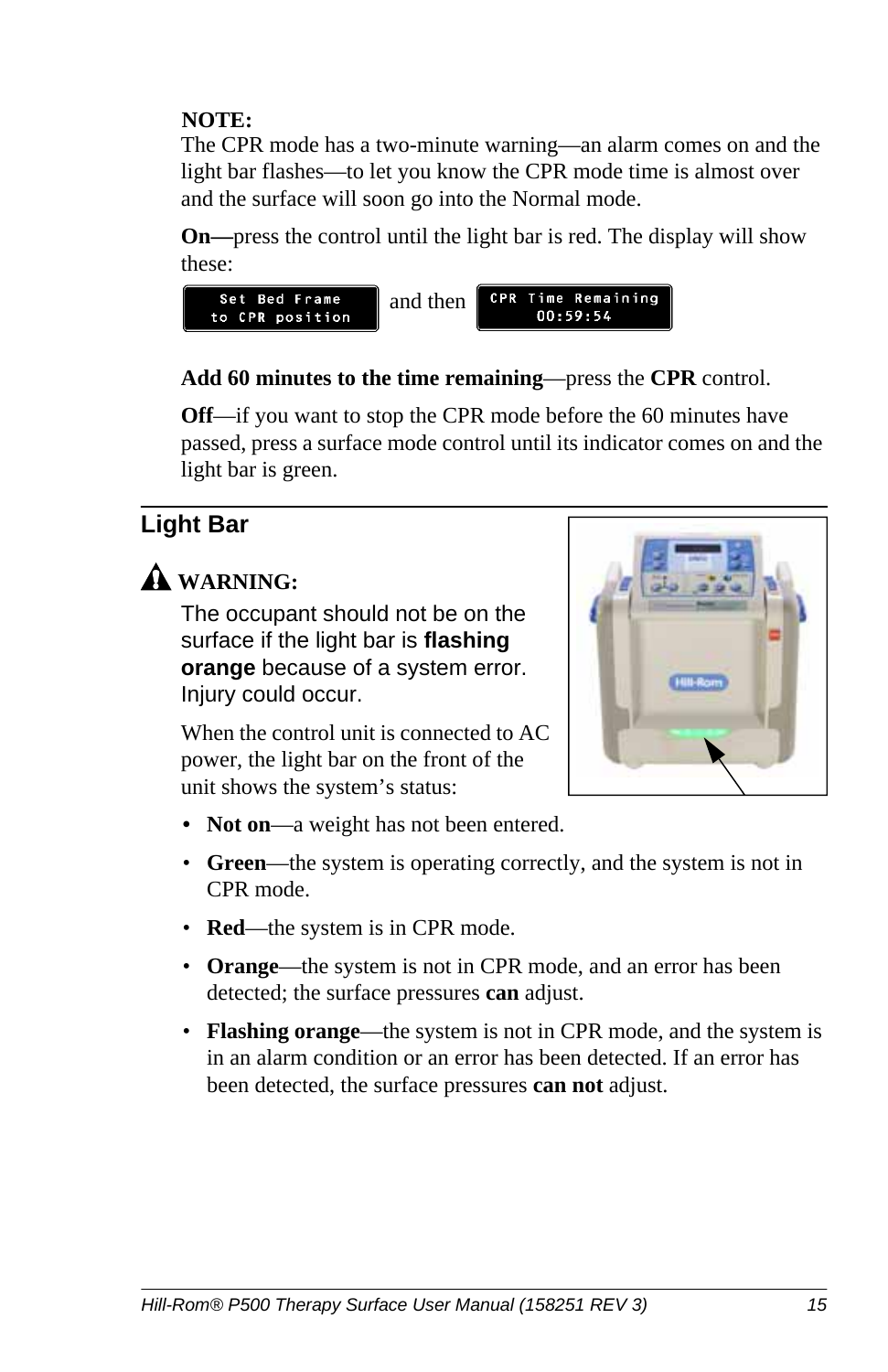### <span id="page-21-0"></span>**Control Panel**

For detailed information about a control, go to the page number shown next to the control.



### <span id="page-21-1"></span>**Display**

The display shows the current status of the system (current mode, alarms set, etc.), guides you through the options to select, and shows the results of your selections (entered weight, alarm times, etc.).

#### <span id="page-21-2"></span>**Controls Lockout**

The lockout control on the control panel locks out all of the controls on the control panel. The lockout control does **not** lockout the CPR control.



**Lock**—press the control until its indicator comes on.



**Unlock**—press and hold the control until its indicator goes off.



#### **NOTE:**

If the controls are locked, and you press the CPR control, the controls will automatically unlock.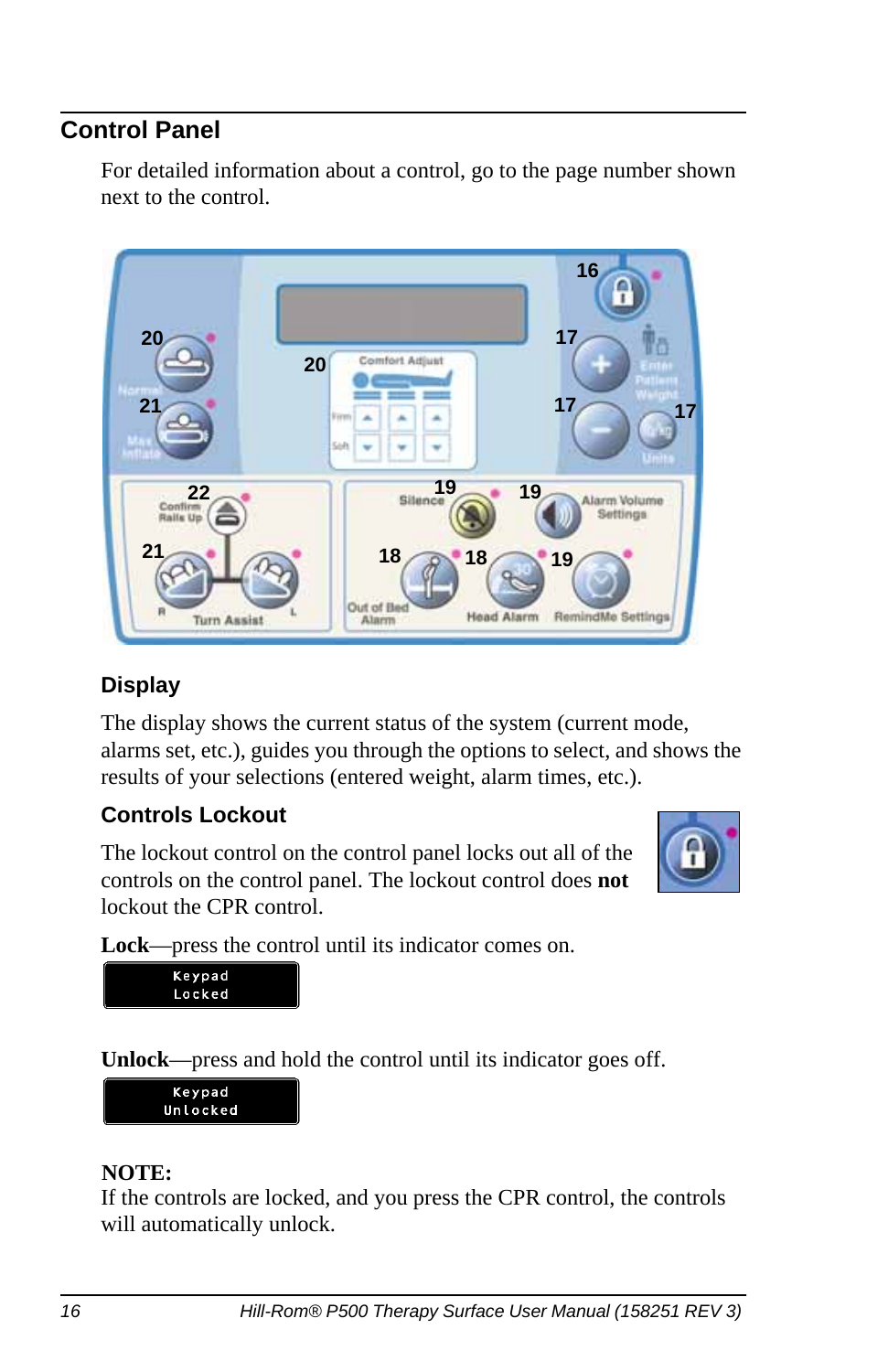### <span id="page-22-0"></span>**Plus (+) and Minus (-)**

The plus (**+**) and minus (**-**) controls are used for these:

- Select an option shown on the display.
- Move up and down through the options shown on the display.
- Increase or decrease the weight shown on the display.

#### <span id="page-22-1"></span>**LB/KG**

The **lb**/**kg** control changes the weight reading shown on the display to **lb** or **kg** as applicable.

#### <span id="page-22-2"></span>**Alarms**

The system has three alarms that are turned on and off through the control panel. These alarms do **not** connect to the bed frame alarms or to a facility network.

When the surface is in an alarm state, these will occur:

• An audible alarm comes on.

#### **NOTE:**

The default volume level is high. To change the level, [go to "Alarm](#page-24-1)  [Volume Settings" on page 19.](#page-24-1) 

- The indicators for the applicable alarm control and the silence control flash.
- The light bar flashes orange.
- A message applicable to the alarm shows on the display:



#### **NOTE:**

If the surface goes into a Head Alarm state, the light bar will flash orange, and after five minutes, the audible alarm will come on.



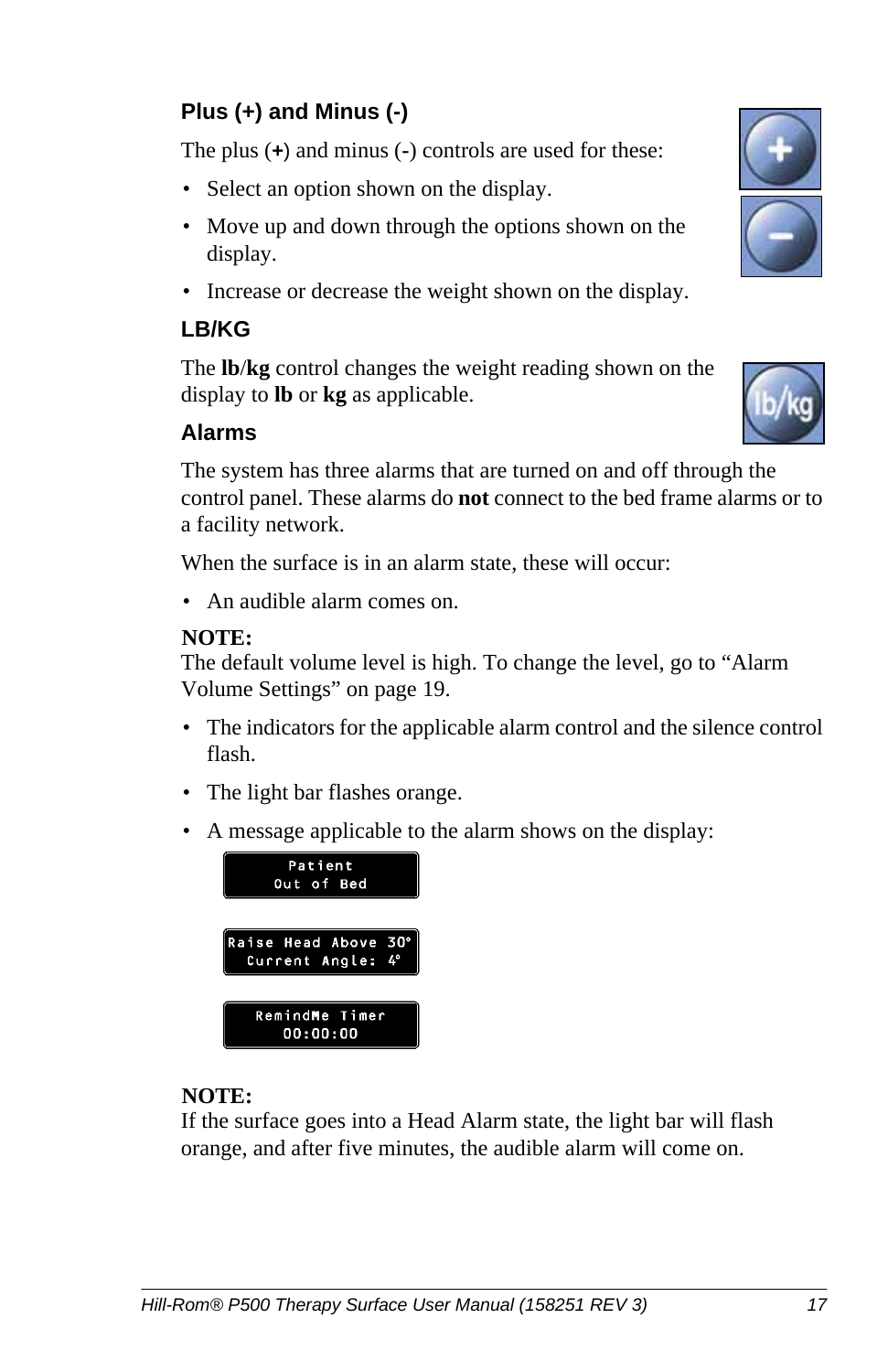### *18 Hill-Rom® P500 Therapy Surface User Manual (158251 REV 3)*

### <span id="page-23-0"></span>**Out of Bed Alarm**

When the Out of Bed Alarm is **on**, the control unit monitors the presence of the occupant's weight on the bed. If the occupant's weight is not detected, the system goes into an alarm state.

## **WARNING:**

The Out of Bed alarm is **not** intended to replace good nursing practice, regular occupant assessment, and direct observation to prevent occupant entrapment. Evaluate occupants for entrapment risk according to facility/healthcare protocol, and monitor occupants appropriately. Failure to do so could cause serious injury or death.

**Turn the alarm on or off**—press the control. When the alarm is on, the control's indicator stays on.

### <span id="page-23-1"></span>**Head Alarm**

Out of Bed 0N

When the Head Alarm is **on**, the control unit monitors the angle of the head section relative to the floor. If the head section is detected below 30°, the system goes into an alarm

state. The light bar will flash orange, and after five minutes, the audible alarm will come on.

#### **On**

- 1. Make sure the bed is not in the Trendelenburg or Reverse Trendelenburg position.
- 2. Press the control until its indicator stays on.



If the current angle of the head section is not above 30°, the display will show this:



Head Alarm ON  $39^\circ$ 

**Off**—press the control until its indicator goes off.





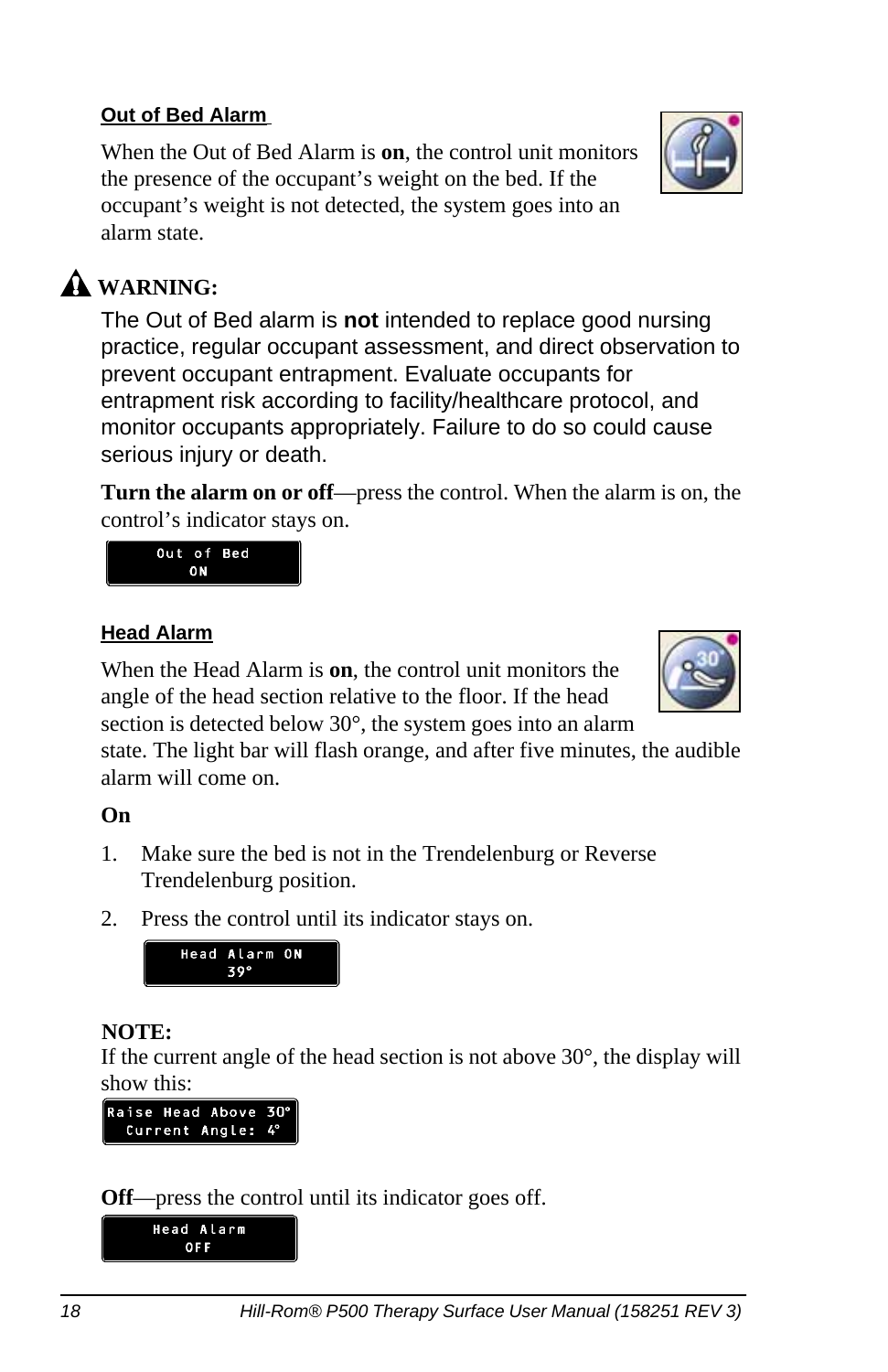#### <span id="page-24-2"></span>**RemindMe™ Settings (Alarm)**

The RemindMe™ Settings alarm can be turned on to remind the caregiver to do care tasks. You can set the alarm to come on from 30 minutes up to 4 hours.



- 1. Press the control until its indicator stays on.
- 2. Press and release the control as applicable to set the interval time from 30 minutes to 4 hours.

RemindMe Timer  $00:30:00$ 

When the alarm is set, the control's indicator stays on and the alarm state will occur at the end of the set time.

**Example—**if you want the alarm to come on in 2 hours, press the control four times. When 2 hours have passed, the surface will go into an alarm state.

**Off**—press the control until the indicator goes off.

#### <span id="page-24-1"></span>**Alarm Volume Settings**

Alarm Volume Low

The alarms have three levels of volume: low, medium, and high. The default volume level is high.

**Change the volume level**—press and release the **Volume** control until you reach the applicable volume level as shown on the display.



#### <span id="page-24-0"></span>**Silence**

When the surface is in an alarm state, the Silence control turns off the alarm sound and the flashing light bar for 30 minutes. After 30 minutes, if the problem has not been corrected, the alarm sound and the flashing light bar will come on again.

**On**—press the control until its indicator stays on.

#### **NOTE:**

If you press the Silence control because the surface is in an **Out of Bed** alarm state, if the occupant returns to the surface, the system automatically enables the alarm.

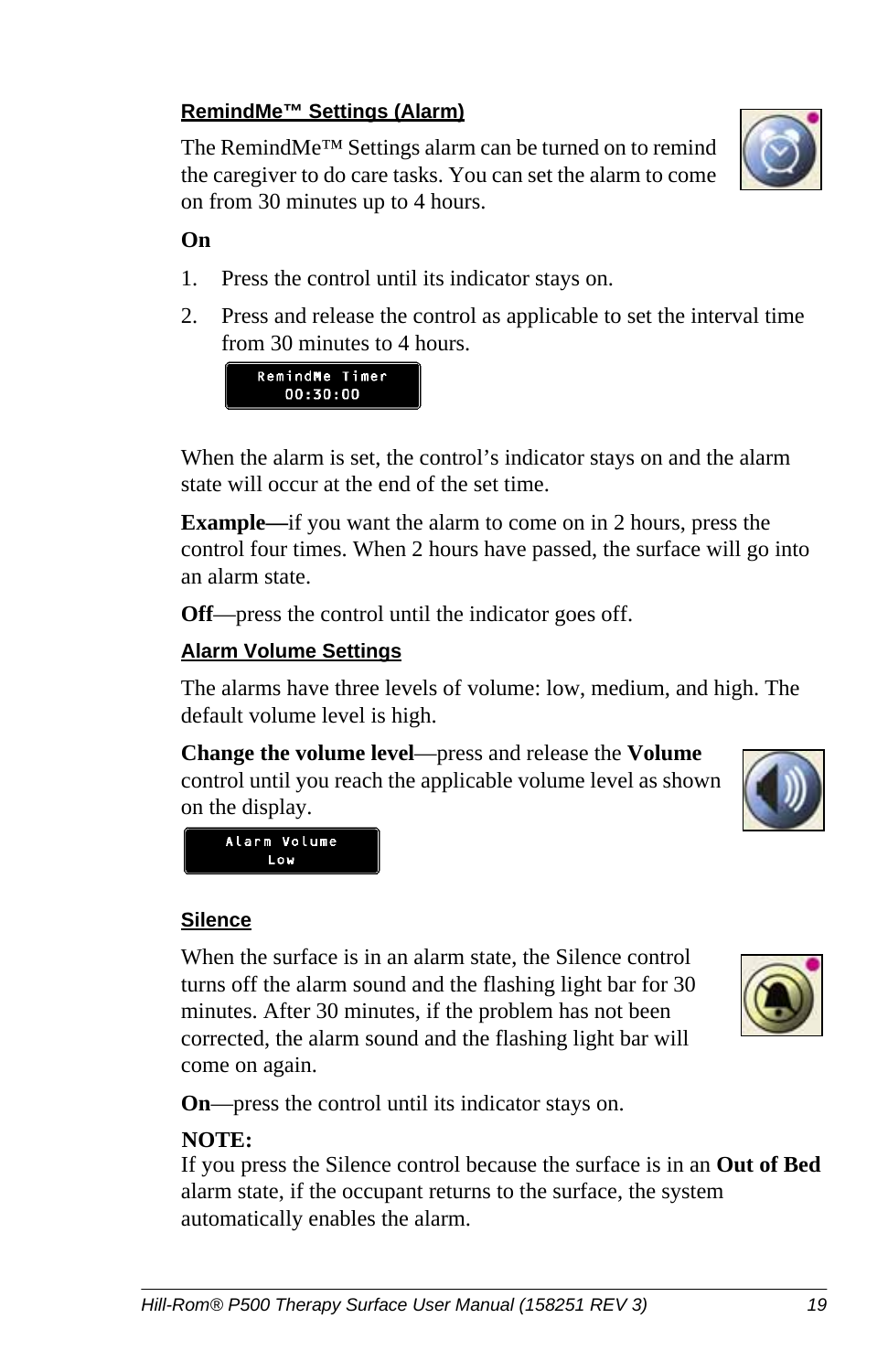### <span id="page-25-0"></span>**Comfort Adjust**

The system automatically supplies the pressure redistribution for the occupant's weight and the head angle of the bed. To change the level of air pressure in the head, seat, and foot sections, use the Comfort Adjust controls.

There are five pressure levels: softer, soft, normal, firm, and firmer. The default pressure level is normal.

#### **Increase or Decrease Pressure**

- 1. Press one of the **Up** or **Down** arrows to engage the feature.
- 2. Press the section **Up** or **Down** arrow until you reach the applicable pressure level.

| <b>Head Seat Foot</b> |  |
|-----------------------|--|
| Firm Normal Normal    |  |

When you set the Comfort Adjust levels, the settings will stay at those levels in the Normal and Sleep modes until you change the settings or the surface is reset for a new occupant.

#### <span id="page-25-1"></span>**Surface Modes**

#### <span id="page-25-2"></span>**Normal**

Normal mode causes the air pressure in the surface sections to adjust according to the occupant's weight and the surface head angle.

When the system is turned on, it automatically goes into Normal mode.

If the system is another mode, and you want the surface to return to Normal mode, press the **Normal** control until its indicator stays on.





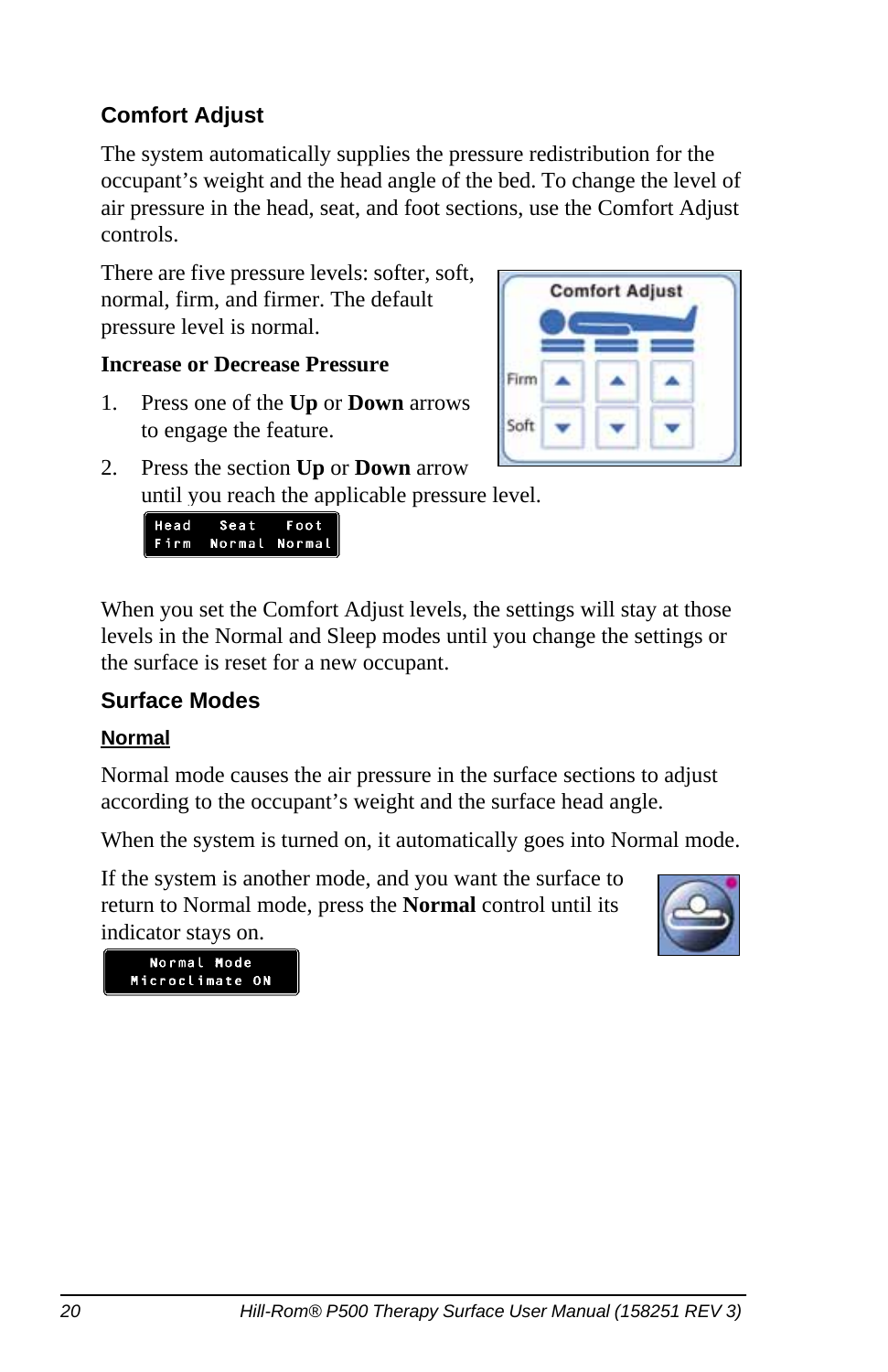#### <span id="page-26-0"></span>**Max Inflate**

Max Inflate mode causes the surface to become very firm. After the surface has been in Max Inflate mode for 30 minutes, an alarm comes on, the control's indicator flashes, and the surface goes into Normal mode.

#### **NOTE:**

The Max Inflate mode has a two-minute warning—an alarm comes on and its indicator flashes—to let you know the therapy mode time is almost over and the surface will soon go into the Normal mode.

**On**—press the control until its indicator stays on.





#### **Add 30 minutes to the time remaining**—press the **Max Inflate** control.

**Off**—if you want to stop the Max Inflate mode before the 30 minutes have passed, press the **Normal** control until its indicator comes on.

```
Normal Mode
Microclimate ON
```
#### <span id="page-26-1"></span>**Turn Assist**

### **WARNING:**

Before you put the surface into the Turn Assist mode, make sure the bed siderails are raised and locked on the side that the occupant is to turn toward. Failure to do so could cause injury.



The Turn Assist mode helps you temporarily

turn the occupant to the left or right. When you turn this mode on, the head and seat bladders adjust, and an internal air bladder inflates to start the turning process. After the occupant reaches 25° to 35°, the surface will pause for approximately 15 seconds. After the 15 seconds, an audible indicator comes on, the bladder quickly deflates, and the surface returns to its previous mode.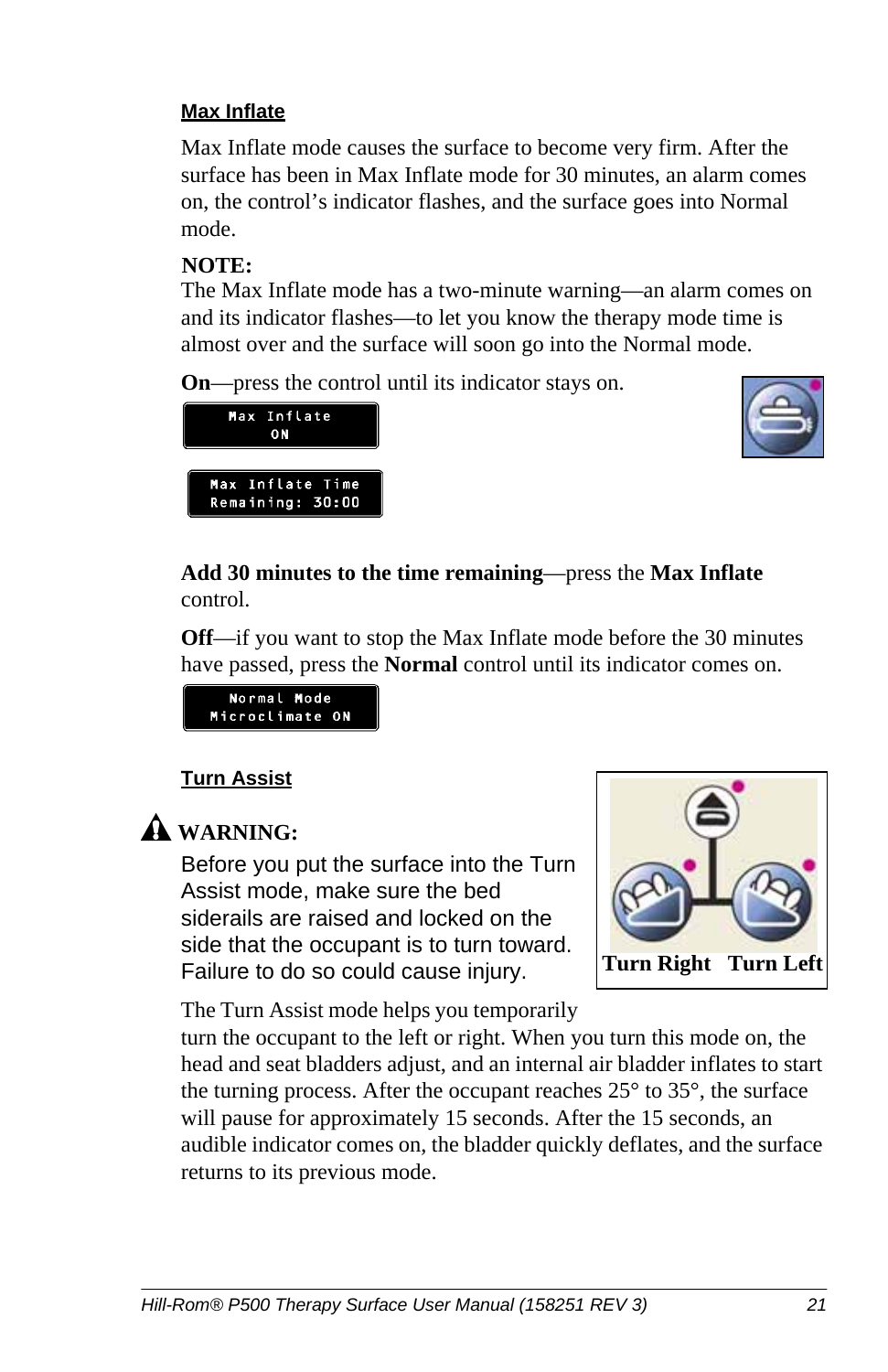#### *22 Hill-Rom® P500 Therapy Surface User Manual (158251 REV 3)*

#### **On**

- 1. Make sure the occupant is centered on the surface.
- 2. Make sure the head of the bed is below 30° and the **Head Alarm** is off.
- 3. Make sure the bed siderails are raised and locked on the side that the occupant will turn toward.
- 4. Press the **Confirm Rails Up** control until its indicator stays on.

#### **NOTE:**

<span id="page-27-0"></span>You must press the Confirm Rails Up control within two minutes before or after you press the Turn Assist control.

5. Press the applicable **Turn Assist R** or **L**  control until its indicator comes on.

> Confirm Siderails Up

Right Turn Assist 0N

Turn Assist Time Remaining: 00:11

When the Turn Assist mode is on, the surface turns the occupant to the applicable side, beeps one time, and then holds the occupant in the turned position. During the turn period, help support the occupant and do the necessary procedure.

At the end of the turn period, the unit beeps three times, the occupant is returned to the flat position, and then the surface returns to its previous mode.



Resuming Normal Mode

The Sleep Mode is used to temporarily turn off the air system to permit occupants who are sensitive to sleep surface movement to sleep. The air pressure in the surface is monitored, but the air pump does not operate unless the air pressures fall below or raise above a preset level. After eight hours, the surface will go into Normal mode.



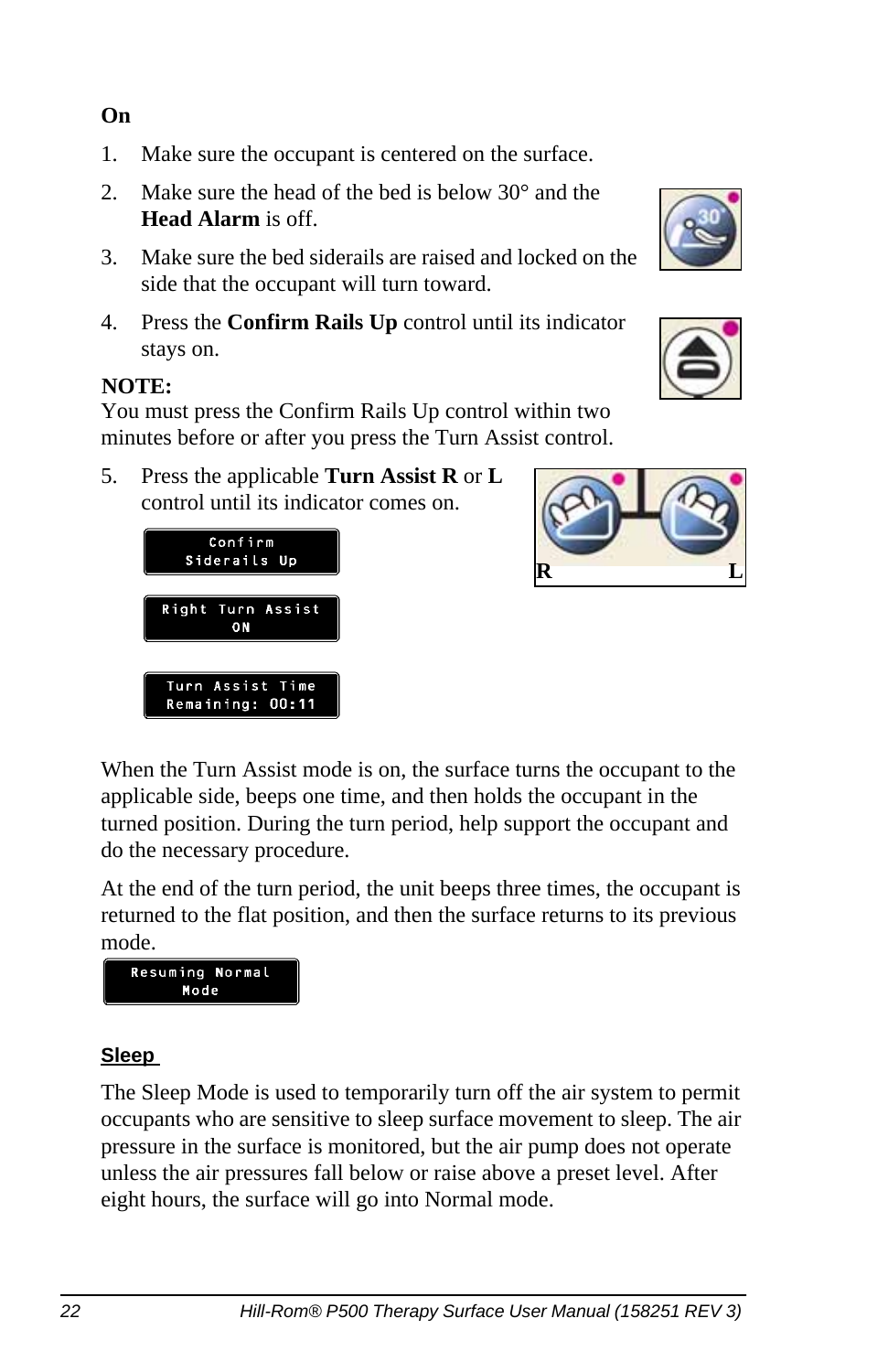**On**—press and hold the **Turn Assist R and L**  controls until their indicators come on.





**Off**—if you want to stop the Sleep mode before the eight hours have passed, press any mode control until its indicator stays on.

Normal Mode Microclimate ON

### <span id="page-28-0"></span>**Surface Features and Use**



### **WARNING:**

The surface is not a substitute for good nursing practices. The surface should be used in conjunction with a good risk assessment and protocol.

### **WARNING:**

Sleep surface impermeability and pressure relief capabilities can be affected by needle sticks or other bladder punctures and can cause the air system to fail. Caregivers should be instructed to **prevent** bladder punctures caused by **needle sticks** and incorrect use of x-ray cassette holders.

The sleep surface should be regularly inspected for punctures, rips, tears, or other such damage. Replace the surface as necessary.

### **WARNING:**

Occupants with body weight or length near the recommended limits should be monitored more frequently for good results. It may be necessary to lower the head section for better pressure performance.

The P500 surface accommodates an occupant weight from 70 lb to 500 lb (32 kg to 227 kg), a width up to 35" (89 cm), and a height between 59" and 74" (150 cm to 188 cm). This surface effectively redistributes pressure for occupant weights up to 500 lb (227 kg).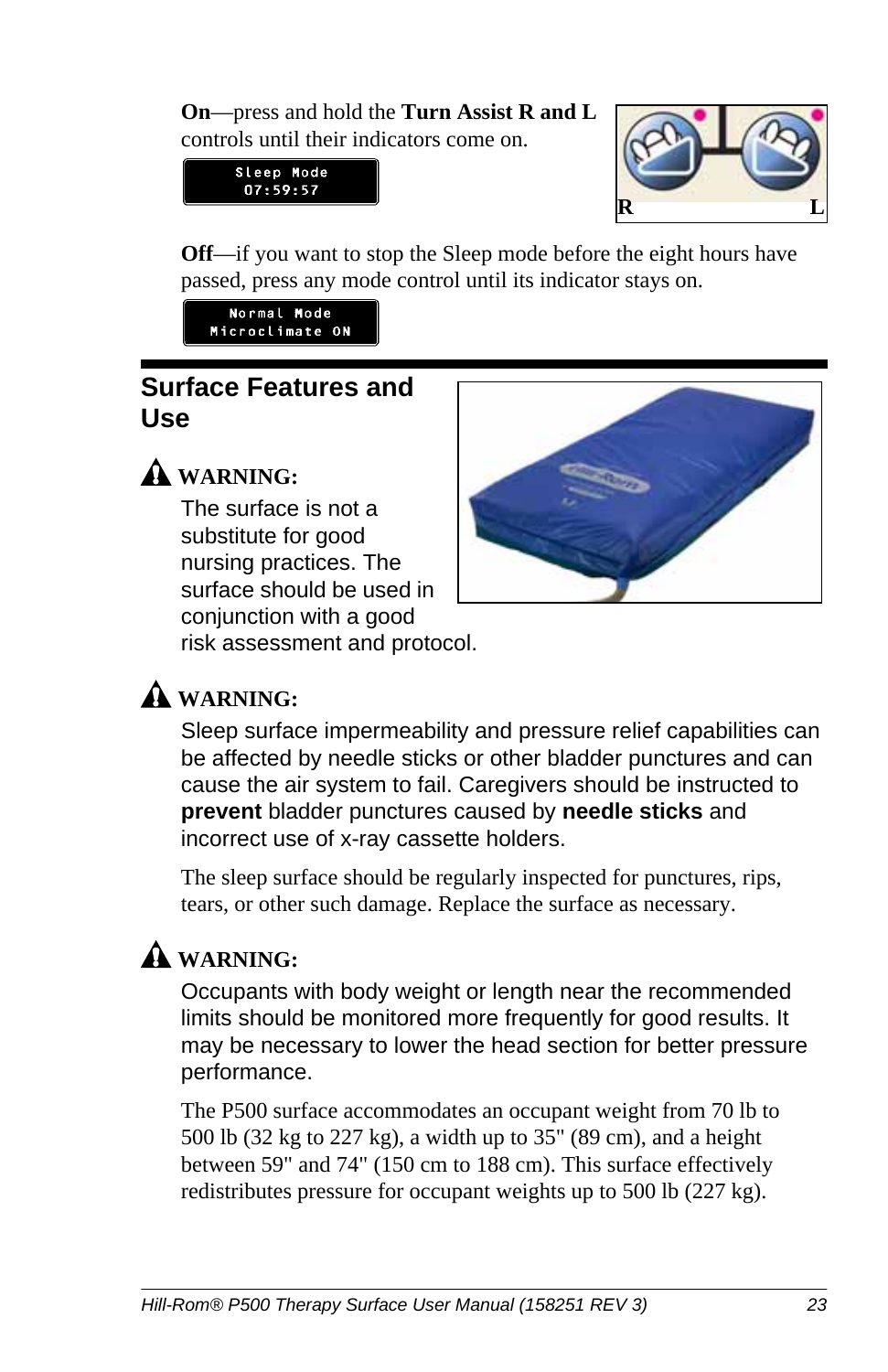The P500 surface uses Advanced Microclimate™ Technology (AMT). AMT operates continuously while the occupant is on the bed and helps decrease localized heat and moisture buildup that occurs between the occupant and the surface. The minimum occupant weight for AMT to operate as intended is 70 lb (32 kg).

#### **NOTE:**

The P500 surface should always be used with the AMT coverlet installed.

#### **NOTE:**

We recommend that you do not use accessories such as plastic under pads with the P500 surface. Such products can prevent the flow of moisture from the occupant's skin to the AMT coverlet.

### <span id="page-29-0"></span>**Nano Ag+® Technology with SmartSilver® Ions**

The use of nano Ag+® Technology with SmartSilver® Ions supplies surface protection as an antimicrobial that kills > 99.8% of stain and odor causing bacteria on the surface. This product is not intended to protect users or others against bacteria, viruses, germs, or other disease organisms. Always disinfect Hill-Rom surfaces thoroughly after each use according to facility/healthcare protocol.

Handle surfaces with nano Ag+® Technology as you would other surfaces; there are no known concerns for handling, discarding, toxicity, or allergic reactions.

### <span id="page-29-1"></span>**X-Ray Cassette Sleeve**

The surface has an x-ray cassette sleeve that permits a 17" x 14" x-ray cassette to be inserted from either side of the coverlet.



### **WARNING:**

When you x-ray an occupant on the surface, do not misidentify the sensor, cable, or two springs that are in the fluoroscopy window.

To use the cassette sleeve, do as follows:

1. Put the surface in the Max Inflate mode [\(see "Max Inflate" on page](#page-26-0)  [21\)](#page-26-0).

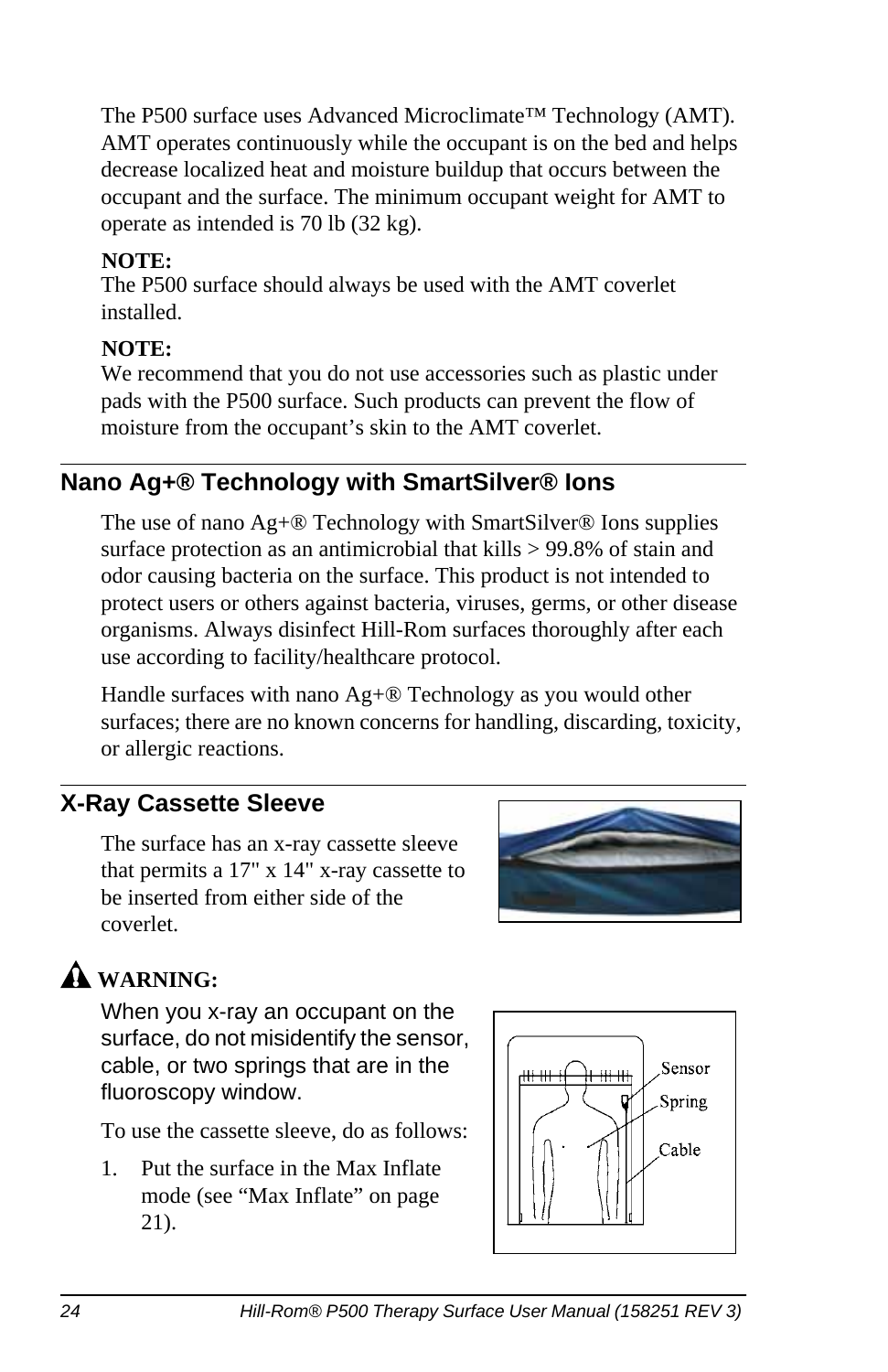

The sharp edges of an x-ray cassette can damage the surface. Use care when you use an x-ray cassette with the surface.

- 2. Put the x-ray cassette in a pillow case.
- 3. Put the pillow case-covered x-ray cassette into the cassette sleeve.

When the cassette sleeve is not in use, keep the sleeve openings closed.

### <span id="page-30-0"></span>**Hose Assembly Features and Use**

The hose assembly connects the control unit to the surface.

To help keep the hose assembly off the floor, a hose hanger is on the hose assembly and can be attached to one of the hooks on the bottom of the control unit.



#### <span id="page-30-1"></span>**Install the P500**

- 1. For detailed instructions on how to install the P500, refer to "Unit Setup" in the *P500 Therapy Surface Service Manual* (158824).
- 2. When you set up the P500, make sure of these:
	- The bed frame is compatible for the P500. Refer to "Bed [Frames" on page 31](#page-36-0).

### **WARNING:**

Failure to make sure the siderails operate correctly **before** you put an occupant on the surface could cause injury.

The siderails raise, lock into position, and lower correctly (as applicable).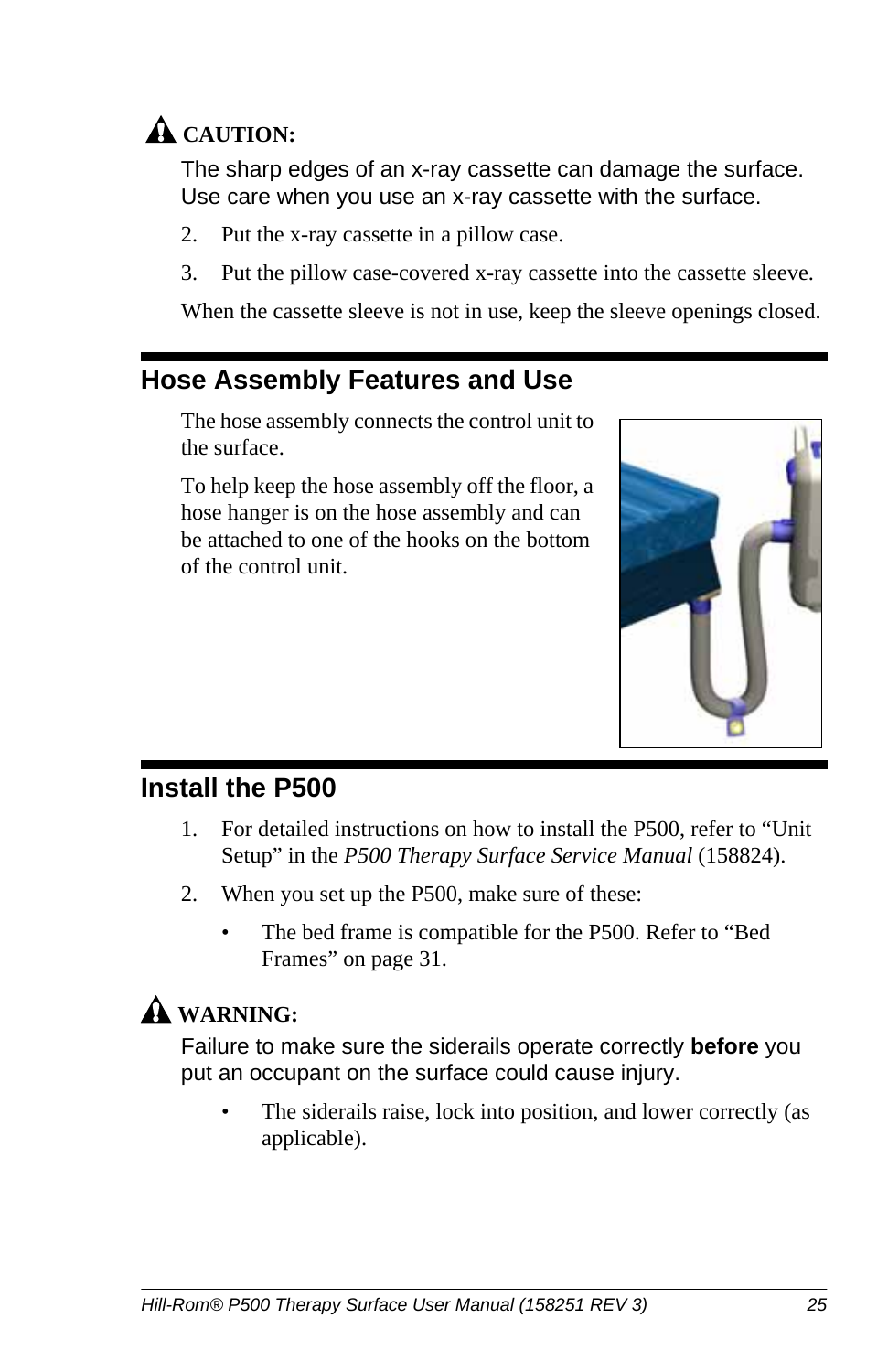## **WARNING:**

Make sure the straps are through the sleep deck only. Failure to do so could cause the bed not to articulate as intended. Injury or equipment damage could occur.

- You put the surface straps through the sleep deck only and not through or around any bed frame areas that would prevent the bed from articulating.
- If the bed frame has footboard controls, you install the control unit so that you can view and get access to the footboard controls. To adjust the hangers on the control unit, do as follows:
	- a. Pull the hangers out from the unit to the applicable width.
	- b. Turn the hanger hooks so the arrows on the brackets align.
	- c. Pull the hooks up from the brackets, and adjust the height as necessary.

#### **NOTE:**

There are two extension lengths.





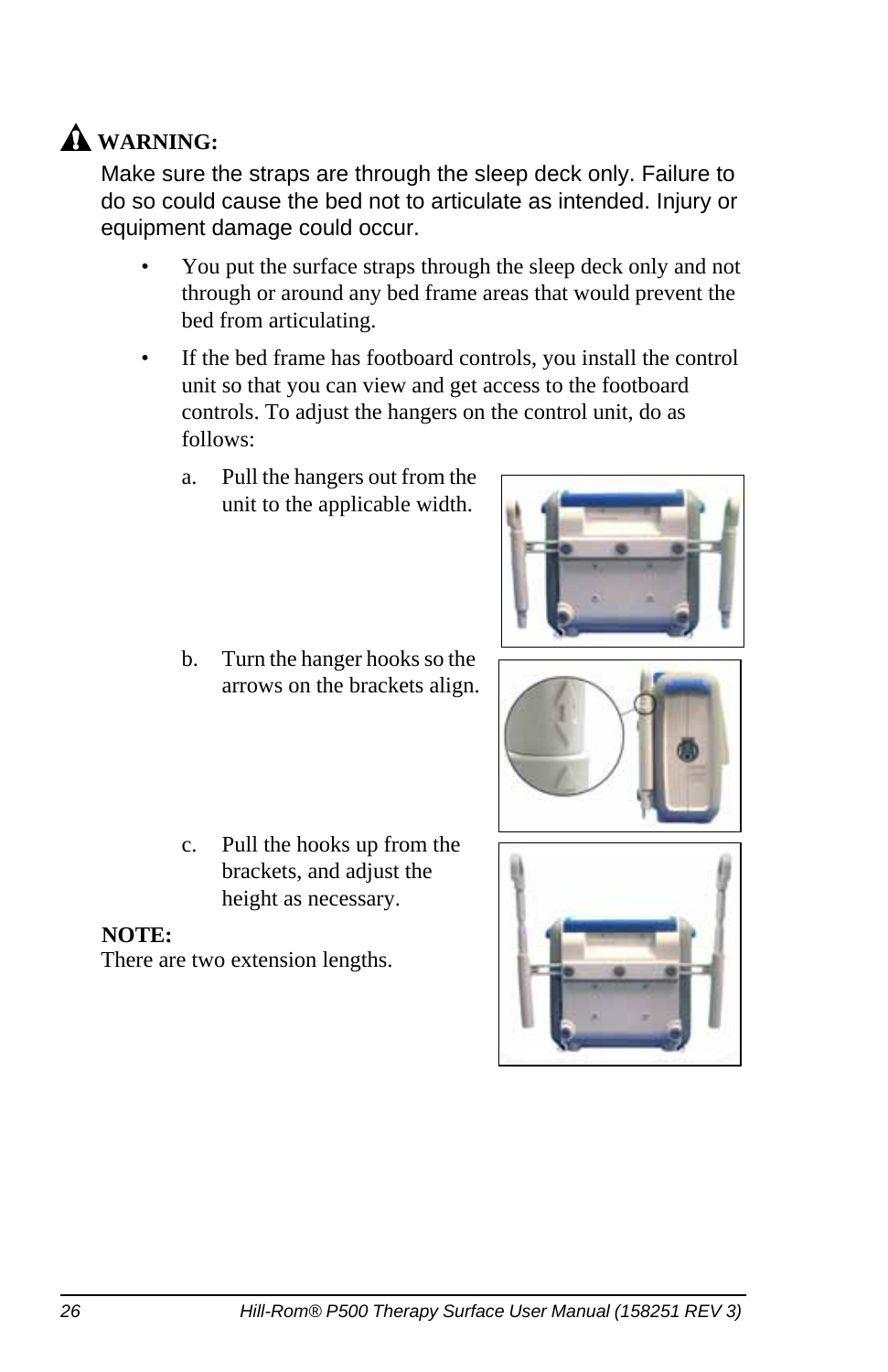- d. Turn the hanger hooks approximately 90° toward the bed to lock them into the correct position.
- When you connect the hose to the surface and the control unit, you hear a click to let you know the hose assembly is correctly connected.
- You attach the hose hanger to one of the hooks on the bottom of the control unit to help keep the hose off the floor.

### **WARNING:**

Put the power cord in a position where persons will not trip over it and it is away from bed mechanisms. Failure to do so could cause injury or equipment damage.



- The power cord is in a position where persons will not trip over it and it is away from the bed mechanisms.
- All functions of the P500 operate correctly. Refer to ["Control](#page-19-0)  [Unit Features and Use" on page 14.](#page-19-0)
- All functions of the bed frame operate correctly. Refer to the bed manufacturer's user documentation.

### <span id="page-32-0"></span>**Set Up the System for Occupant Placement**

1. Make sure the control unit is correctly installed on the footboard [\(see "Install the P500" on page 25\).](#page-30-1)

## **WARNING:**

If an error shows on the display and the light bar is **flashing orange**, do not put the occupant on the surface. Injury could occur.

- 2. Press the **Power** switch to **On**. The unit does a self test to make sure it is operating correctly. One of these will occur:
	- If the unit detects an error, an alarm comes on, the light bar changes to orange or flashing orange, and the display shows the problem. Call Hill-Rom Technical Support. **If the light bar is flashing orange, do not use the surface**.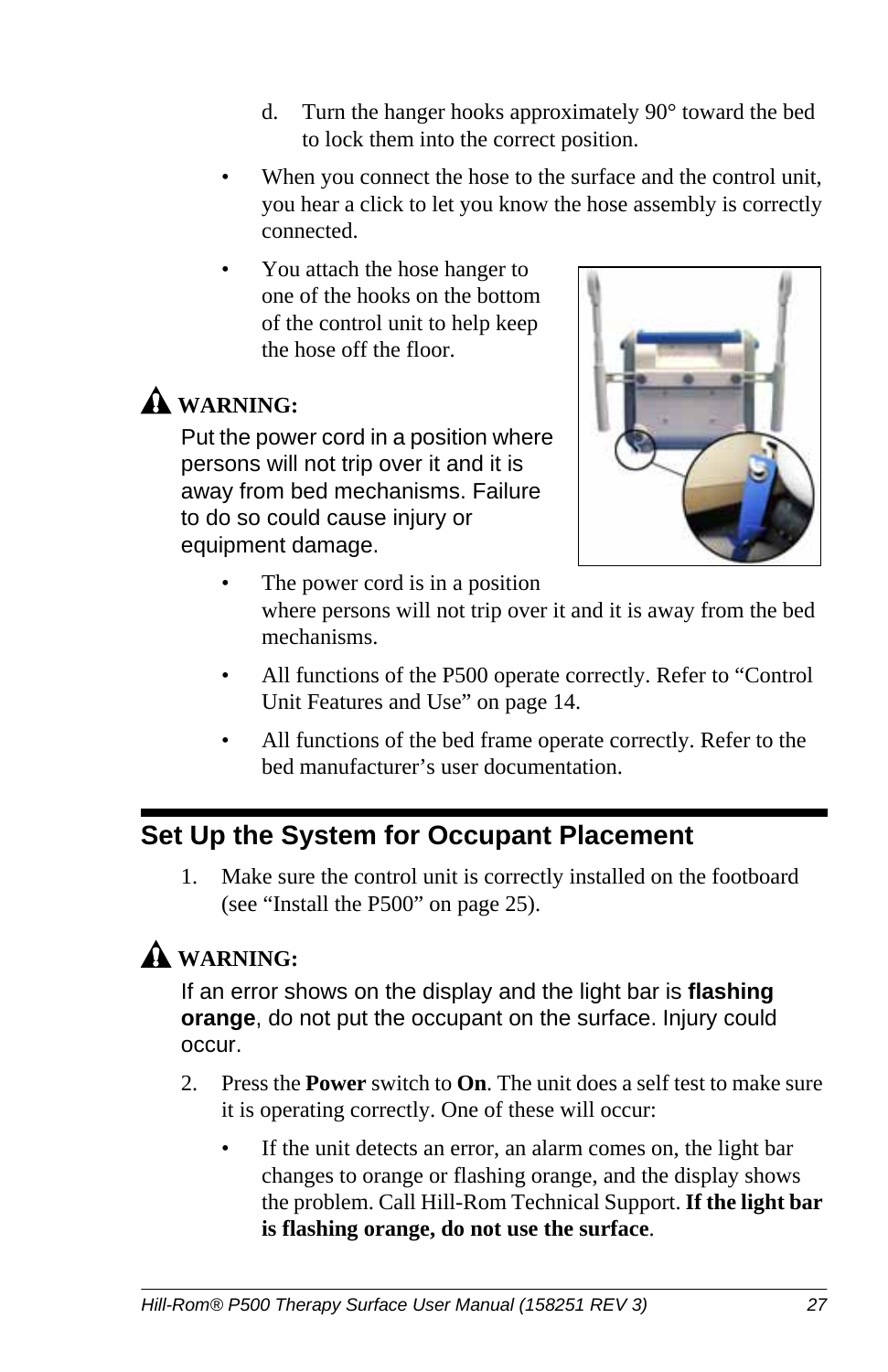If the unit passes the self-test, the display shows this:

(+) New Patient (-)Previous Settings

To select **New Patient**, press the plus (**+**) control, and then go to [step 3](#page-33-0). Or, to keep the previous settings, press the minus (**-**) control, and then go to [step 4.](#page-33-1)



### **WARNING:**

Failure to enter the correct occupant weight can lead to injury due to incorrect surface pressures.

<span id="page-33-0"></span>3. **New Patient**



Enter the weight as follows:

- a. Press the **lb**/**kg** control to change the weight dimension to **lb** or **kg** as applicable.
- b. Press the plus (**+**) control.
- c. Press the plus (**+**) or minus (**-**) control to change the weight shown on the display.

### **NOTE:**

To quickly change the weight dimension, press and hold the plus (**+**) or minus (**-**) control.

### **NOTE:**

If the system has been on for five minutes and the occupant weight has not been entered, an audible alarm will come on and the display will flash **Enter Patient Weight**. This is to let you know the surface pressures may not be correct for the occupant. The alarm state will continue until you press the plus (**+**) or minus (**-**) control.

### **NOTE:**

The weight must be between 70 lb and 500 lb (32 kg and 227 kg).

- <span id="page-33-1"></span>4. Review the settings shown on the display to make sure they are correct for the occupant.
	- To change the weight setting, do steps 3b and 3c.

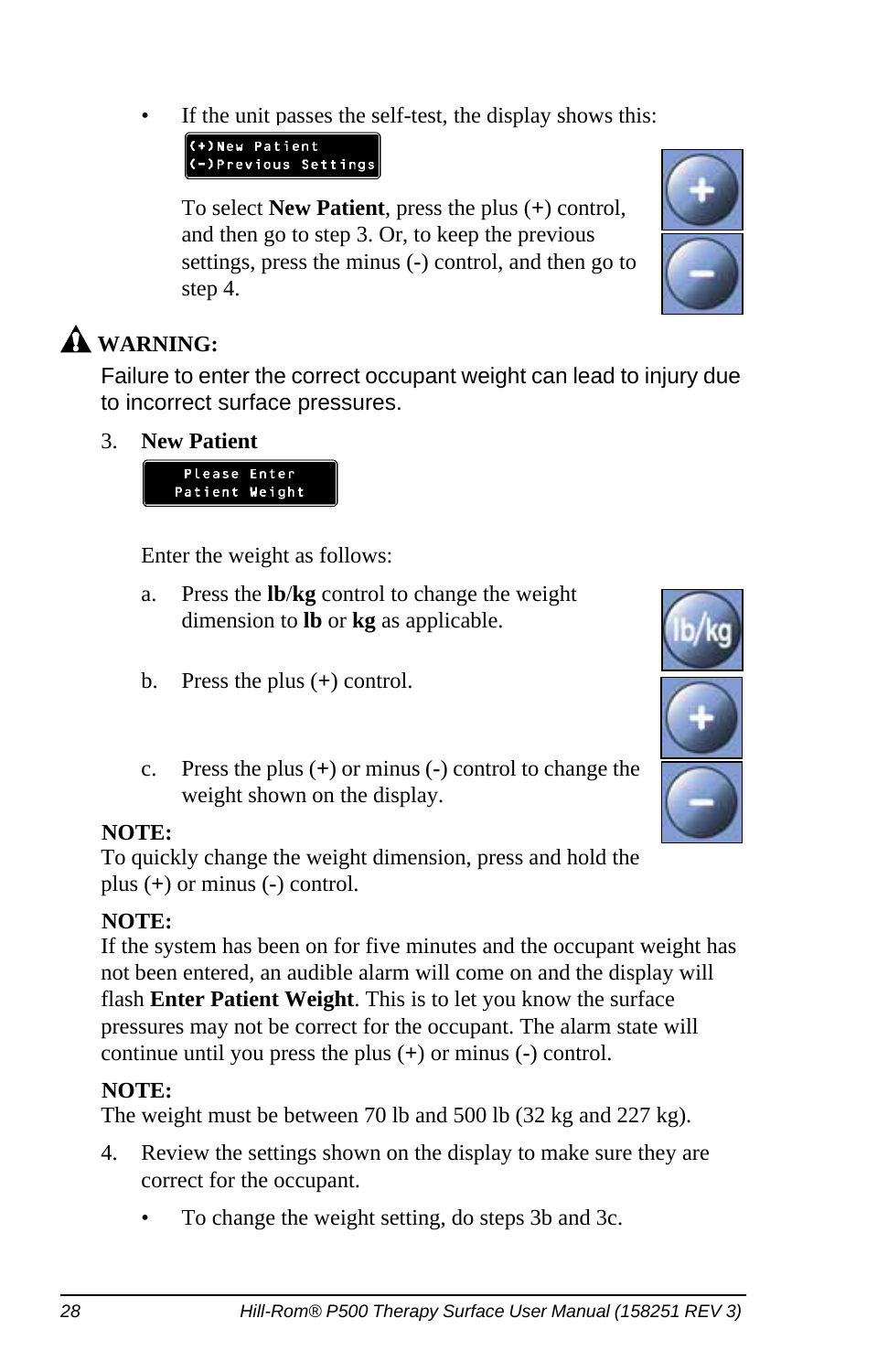#### **NOTE:**

The unit adjusts its pressure levels according to the entered weight and the surface head angle; this is Normal mode.

- To change the pressure levels of the surface, [go to "Comfort](#page-25-0)  [Adjust" on page 20.](#page-25-0)
- To change the surface mode, [go to "Surface Modes" on page](#page-25-1)  [20.](#page-25-1)

### <span id="page-34-0"></span>**Transfer the Occupant to or from the Unit**

- 1. Put the **bed** in the transfer position (refer to the bed manufacturer's user documentation).
- 2. Put the **surface** into the Max Inflate mode [\(see "Max Inflate" on](#page-26-0)  [page 21\)](#page-26-0).
- 3. Transfer the occupant to or from the unit as necessary (refer to the bed manufacturer's user documentation).

### <span id="page-34-1"></span>**Transport the Occupant on the Unit**

- 1. Press the **Power** switch to **Off**.
- 2. Disconnect the control unit from its power source. The surface will stay at its current pressure levels for approximately 3 hours.

#### **NOTE:**

No controls are available when the system is disconnected from AC power.

- 3. Close the display on the control unit.
- 4. Put the **bed** in the transport position (refer to the bed manufacturer's user documentation).
- 5. If necessary, do as follows to leave the control unit and hose assembly in the room:
	- a. Press the disconnect switch on the hose assembly to disconnect it from the surface.
	- b. Remove the control unit from the footboard.
	- c. Put the control unit and hose assembly in a safe place that is away from traffic.



Disconnect Switch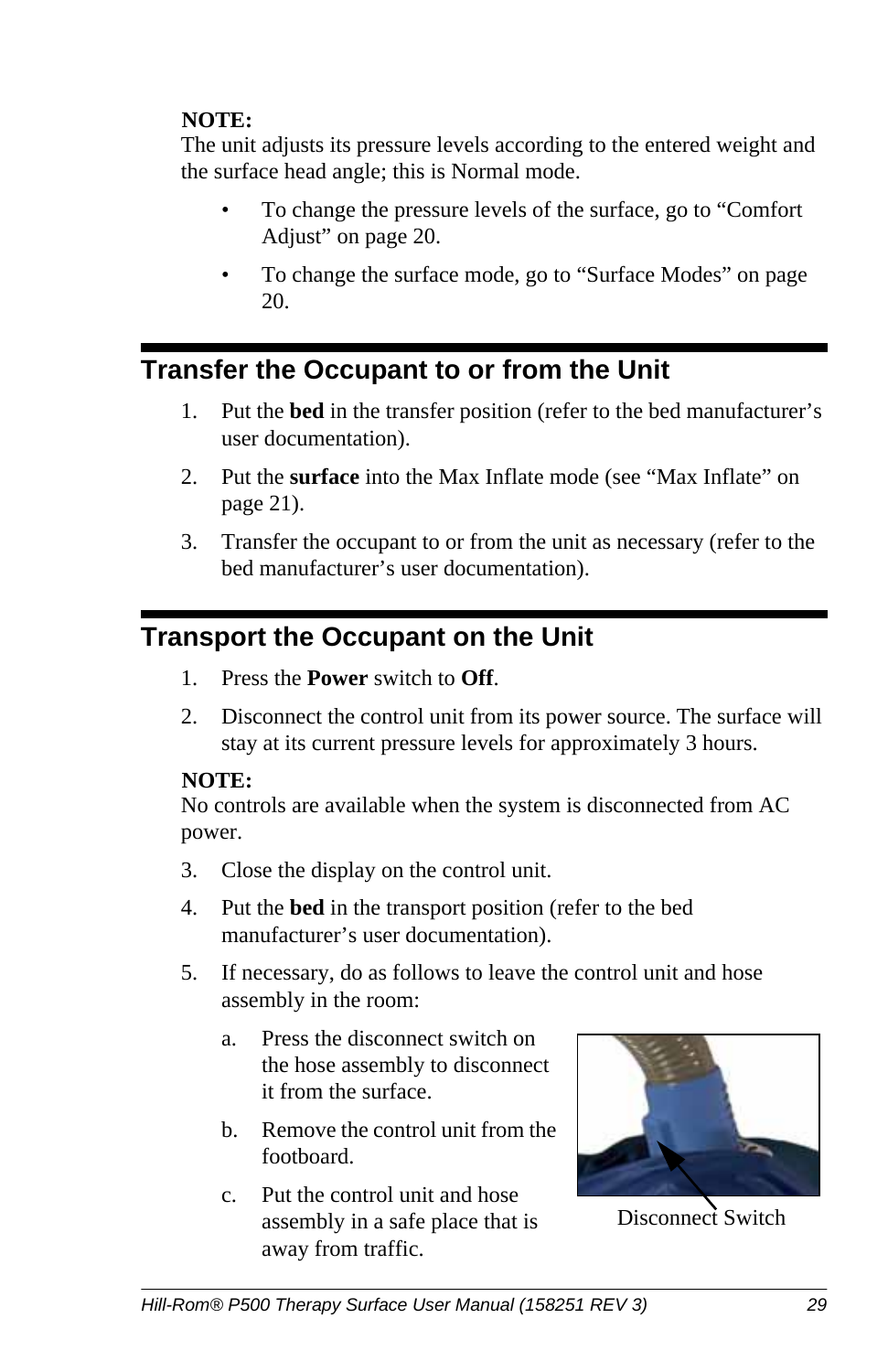6. Transport the occupant on the bed as necessary. Refer to ["Transport](#page-9-1)  [Position and Stability" on page 4](#page-9-1) and also the bed manufacturer's user documentation.

## **WARNING:**

When transport is complete, connect the unit to an applicable power source. Failure to do so could cause injury.

- 7. When transport is complete, do as follows:
	- a. Install the control unit and hose assembly on the footboard [\(see](#page-30-1)  ["Install the P500" on page 25\)](#page-30-1).
	- b. Connect the hose assembly to the surface.
	- c. Connect the unit to an applicable power source, and then [go to](#page-32-0)  ["Set Up the System for Occupant Placement" on page 27.](#page-32-0)

### <span id="page-35-0"></span>**Loss of Power**

If the power to the unit is lost, this occurs:

- The control unit shuts down.
- The surface stays at its current mode—Normal or Max Inflate—for approximately 3 hours.

#### **NOTE:**

If the unit is in the Turn Assist mode, the system will automatically go into Normal mode.

When power returns to the system, the system does a self-test to make sure of correct operation. When the system completes and passes the self-test, the display will go through the set up [\(see "Set Up the System](#page-32-0)  [for Occupant Placement" on page 27\).](#page-32-0)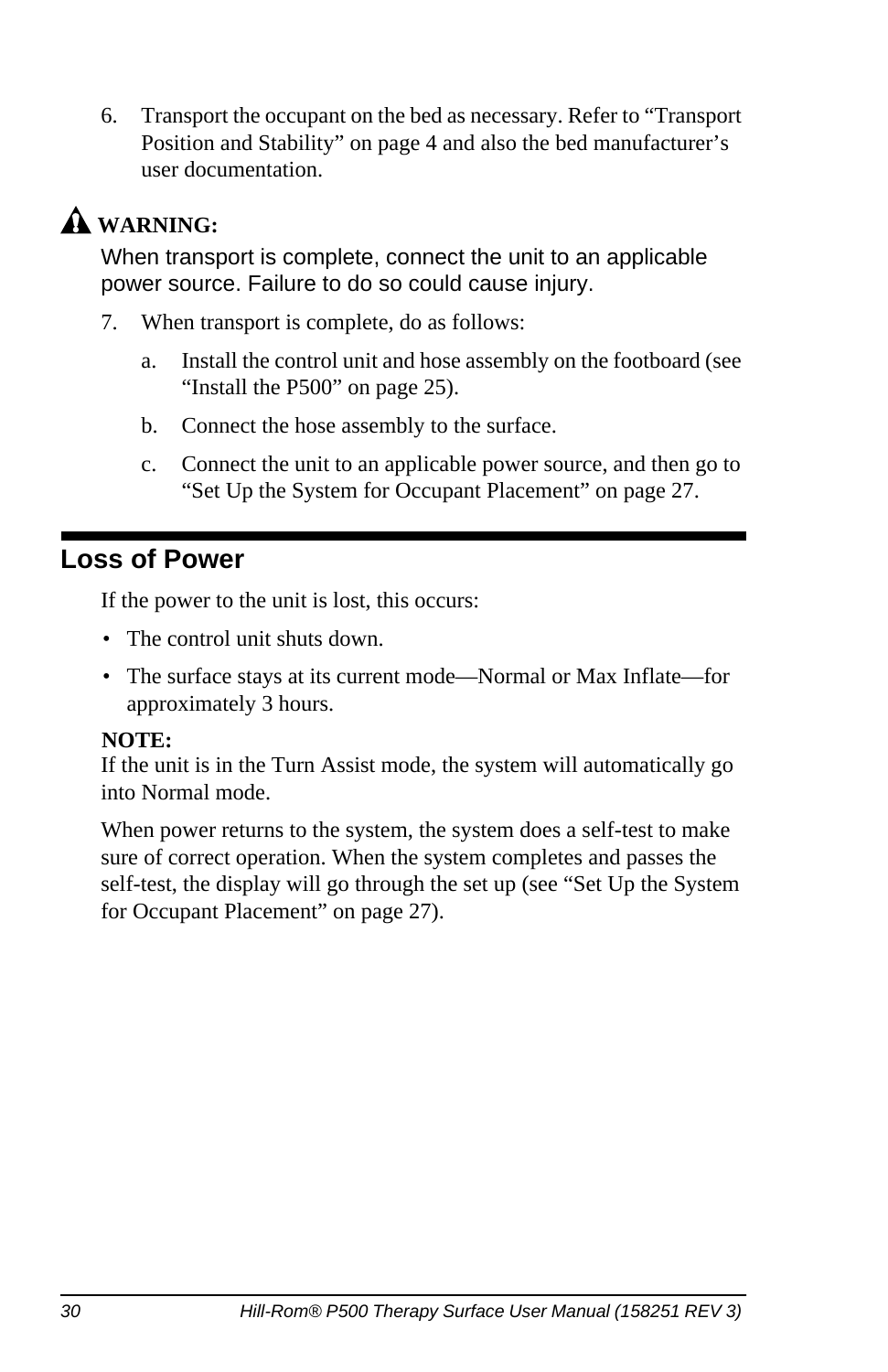### <span id="page-36-0"></span>**Bed Frames**

### **WARNING:**

The safe working load of the surface may be more than the safe working load of the bed frame. Injury or equipment damage could occur if you exceed the safe working load of the bed frame.

### **WARNING:**

Do not use the P500 on a bed with siderail pads or extenders installed in locations other than those recommended in the bed product user manual. To do so could cause injury or equipment damage.

### **WARNING:**

It is the user's responsibility to make sure the occupant is safe if the surface is used on a frame **not** approved by Hill-Rom.

The unit can be used on the bed frames shown below. These bed frames have been evaluated for fit and function with the P500 installed. For the latest list of approved bed frames, contact Hill-Rom Technical Support. For use on a bed frame **not** approved by Hill-Rom, evaluate the bed frame with the surface installed to make sure it is safe for occupant use.

| <b>From Hill-Rom</b>            |                                |
|---------------------------------|--------------------------------|
| 100 Low Bed                     | Advanta <sup>TM</sup> 2 Bed    |
| 1000 Bed                        | CareAssist <sup>®</sup> Bed    |
| 80 Bed                          | CareAssist <sup>®</sup> ES Bed |
| 70 Bed                          | Century Bed                    |
| Advance <sup>®</sup> Series Bed | Century+ Bed                   |
| Advanta <sup>™</sup> Bed        | Resident® LTC Bed              |
| <b>From Stryker</b>             |                                |
| Go Bed <sup>®</sup> II          | Secure <sup>®</sup> II Bed     |
| S <sub>3</sub> Bed              | InTouch <sup>®</sup> Bed       |

#### <span id="page-36-1"></span>**Bed Exit/Out of Bed Alarm**

The P500 has an Out of Bed Alarm that when the alarm is set and the occupant's weight is no longer detected on the surface, the alarm comes on. On bed frames that have their own Bed Exit Alarm System, we recommend that you use the surface's Out of Bed Alarm instead of the frame's Bed Exit Alarm System [\(see "Out of Bed Alarm" on page 18\)](#page-23-0).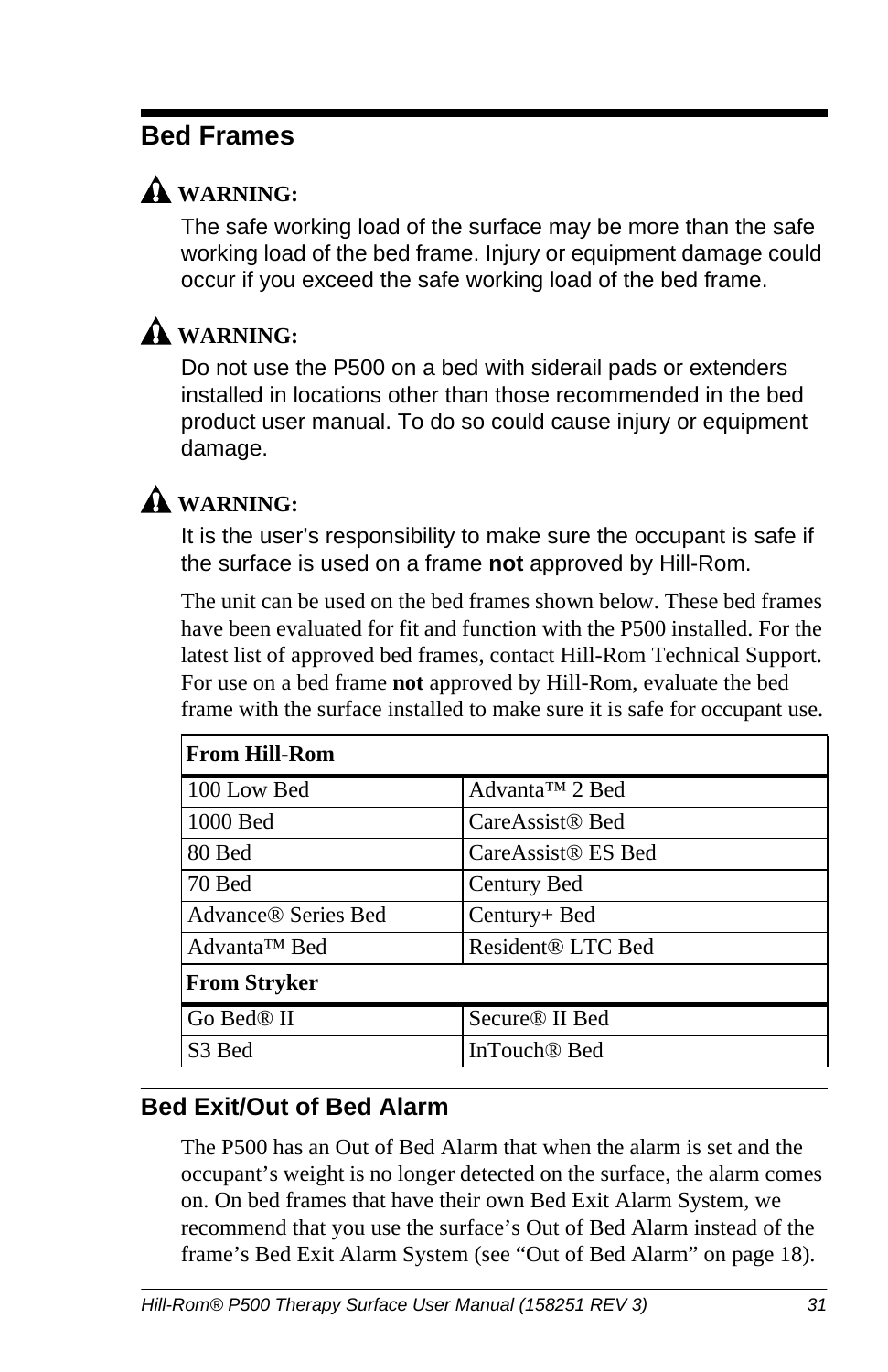#### <span id="page-37-0"></span>**Fracture Frame**

When a fracture frame is installed on the bed, do as follows:

- 1. Put the bed at the applicable height and sleep deck configuration.
- 2. Lock out the bed hilow and knee and foot section controls to prevent movement.
- 3. If adjustment of the bed height or sleep deck is necessary, do as follows (refer to the bed product user manual for operation steps specific to the frame):
	- a. Disconnect the hose from the surface.
	- b. Adjust the bed as necessary.
	- c. Connect the hose to the surface.

#### **NOTE:**

The hose can be on the outside or inside of the fracture frame.

#### <span id="page-37-1"></span>**Siderails**

### **WARNING:**

Evaluate occupants for entrapment risk according to facility/healthcare protocol, and monitor occupants appropriately. Make sure all siderails are fully latched when in the raised position. Failure to do either of these could cause serious injury or death.

#### **NOTE:**

Siderails are intended to be a reminder to the occupant of the unit's edges, not an occupant-restraining device. When appropriate, Hill-Rom recommends that medical persons determine the proper methods necessary to make sure an occupant remains safely in bed.

The P500 is compatible with different bed models. There will be some differences of fit with different models and even from bed to bed of the same model. If the force necessary to latch the siderails seems excessive, make sure there are no obstructions in the latch mechanisms and the surface is not in the Max Inflate mode.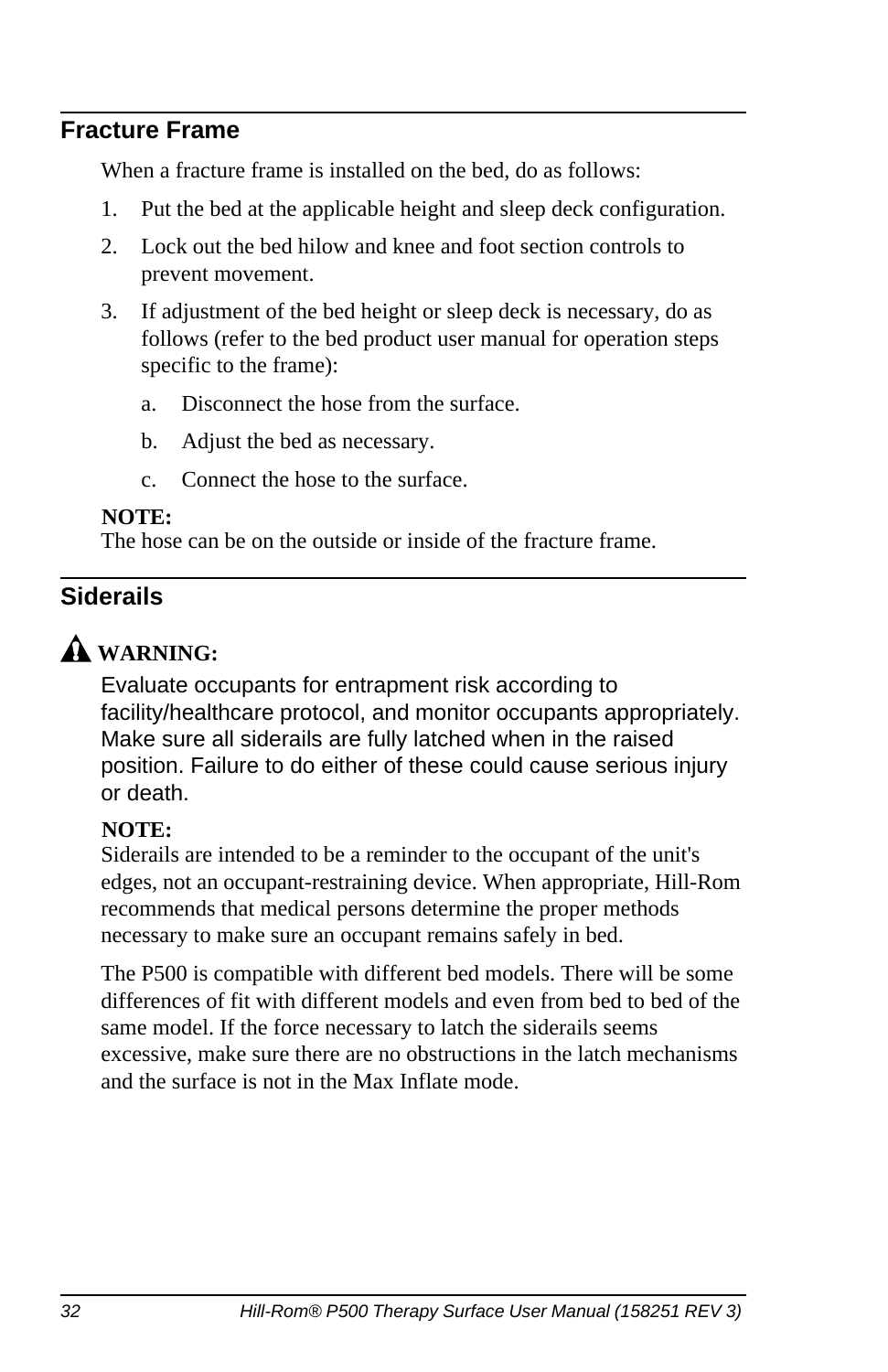### <span id="page-38-0"></span>**Reverse Trendelenburg**

### A CAUTION:

Bed adjustment into the Reverse Trendelenburg position can cause the hose to be caught between the bed and the floor. Always maintain good air hose management. Failure to do so can cause equipment damage.

Some beds have the Reverse Trendelenburg position that lowers the foot section close to the floor. Take care that the hose is not caught between the bed frame and floor when the bed adjusts to this position.

### <span id="page-38-1"></span>**Troubleshooting**

### **WARNING:**

Only authorized persons should service the P500. Service by unauthorized persons could cause injury or equipment damage.

### <span id="page-38-2"></span>**An Error Shows on the Display; the Light Bar is Solid Orange or Flashing Orange**

- If an error shows on the display, and the light bar is **solid orange**, call Hill-Rom Technical Support for assistance as soon as possible.
- If an error shows on the display, and the light bar is **flashing orange**, remove the occupant from the unit, and then call Hill-Rom Technical Support for assistance.

### <span id="page-38-3"></span>**The Unit Does Not Go into Turn Assist Mode**

• If you did not press the **Confirm Rails Up** control within two minutes before or after you press the Turn Assist control, Turn Assist mode will not operate.



• If the head of bed angle is more than 30°, Turn Assist mode will not operate.

For either of the above, refer to the instructions for ["Turn Assist" on](#page-26-1)  [page 21](#page-26-1).

### <span id="page-38-4"></span>**An Alarm Does Not Fully Turn Off**

If you press the **Silence** control, the alarm turns off **temporarily**. To fully turn off an alarm, refer to ["Alarms" on page 17.](#page-22-2)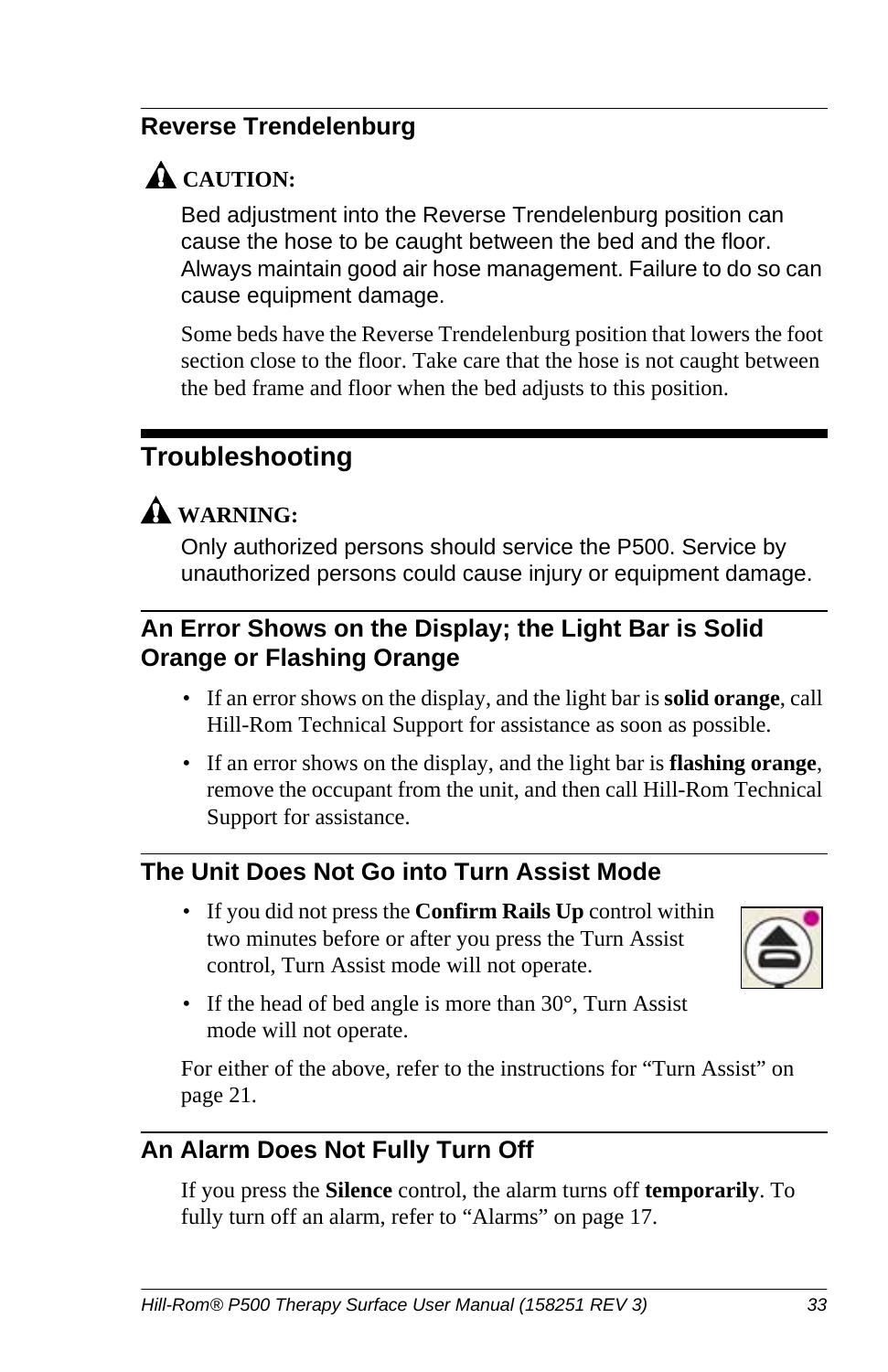## <span id="page-39-0"></span>**Product Symbols**

| <b>Symbol</b>                                     | <b>Definition</b>                                                                                                                                                                        |
|---------------------------------------------------|------------------------------------------------------------------------------------------------------------------------------------------------------------------------------------------|
|                                                   | Type B applied part, according to<br>IEC 60601-1 (UL 60601-1).                                                                                                                           |
| IPX <sub>1</sub>                                  | Degree of protection against the ingress of<br>water.                                                                                                                                    |
|                                                   | ATTENTION: Consult accompanying doc-<br>uments.                                                                                                                                          |
| <b>ETL CLASSIFIED</b><br><b>ntertek</b><br>118841 | ETL classified product.<br>MEDICAL ELECTRICAL EQUIPMENT<br>CONFORMS TO UL Std. 60601-1,<br>IEC60601-1-4, and CERTIFIED TO<br>CAN/CSA Std. C22.2 NO. 601.1<br>Scope: P500 Therapy Surface |
|                                                   | Protective earth (ground).                                                                                                                                                               |
|                                                   | Recycle the product in accordance with<br>local regulations.                                                                                                                             |
|                                                   | Fuse identification-3AG (UL 248-14<br>approved) Time Delay (T) 3 A/250 V.                                                                                                                |
|                                                   | Ready for Transport symbol from IEC/TR<br>60878:2003 (Symbol #5661)-refer to<br>"Transport Position and Stability" on page<br>4 for applicable warnings.                                 |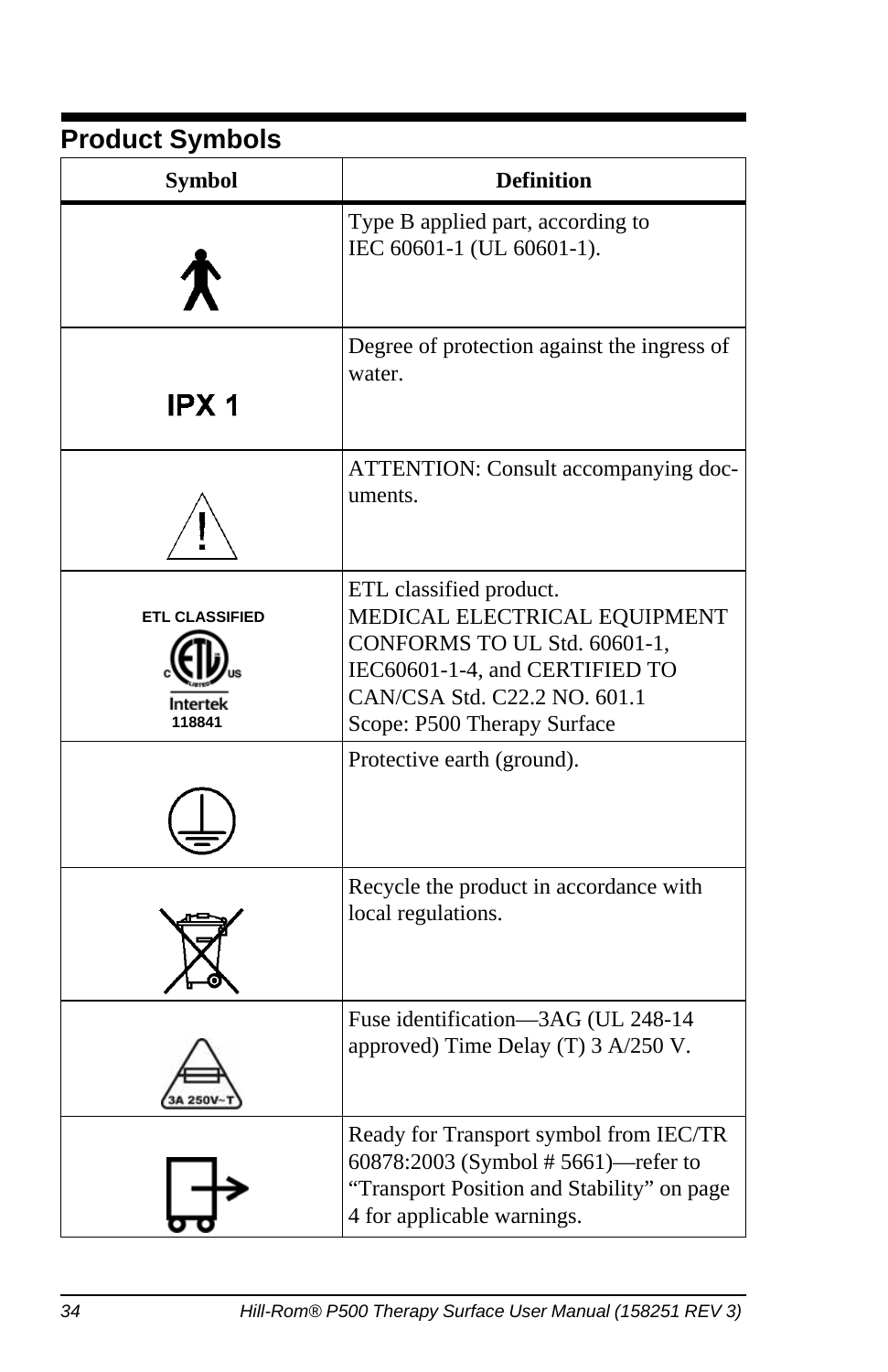| <b>Symbol</b> | <b>Definition</b>                                                                                                                     |
|---------------|---------------------------------------------------------------------------------------------------------------------------------------|
|               | CPR control—puts the surface into CPR<br>mode.                                                                                        |
|               | Shows the location of the CPR control.                                                                                                |
|               | Normal control-starts or stops the Normal<br>mode.                                                                                    |
|               | Max Inflate control-starts or stops the<br>Max Inflate mode.                                                                          |
|               | Turn Assist mode Left and Right con-<br>trols—starts or stops the Turn Assist mode.                                                   |
|               | Confirm Rails Up control-must be<br>pressed for the Turn Assist mode to start.                                                        |
|               | Comfort Adjust control-lets you change<br>the pressures from softer to firmer in the<br>head, seat, and foot sections of the surface. |
|               | Out of Bed Alarm control-turns on or off<br>the alarm for when the occupant's weight is<br>not detected on the surface.               |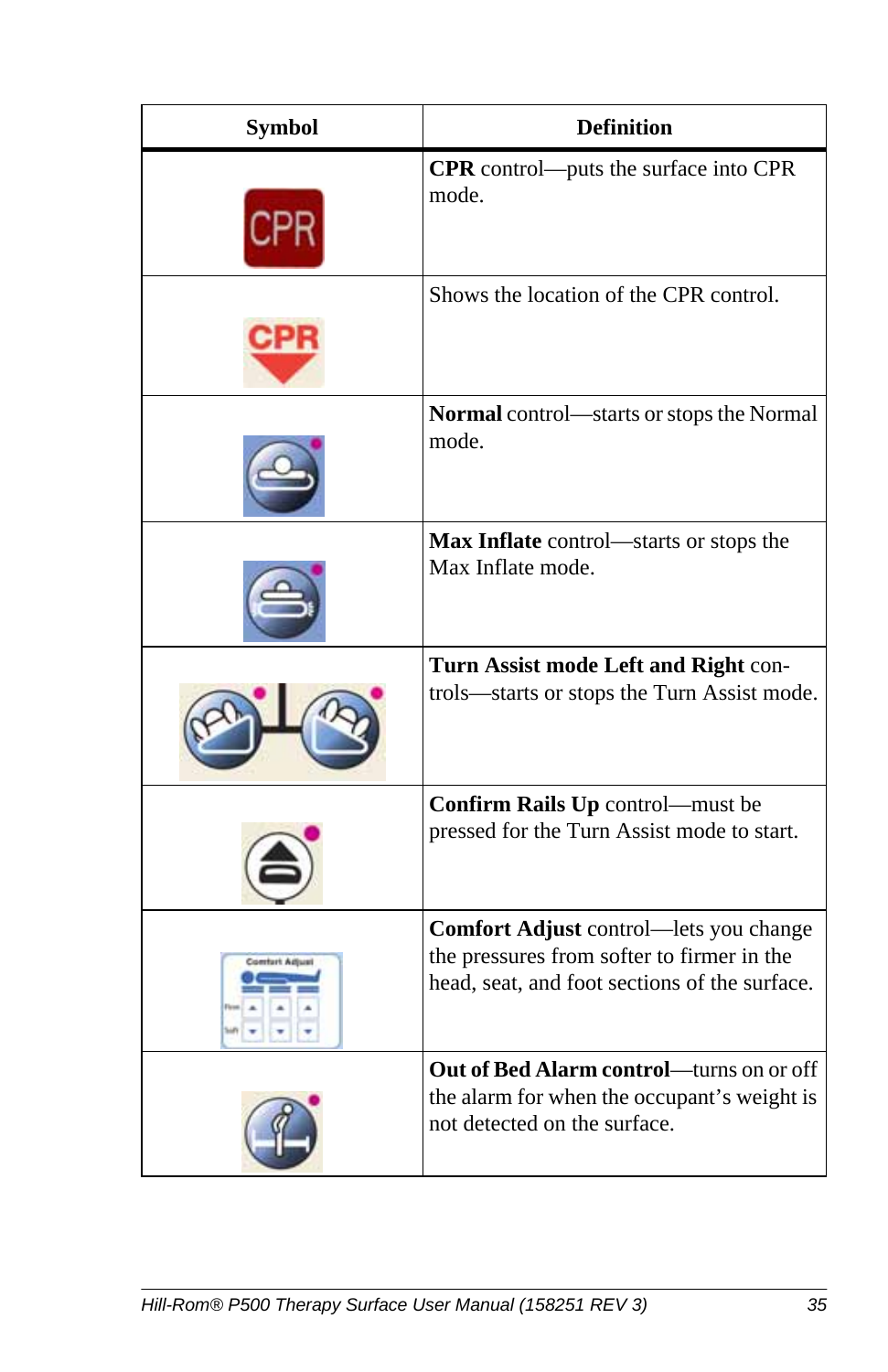| <b>Symbol</b> | <b>Definition</b>                                                                                                                                       |
|---------------|---------------------------------------------------------------------------------------------------------------------------------------------------------|
|               | Head Alarm control-turns on or off the<br>alarm for when the angle of the head sec-<br>tion is less than $30^\circ$ .                                   |
|               | RemindMe <sup>™</sup> Settings control—sets an<br>alarm to come on from 30 minutes up to 4<br>hours as a reminder to the caregiver to do<br>care tasks. |
|               | <b>Silence</b> control—turns off an alarm's sound<br>for 30 minutes.                                                                                    |
|               | Volume control—changes the alarm vol-<br>ume. There are three levels: low, medium,<br>and high.                                                         |
|               | lb/kg control-changes the weight shown<br>on the display from pounds to kilograms as<br>applicable.                                                     |
|               | Minus (-) control—used as a selector for<br>items on the display and to change time and<br>weight units.                                                |
|               | <b>Plus</b> $(+)$ control—used as a selector for<br>items on the display and to change time and<br>weight units.                                        |
|               | <b>Lockout</b> control—locks and unlocks the<br>controls on the control panel.                                                                          |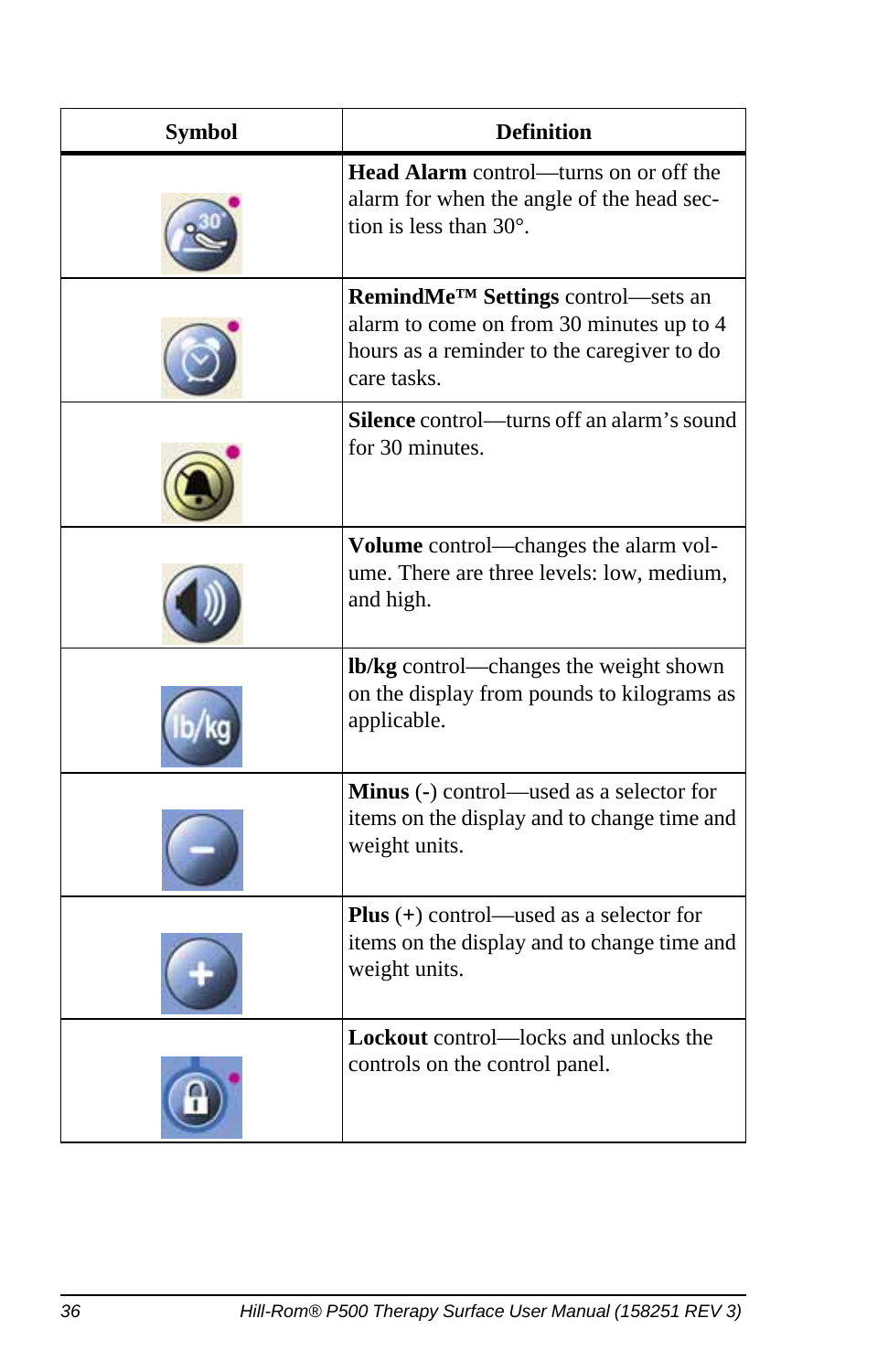## <span id="page-42-0"></span>**Specifications**

### <span id="page-42-1"></span>**Model Identification**

| <b>Product Number</b> | <b>Description</b>                         |
|-----------------------|--------------------------------------------|
| P005723               | <b>P500 Therapy Surface (capital unit)</b> |
| P005787               | <b>P500 Therapy Surface (rental unit)</b>  |

### <span id="page-42-2"></span>**Standard Features**

| <b>Feature</b>                                                                                                                                         | <b>Dimension</b>                     |
|--------------------------------------------------------------------------------------------------------------------------------------------------------|--------------------------------------|
| Surface width (inflated)                                                                                                                               | 35.5" (90.2 cm)                      |
| Surface length (inflated)                                                                                                                              | 84" (213 cm)                         |
| Surface height (inflated at maxi-<br>mum pressures for a flat deck bed<br>such as the Advanta <sup>TM</sup> Bed or<br>Advance <sup>®</sup> Series Bed) | $8''(20 \text{ cm})$                 |
| Surface weight                                                                                                                                         | $45 lb \pm 2 lb (20 kg \pm 1 kg)$    |
| Control unit weight                                                                                                                                    | $30 lb \pm 2 lb (14 kg \pm 1 kg)$    |
| Recommended therapeutic occu-<br>pant weight range                                                                                                     | 70 lb to 500 lb (32 kg to 227 kg)    |
| Recommended therapeutic occu-<br>pant height range                                                                                                     | $4'$ 11" to 6' 2" (150 cm to 188 cm) |
| Surface safe working load                                                                                                                              | 500 lb (227 kg)                      |

### <span id="page-42-4"></span><span id="page-42-3"></span>**Environmental Conditions**

#### **Use**

| <b>Feature</b>          | <b>Dimension</b>              |
|-------------------------|-------------------------------|
| Temperature             | [59°F to 104°F (15°C to 40°C) |
| Relative humidity range | 10% to 90% (non-condensing)   |

#### **Transport and Storage**

<span id="page-42-5"></span>

| <b>Feature</b>          | <b>Dimension</b>                                                          |
|-------------------------|---------------------------------------------------------------------------|
| Temperature             | $-40^{\circ}$ F to 158 $^{\circ}$ F (-40 $^{\circ}$ C to 70 $^{\circ}$ C) |
| Relative humidity range | $10\%$ to 95% (non-condensing)                                            |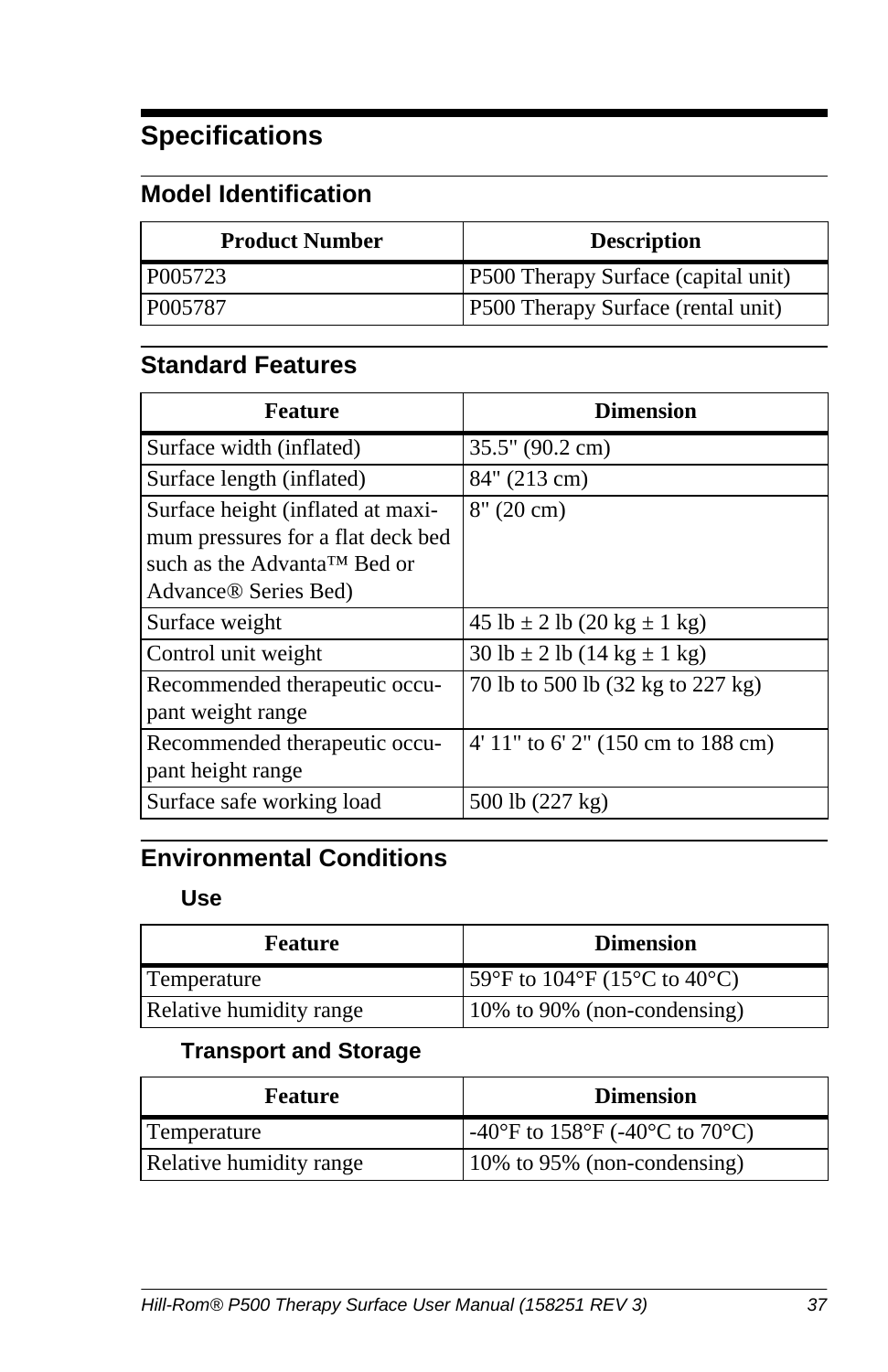### <span id="page-43-1"></span><span id="page-43-0"></span>**Power Requirements**

#### **AC Power**

| <b>Condition</b>     | Range             |
|----------------------|-------------------|
| Power distribution   | $120 V - @ 60 Hz$ |
| Maximum current draw | 3 A               |

### **Fuse Specification**

<span id="page-43-2"></span>

| <b>Condition</b>      | Range                                                                                  |  |
|-----------------------|----------------------------------------------------------------------------------------|--|
| Mains voltage (120 V) | $\vert$ 2 each, 3AG (UL 248-14 approved)<br>Time Delay (T) $3 \text{ A}/250 \text{ V}$ |  |

Refer to the *P500 Therapy Surface Service Manual* (158824) for fuse replacement procedures.

### <span id="page-43-3"></span>**Classification and Standard**s

| <b>Condition</b>                       | Range                                 |
|----------------------------------------|---------------------------------------|
| <b>Technical and Quality Assurance</b> | UL 60601-1                            |
| <b>Standards</b>                       | CSA® C22.2 No. 601.1                  |
|                                        | IEC 60601-1                           |
|                                        | IEC 60601-1-2                         |
|                                        | IEC 60601-1-4                         |
|                                        | ISO 13485                             |
| IEC 60601-1 Classification             | Class I equipment                     |
| According to Degree of Protec-         |                                       |
| tion against Electric Shock            |                                       |
| IEC 60601-1 Classification             | Type B applied part                   |
| According to Type of Protection        |                                       |
| against Electric Shock                 |                                       |
| Degree of Protection Against           | IPX1                                  |
| <b>Ingress of Water</b>                |                                       |
| Degree of Protection Against the       | Equipment not suitable for use in the |
| Presence of Flammable Anaes-           | presence of a flammable anaesthetic   |
| thetic Mixtures                        | mixture with air or with oxygen or    |
|                                        | nitrous oxide                         |
| Mode of Operation                      | Continuous                            |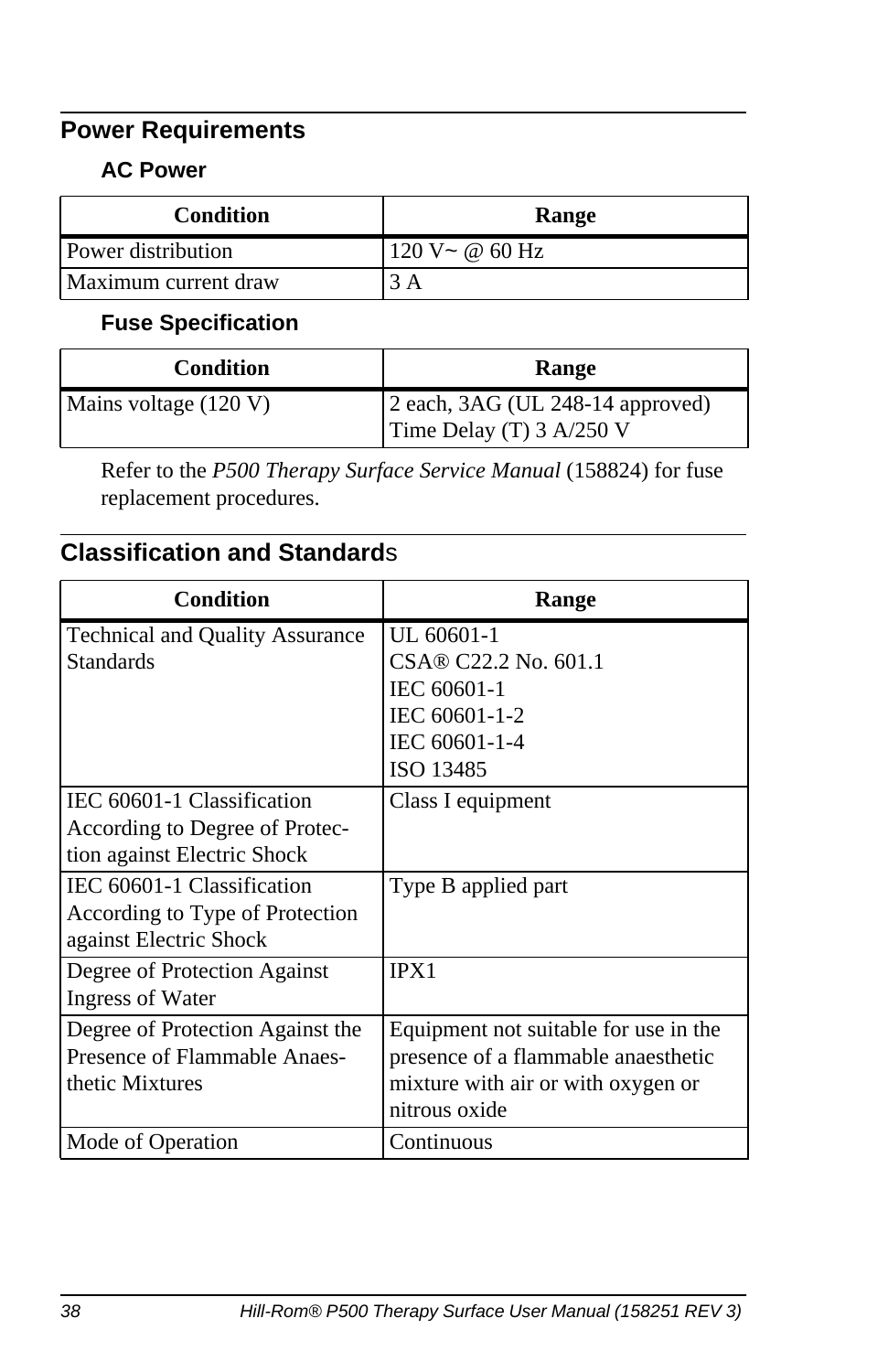### <span id="page-44-0"></span>**Electromagnetic Emissions Guidance**

### A CAUTION:

This device meets all requirements for electromagnetic compatibility per IEC 60601-1-2. It is unlikely that the user will encounter problems with this device because of inadequate electromagnetic immunity. However, electromagnetic immunity is always relative, and standards are based on anticipated environments of use. If the user observes unusual device behavior, particularly if such behavior is intermittent and associated with nearby use of radio or TV transmitters, cell phones, or electro-surgical equipment, this could be an indication of electromagnetic-interference. If such behavior occurs, the user should try to move the interfering equipment further from this device.

### **WARNING:**

The P500 should not be used adjacent to or stacked with other electrical equipment. If adjacent or stacked use is necessary, observe the P500 and the other electrical equipment to make sure they operate as intended.

Make sure the P500 operates correctly when it is used near other electronic devices. Portable and mobile radio frequency (RF) communications equipment can affect electrical equipment.

Medical equipment needs special precautions in regard to electromagnetic compatibility (EMC) and needs to be installed and put into service according to the EMC information supplied in the tables that follow.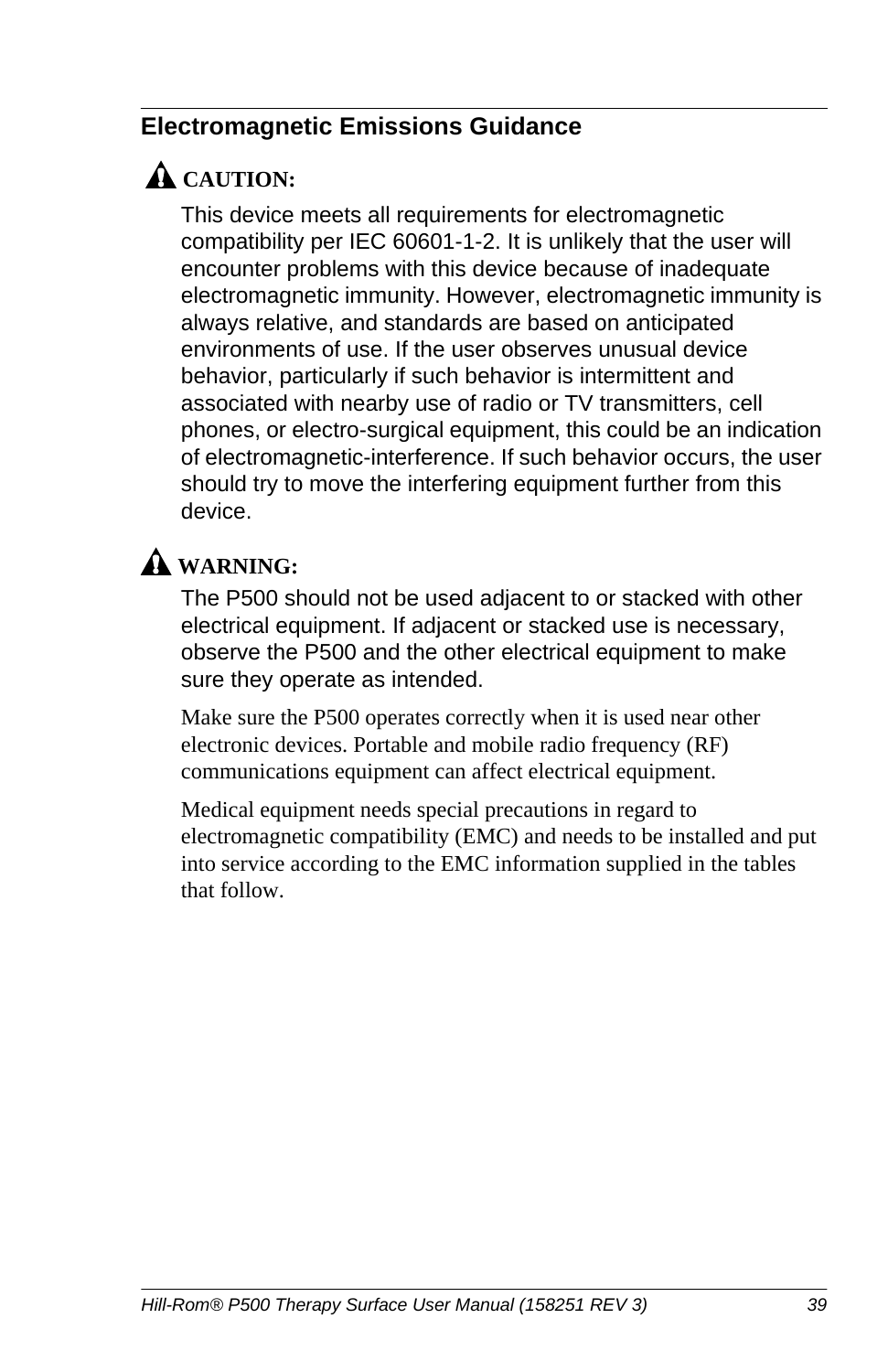| <b>Guidance and Manufacturer's Declaration—Electromagnetic Emissions</b>                                                                                                       |            |                                                                                                                                                    |  |
|--------------------------------------------------------------------------------------------------------------------------------------------------------------------------------|------------|----------------------------------------------------------------------------------------------------------------------------------------------------|--|
| The P500 is intended for use in the electromagnetic environment specified below. The cus-<br>tomer or the user of the P500 should make sure it is used in such an environment. |            |                                                                                                                                                    |  |
| <b>Emissions Test</b>                                                                                                                                                          | Compliance | <b>Electromagnetic Environment-Guidance</b>                                                                                                        |  |
| <b>RF</b> Emissions<br>CISPR <sub>11</sub>                                                                                                                                     | Group 1    | The P500 uses RF energy only for its internal<br>functions. Therefore, its RF emissions are low<br>and are not likely to cause any interference in |  |
|                                                                                                                                                                                |            | nearby electronic equipment.                                                                                                                       |  |
| <b>RF</b> Emissions                                                                                                                                                            | Class B    | The P500 is suitable for use in all establish-<br>ments, including domestic establishments, and                                                    |  |
| CISPR 11                                                                                                                                                                       |            | those directly connected to the public low-volt-<br>age power supply network that supplies build-<br>ings used for domestic purposes.              |  |
| Harmonic Emis-<br>sions                                                                                                                                                        | Class A    |                                                                                                                                                    |  |
| IEC 61000-3-2                                                                                                                                                                  |            |                                                                                                                                                    |  |
| Voltage Fluctua-<br>tions/Flicker Emis-<br>sions                                                                                                                               | Complies   |                                                                                                                                                    |  |
| IEC 61000-3-3                                                                                                                                                                  |            |                                                                                                                                                    |  |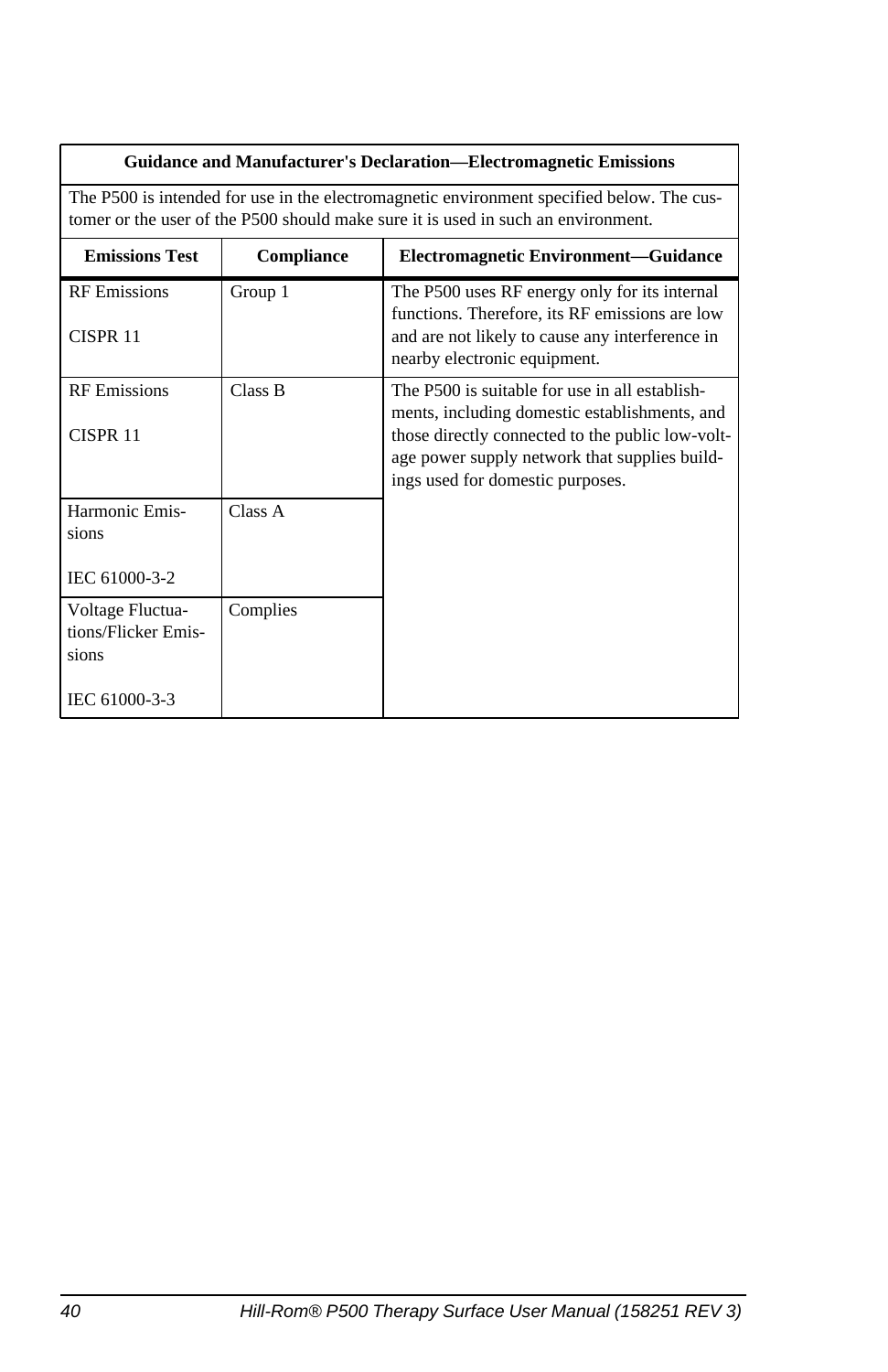#### <span id="page-46-0"></span>**Electromagnetic Immunity Guidance**

#### **Guidance and Manufacturer's Declaration - Electromagnetic Immunity**

The P500 is intended for use in the electromagnetic environment specified below. The customer or the user of the P500 should make sure it is used in such an environment.

| <b>Immunity Test</b>                                                                                                              | <b>IEC 60601</b><br><b>Test Level</b>                                                                                                                                                                                                                               | <b>Compliance Level</b>                                                                                                                                                                                                                                           | <b>Electromagnetic</b><br>Environment-<br>Guidance                                                                                                                                                                                                                                                   |
|-----------------------------------------------------------------------------------------------------------------------------------|---------------------------------------------------------------------------------------------------------------------------------------------------------------------------------------------------------------------------------------------------------------------|-------------------------------------------------------------------------------------------------------------------------------------------------------------------------------------------------------------------------------------------------------------------|------------------------------------------------------------------------------------------------------------------------------------------------------------------------------------------------------------------------------------------------------------------------------------------------------|
| Electrostatic<br>Discharge (ESD)<br>IEC 61000-4-2                                                                                 | $\pm$ 6 kV Contact<br>$+8$ kV Air                                                                                                                                                                                                                                   | $\pm$ 6 kV Contact<br>$+8$ kV Air                                                                                                                                                                                                                                 | Floors should be wood,<br>concrete, or ceramic tile.<br>If floors are covered with<br>synthetic material, the rel-<br>ative humidity should be<br>at least 30%.                                                                                                                                      |
| <b>Electrical Fast</b><br>Transient/Burst<br>IEC 61000-4-4                                                                        | $\pm$ 2 kV for Power<br><b>Supply Lines</b><br>$\pm$ 1 kV for Input/<br><b>Output Lines</b>                                                                                                                                                                         | $\pm$ 2 kV for Power<br><b>Supply Lines</b><br>$\pm$ 1 kV for Input/<br><b>Output Lines</b>                                                                                                                                                                       | Mains power quality<br>should be that of a typical<br>commercial or hospital<br>environment.                                                                                                                                                                                                         |
| Surge<br>IEC 61000-4-5                                                                                                            | $\pm$ 1 kV Line(s) to<br>Line(s)<br>$\pm$ 2 kV Line(s) to<br>Earth                                                                                                                                                                                                  | $\pm$ 1 kV Line(s) to<br>Line(s)<br>$\pm$ 2 kV Line(s) to<br>Earth                                                                                                                                                                                                | Mains power quality<br>should be that of a typical<br>commercial or hospital<br>environment.                                                                                                                                                                                                         |
| Voltage Dips, Short<br>Interruptions, and<br><b>Voltage Variations</b><br>On Power Supply<br><b>Input Lines</b><br>IEC 61000-4-11 | $< 5\%$ U <sub>T</sub><br>$(> 95\%$ dip in U <sub>T</sub> )<br>for 0.5 cycles<br>40% $U_T$<br>(60% dip in $U_T$ ) for<br>5 cycles<br>$70\%$ U <sub>T</sub><br>(30% dip in $U_T$ ) for<br>25 cycles<br>$<$ 5% $U_T$<br>$(> 95\%$ dip in U <sub>T</sub> )<br>for $5s$ | $<$ 5% $U_T$<br>$(> 95\%$ dip in U <sub>T</sub> )<br>for 0.5 cycles<br>$40\%$ U <sub>T</sub><br>(60% dip in $U_T$ ) for<br>5 cycles<br>$70\%$ U <sub>T</sub><br>(30% dip in $U_T$ ) for<br>25 cycles<br>$<$ 5% $U_T$<br>$(> 95\%$ dip in $U_T$ )<br>for 5 seconds | Mains power quality<br>should be of a typical<br>commercial or hospital<br>environment. If the user<br>of the P500 requires con-<br>tinued operation during<br>power mains interrup-<br>tion, it is recommended<br>that the P500 be powered<br>from an uninterruptedly<br>power supply or a battery. |
| Power Frequency<br>(50/60Hz) Mag-<br>netic Field<br>IEC 61000-4-8                                                                 | 3 A/m                                                                                                                                                                                                                                                               | 3 A/m<br>Note: $U_T$ is the AC mains voltage prior to application of the test level.                                                                                                                                                                              | Power frequency mag-<br>netic fields should be at<br>levels characteristic of a<br>typical location in a typi-<br>cal commercial or hospi-<br>tal environment.                                                                                                                                       |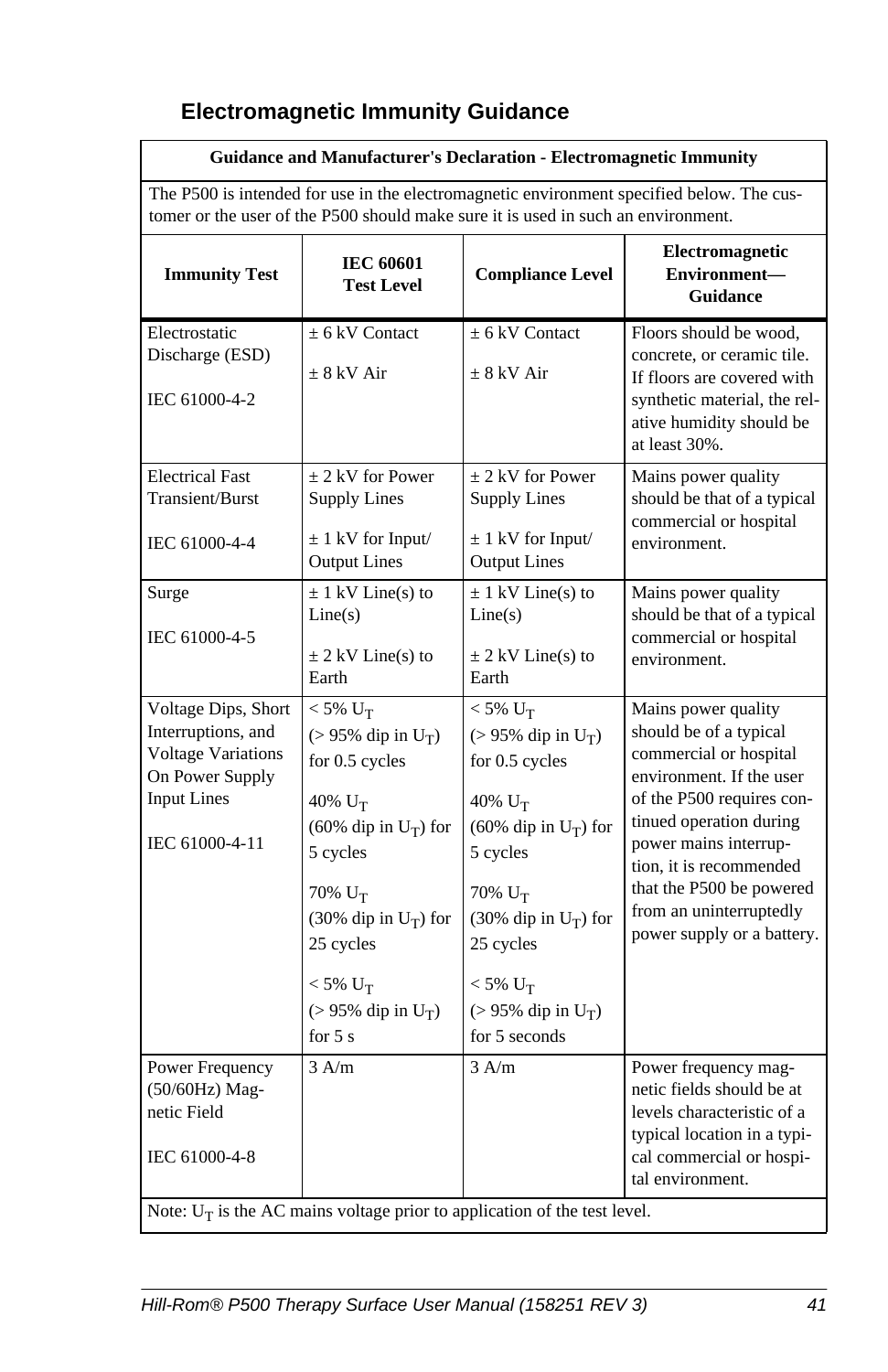| <b>Guidance and Manufacturer's Declaration - Electromagnetic Immunity</b>                 |                                       |                     |                                                                                                                                                                                                                                                                                                                                                                                                                                                                                                                 |
|-------------------------------------------------------------------------------------------|---------------------------------------|---------------------|-----------------------------------------------------------------------------------------------------------------------------------------------------------------------------------------------------------------------------------------------------------------------------------------------------------------------------------------------------------------------------------------------------------------------------------------------------------------------------------------------------------------|
| The P500 is intended for use in the electromagnetic environment specified below. The cus- |                                       |                     |                                                                                                                                                                                                                                                                                                                                                                                                                                                                                                                 |
|                                                                                           |                                       |                     | tomer or the user of the P500 should make sure it is used in such an environment.                                                                                                                                                                                                                                                                                                                                                                                                                               |
| <b>Immunity Test</b>                                                                      | <b>IEC 60601</b><br><b>Test Level</b> | Compliance<br>Level | Electromagnetic Environment-Guidance                                                                                                                                                                                                                                                                                                                                                                                                                                                                            |
|                                                                                           |                                       |                     | Portable and mobile RF communications<br>equipment should be used no closer to any<br>part of the P500, including cables, than the<br>recommended separation distance calculated<br>from the equation applicable to the frequency<br>of the transmitter.<br>Recommended separation distance:                                                                                                                                                                                                                    |
| <b>Conducted RF</b><br>IEC 61000-4-6                                                      | 3 V/m<br>150 kHz to 80<br>MHz         | 3 V/m               | $d=1.2 \sqrt{P}$                                                                                                                                                                                                                                                                                                                                                                                                                                                                                                |
| <b>Radiated RF</b><br>IEC 61000-4-3                                                       | 3 V/m<br>80 MHz to 2.5<br>GHz         | 3 V/m               | 80 MHz to<br>$d=1.2 \sqrt{P}$<br>800 MHz                                                                                                                                                                                                                                                                                                                                                                                                                                                                        |
|                                                                                           |                                       |                     | $d=2.33 \sqrt{P}$<br>800 MHz to<br>$2.5$ GHz                                                                                                                                                                                                                                                                                                                                                                                                                                                                    |
|                                                                                           |                                       |                     | Where $P$ is the maximum output power rating<br>of the transmitter in watts (W) according to<br>the transmitter manufacturer and d is the rec-<br>ommended separation in metres (m).<br>Field strengths from fixed RF transmitters, as<br>determined by an electromagnetic site sur-<br>vey <sup>a</sup> , should be less than the compliance level<br>in each frequency range <sup>*</sup> .<br>Interference may occur in the vicinity of<br>equipment marked with the following sym-<br>bol.<br>$((\bullet))$ |
|                                                                                           |                                       |                     | Note 1: At 80 MHZ and 800 MHz, the higher the frequency range applies.                                                                                                                                                                                                                                                                                                                                                                                                                                          |
|                                                                                           |                                       |                     | Note 2: These guidelines may not apply in all situations. Electromagnetic propagation is                                                                                                                                                                                                                                                                                                                                                                                                                        |
|                                                                                           |                                       |                     | affected by absorption and reflection from structures, objects and people.                                                                                                                                                                                                                                                                                                                                                                                                                                      |

a. Field strengths from fixed transmitters, such as base stations for radio (cellular/cordless) telephones and land mobile radios, amateur radio, AM and FM radio broadcast and TV broadcast cannot be predicted theoretically with accuracy. To assess the electromagnetic environment due to fixed RF transmitters, an electromagnetic site survey should be considered. If the measured field strength in the location in which the P500 is used exceeds the applicable RF compliance level above, the P500 should be observed to verify normal operation. If abnormal performance is observed, additional measures may be necessary, such as reorienting or relocating the P500.

b. Over the frequency range of 150 kHz to 80 MHz, field strength should be less than *3* V/m.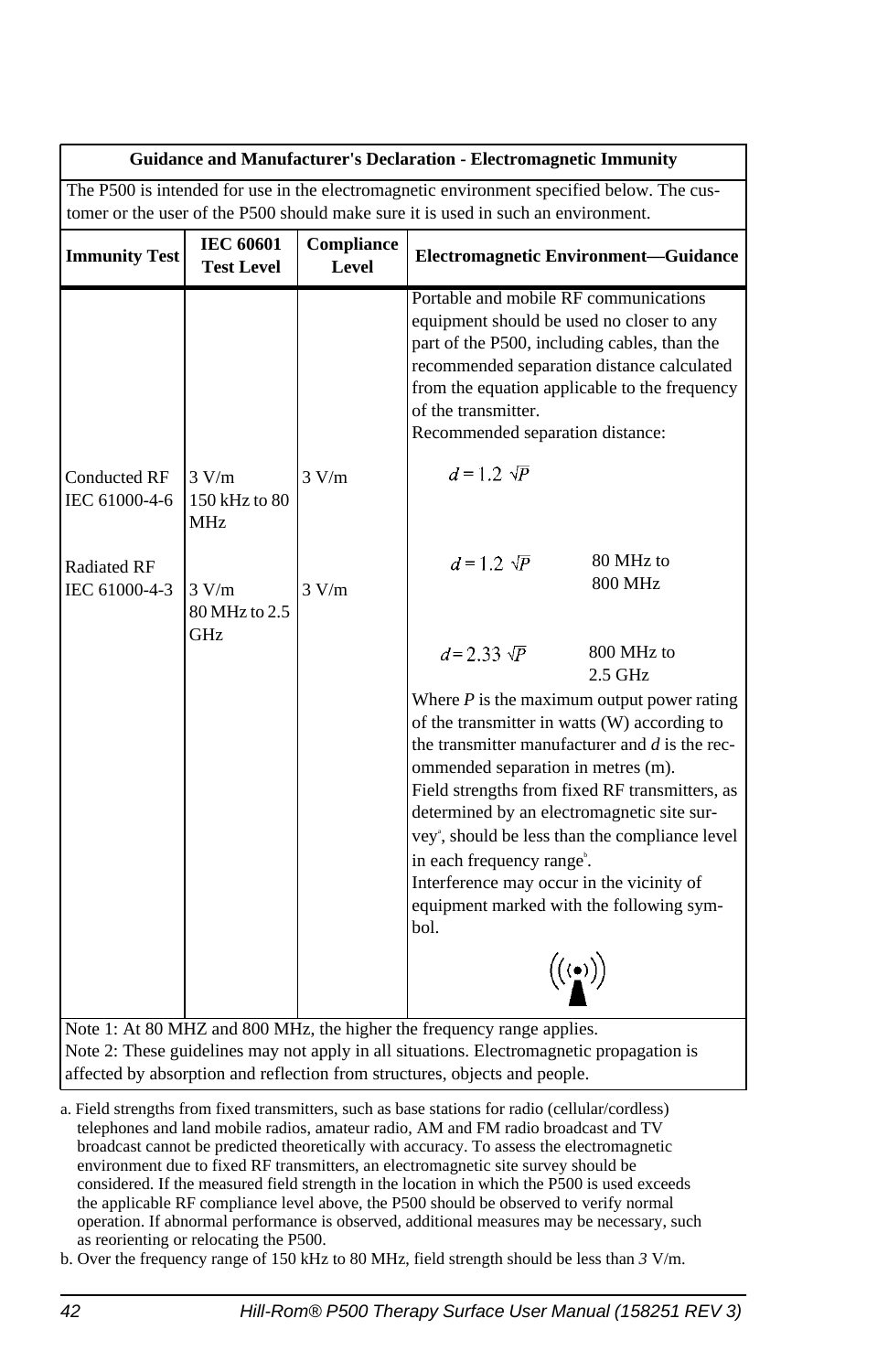#### **Recommended separation distances between portable and mobile RF communications equipment and the P500**

The P500 is intended for use in an electromagnetic environment in which radiated RF disturbances are controlled. The customer or the user of the P500 can help prevent electromagnetic interference by maintaining a minimum distance between portable and mobile RF communications equipment (transmitters) and the P500 as recommended below, according to the maximum output power of the communications equipment.

| Rated maximum<br>output power of<br>transmitter, W | Separation distance according to frequency of transmitter<br>m |                                                  |                                                    |
|----------------------------------------------------|----------------------------------------------------------------|--------------------------------------------------|----------------------------------------------------|
|                                                    | 150 kHz to 80 MHz<br>$d = 1.2\sqrt{P}$                         | 80 MHz to 800<br><b>MHz</b><br>$d = 1.2\sqrt{P}$ | 800 MHz to 2.5<br><b>GHz</b><br>$d = 2.33\sqrt{P}$ |
| 0.01                                               | 0.12                                                           | 0.12                                             | 0.23                                               |
| 0.1                                                | 0.38                                                           | 0.38                                             | 0.73                                               |
| 1                                                  | 1.2                                                            | 1.2                                              | 2.3                                                |
| 10                                                 | 3.8                                                            | 3.8                                              | 7.3                                                |
| 100                                                | 12                                                             | 12                                               | 23                                                 |

For transmitters rated at a maximum output power not listed above, the recommended separation distance  $\boldsymbol{d}$  in metres (m) can be estimated using the equation applicable to the fre-

quency of the transmitter, where P is the maximum output power rating of the transmitter in watts (W) according to the transmitter manufacturer.

NOTE 1: At 80 MHz and 800 MHz, the separation distance for the higher frequency range applies.

NOTE 2: These guidelines may not apply in all situations. Electromagnetic propagation is affected by absorption and reflection from structures, objects and people.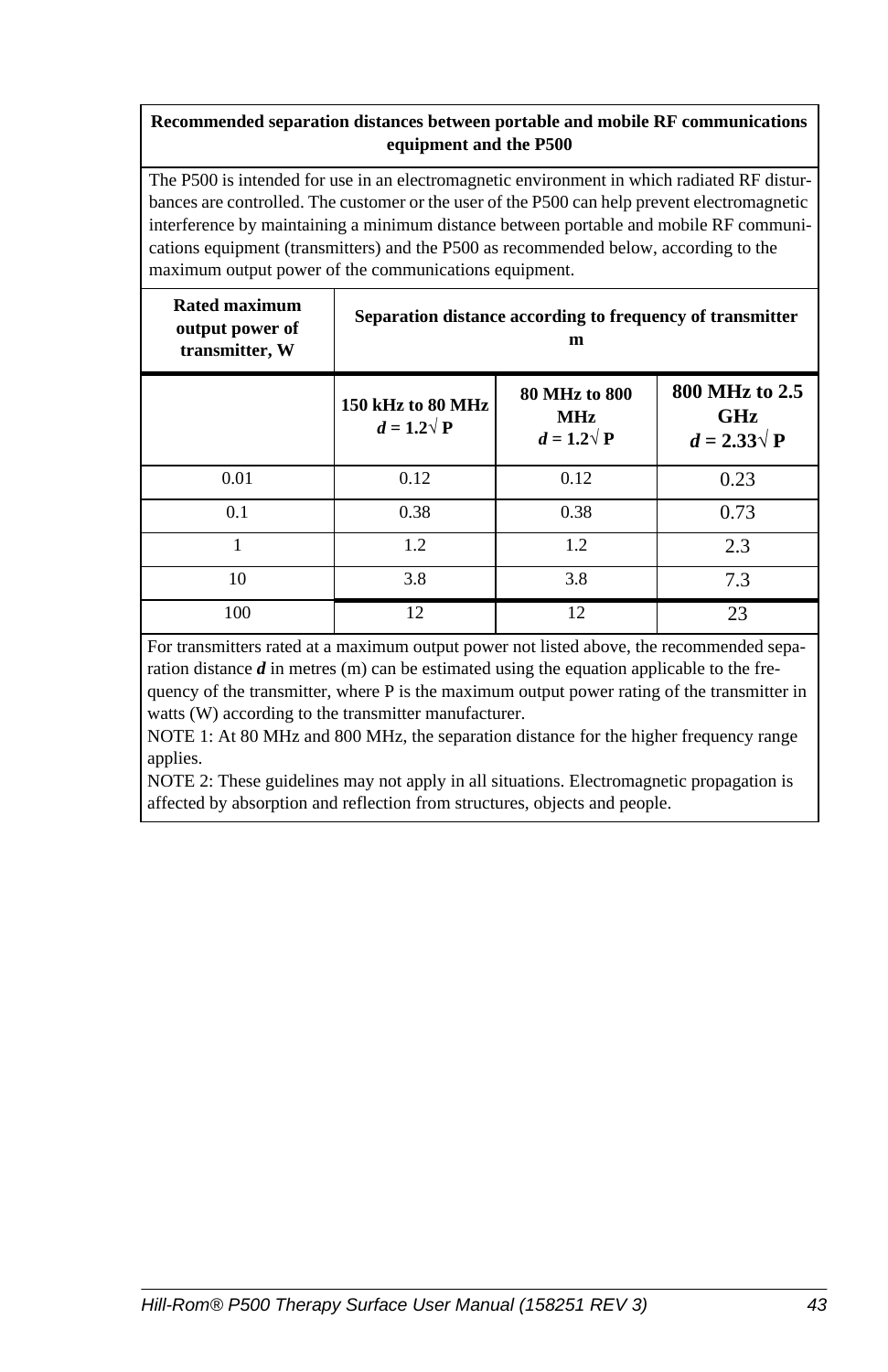### <span id="page-49-0"></span>**Deflate Procedure**

**CAUTION:** The Service mode is intended for use by authorized persons. Get access to the Mattress Deflate menu only. Otherwise, equipment damage or failure could occur.

Make sure the hose is connected to the control unit and the surface.



#### **NOTES:**

**1.** The **(+)** and **(-)** controls move you through the menu items. The **lb/kg** control selects an item.

**2.** Deflation takes approximately 5 minutes for a Rental unit and 10 minutes for a Capital unit.

**3. Capital units**—as the display toggles between Mattress Venting and Exit when finished, push down on the surface to help it deflate more quickly.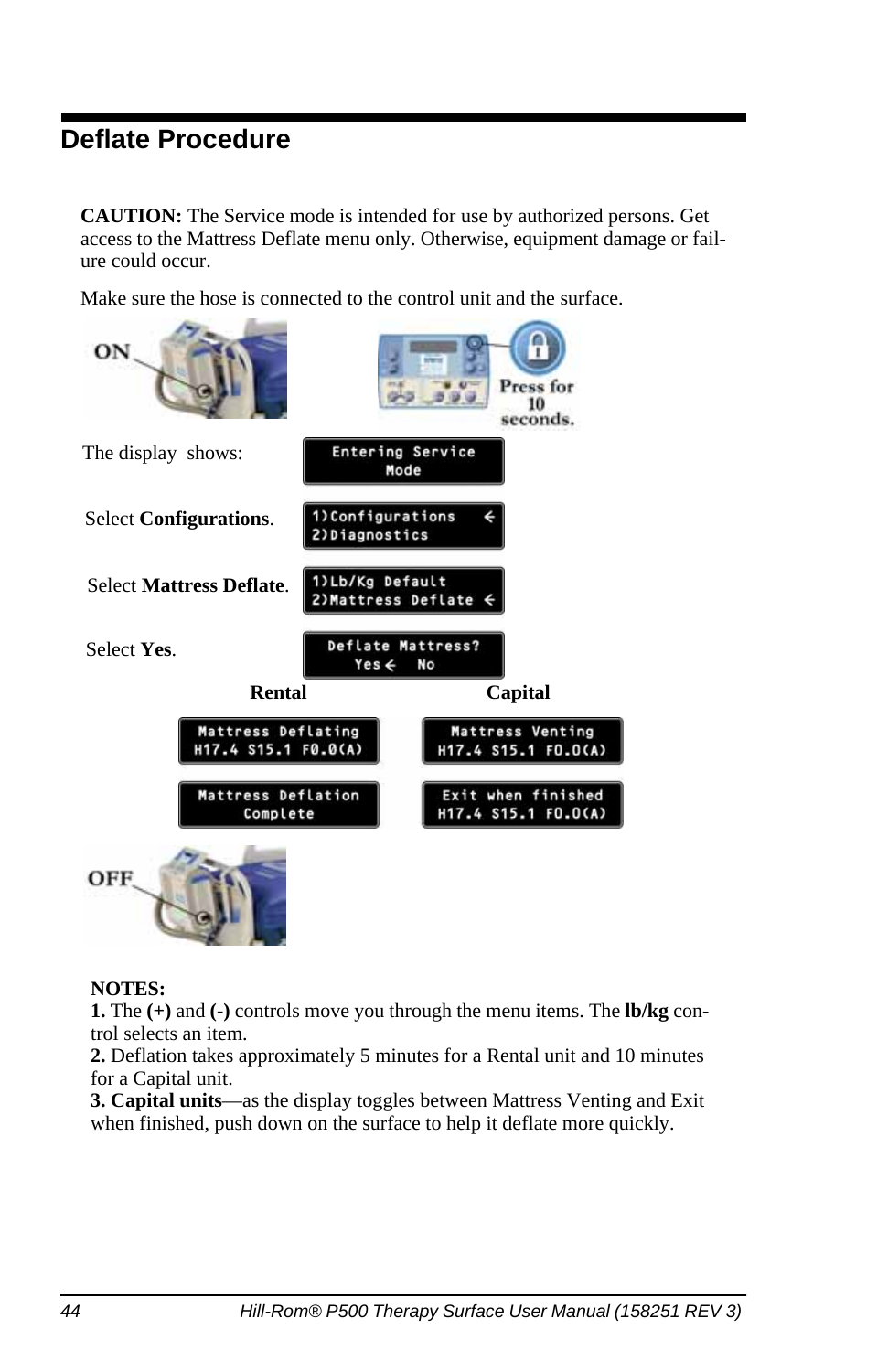## <span id="page-50-0"></span>**Controls Quick View**

For more information about a control, go to the page number shown in the table below.



| <b>Item</b> | <b>Control Description</b>                                                                                                                                                                                 | Page |
|-------------|------------------------------------------------------------------------------------------------------------------------------------------------------------------------------------------------------------|------|
| A           | Normal—causes the air pressure in the surface sec-<br>tions to adjust according to the entered weight and<br>the surface head angle.                                                                       | 20   |
| B           | Max Inflate—causes the surface to become very firm<br>for 30 minutes.                                                                                                                                      | 21   |
| C           | Turn Assist—temporarily turns the occupant to the<br>left or right.                                                                                                                                        | 21   |
| D           | Confirm Rails Up—a reminder to make sure the sid- $ 21$<br>erails are up for the Turn Assist mode. You must<br>press this control within two minutes before or after<br>you press the Turn Assist control. |      |
| E           | Out of Bed Alarm—an alarm that monitors the pres-<br>ence of the occupant's weight on the surface. If no<br>weight is detected, the system will go into an alarm<br>state.                                 | 18   |
| F           | Head Alarm—an alarm that monitors the angle of<br>the head section relative to the floor. If the angle is<br>less than 30°, the system will go into an alarm state.                                        | 18   |
| G           | RemindMe <sup>™</sup> Settings—an alarm that can be turned<br>on as a reminder to do care tasks. You can set the<br>alarm to come on from 30 minutes up to 4 hours.                                        | 19   |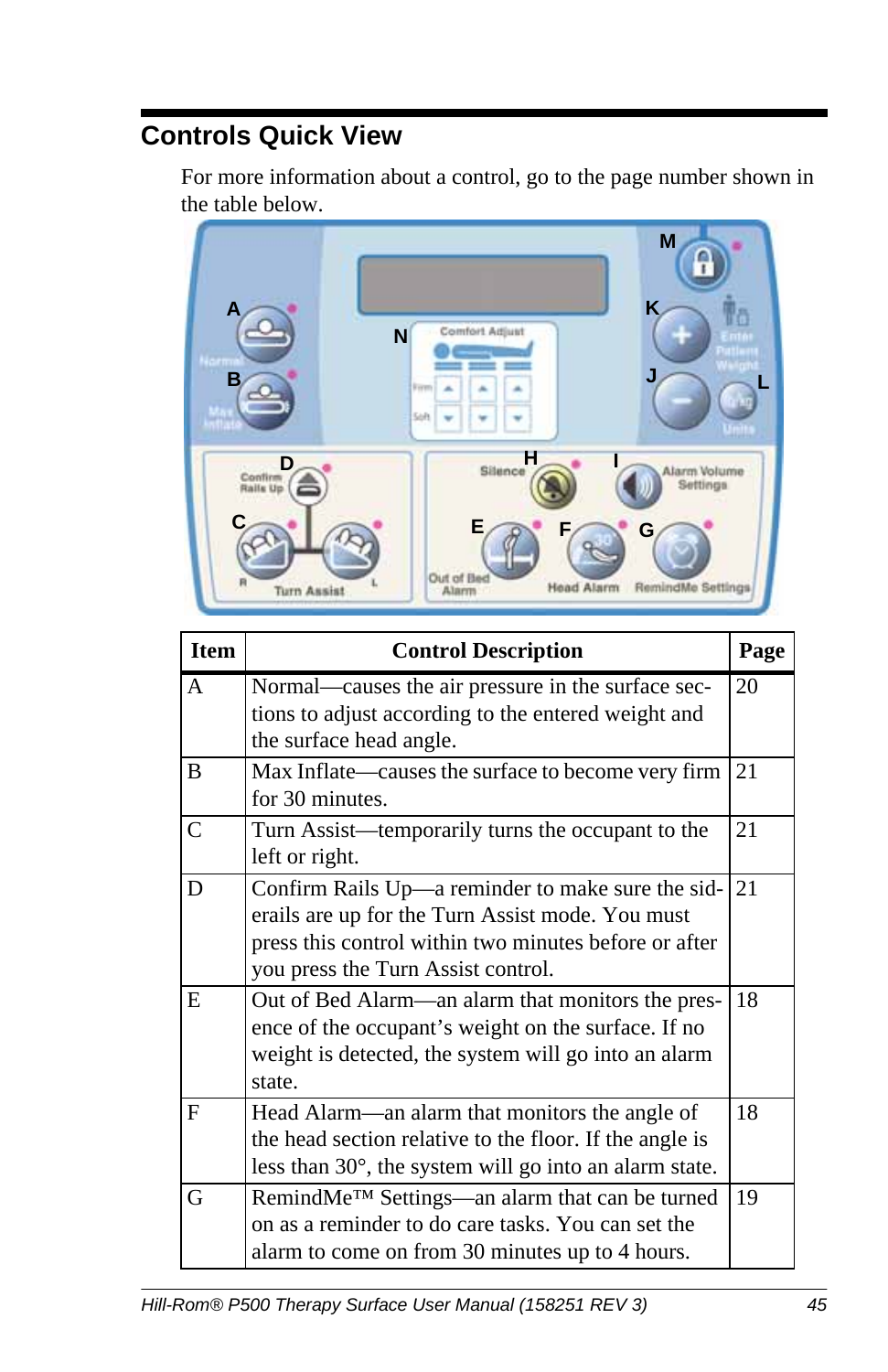| <b>Item</b>  | <b>Control Description</b>                            | Page |
|--------------|-------------------------------------------------------|------|
| H            | Silence—turns off the alarm sound and the flashing    | 19   |
|              | light bar for 30 minutes.                             |      |
| T            | Alarm Volume Settings—lets you select one of three    | 19   |
|              | alarm volume levels: low, medium, or high. The        |      |
|              | default is high.                                      |      |
| J, K         | Plus and Minus—used as selectors for the display.     | 17   |
| $\mathbf{L}$ | Lb/kg—changes the weight dimension shown on the       | 17   |
|              | display to lb or kg.                                  |      |
| M            | Lockout—locks out all of the controls on the control  | 16   |
|              | panel. It does not lock out the CPR control.          |      |
| N            | Comfort Adjust—changes the pressures from softer      | 20   |
|              | to firmer in the head, seat, and foot sections of the |      |
|              | surface.                                              |      |
|              | CPR—causes the system to hyperinflate the             | 14   |
|              | surface for 60 minutes to supply a firm surface       |      |
|              | for CPR.                                              |      |
|              |                                                       |      |